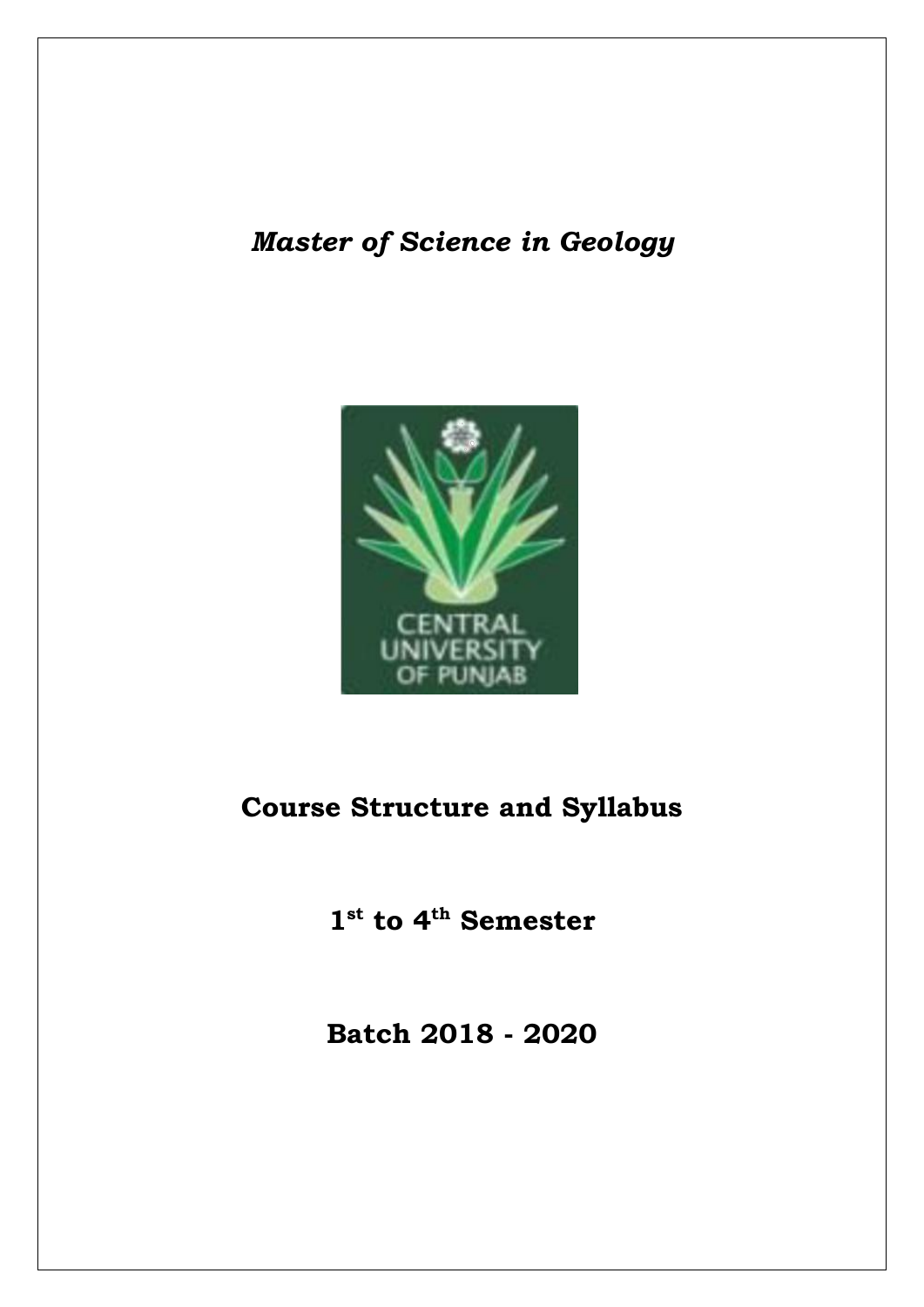| <b>Syllabus for M.Sc. Geology</b> |                                                      |                |                          |                          |                |                       |  |  |  |
|-----------------------------------|------------------------------------------------------|----------------|--------------------------|--------------------------|----------------|-----------------------|--|--|--|
| <b>Course</b>                     |                                                      |                |                          |                          |                | Credit and Hours CBSC |  |  |  |
| Code                              | <b>Course Title</b>                                  | L              | T                        | $\mathbf{P}$             | Cr             |                       |  |  |  |
|                                   | CST.501 Computer application $*$ #                   | $\overline{2}$ | $\equiv$                 | L.                       | $\overline{2}$ | CF                    |  |  |  |
|                                   | STA.503 Statistics for Sciences * #                  | $\overline{2}$ | $\qquad \qquad -$        | $\overline{a}$           | $\overline{2}$ | CF                    |  |  |  |
|                                   | EGS.506 Mineralogy and Crystallography               | $\overline{4}$ |                          |                          | $\overline{4}$ | $\overline{C}$        |  |  |  |
|                                   | EGS.507 Paleontology                                 | $\overline{4}$ | ÷                        |                          | $\overline{4}$ | $\overline{C}$        |  |  |  |
|                                   | EGS.508 Sedimentology                                | $\overline{2}$ | $\equiv$                 | $\overline{\phantom{0}}$ | $\overline{2}$ | $\overline{C}$        |  |  |  |
|                                   | EGS.509 Mineralogy and Crystallography (Practical)   | $\overline{a}$ | $\overline{a}$           | $\overline{4}$           | $\overline{2}$ | $\overline{C}$        |  |  |  |
|                                   | EGS.510 Paleontology and Sedimentology (Practical)   |                | $\overline{\phantom{0}}$ | $\overline{4}$           | $\overline{2}$ | $\overline{C}$        |  |  |  |
|                                   | EGS.511 Geomorphology & Geotectonic                  | 4              | $\frac{1}{2}$            |                          | $\overline{4}$ | DE                    |  |  |  |
|                                   | Environmental Geology and Natural                    |                |                          |                          |                |                       |  |  |  |
| EGS.512 Hazards                   |                                                      | 4              |                          |                          | 4              | DE                    |  |  |  |
|                                   | Natural Resource and Watershed                       |                |                          |                          |                |                       |  |  |  |
|                                   | EGS.513 Management                                   | 4              | ÷                        | $\overline{\phantom{0}}$ | 4              | DE                    |  |  |  |
| <b>IDC</b>                        | Interdisciplinary course                             | $\overline{2}$ |                          |                          | $\overline{2}$ | ID                    |  |  |  |
|                                   | <b>Total</b>                                         | 20             |                          | 8                        | 24             |                       |  |  |  |
|                                   | Semester - II                                        |                |                          |                          |                |                       |  |  |  |
|                                   | EGS.521 Geochemistry and Isotope Geology             | 4              | ÷,                       | $\equiv$                 | 4              | $\mathcal{C}_{0}^{0}$ |  |  |  |
|                                   | EGS.522 Igneous and Metamorphic Petrology            | $\overline{4}$ |                          |                          | $\overline{4}$ | $\overline{C}$        |  |  |  |
|                                   | EGS.523 Structural Geology                           | $\overline{4}$ | ÷                        |                          | $\overline{4}$ | $\overline{C}$        |  |  |  |
|                                   | Igneous and Metamorphic Petrology                    |                |                          |                          |                |                       |  |  |  |
|                                   | $EGS.524$ (Practical)                                |                |                          | $\overline{4}$           | $\overline{2}$ | $\mathcal{C}_{0}^{0}$ |  |  |  |
|                                   | EGS.525 Structural Geology (Practical)               | $\overline{a}$ | $\qquad \qquad -$        | $\overline{4}$           | $\overline{2}$ | $\overline{C}$        |  |  |  |
|                                   | EGS.526 Field Geology and Field training $-1\dagger$ |                | $\overline{\phantom{0}}$ | $\overline{2}$           | $\mathbf{1}$   | SB                    |  |  |  |
| EGS.542 Seminar                   |                                                      |                |                          |                          | 1              | SB                    |  |  |  |
|                                   | EGS.527 Oceanography and Climatology                 | $\overline{4}$ |                          |                          | $\overline{4}$ | DE                    |  |  |  |
|                                   | EGS.528 Mineral Exploration and Petroleum            | $\overline{4}$ |                          |                          | $\overline{4}$ | DE                    |  |  |  |
|                                   | Geology                                              |                |                          |                          |                |                       |  |  |  |
| <b>IDC</b>                        | Interdisciplinary course                             | $\overline{2}$ | -                        |                          | $\overline{2}$ | ID                    |  |  |  |
|                                   | <b>Total</b>                                         | 18             | $\blacksquare$           | 10                       | 24             |                       |  |  |  |

| Interdisciplinary course offered by the Department |               |  |  |  |  |  |
|----------------------------------------------------|---------------|--|--|--|--|--|
| EGS. 534 Introduction to Disaster Management       | $\frac{1}{2}$ |  |  |  |  |  |

\* University level courses will be offered by the Department of Computer Sciences and Technology, Mathematics and Statistics or Computational Science.

# Student can choose suitable MOOC courses instead of CST.501 or STA.503

**†** Field work will be conducted in the beginning of 2nd semester. This field work will be focused on the sedimentological and paleontological aspect.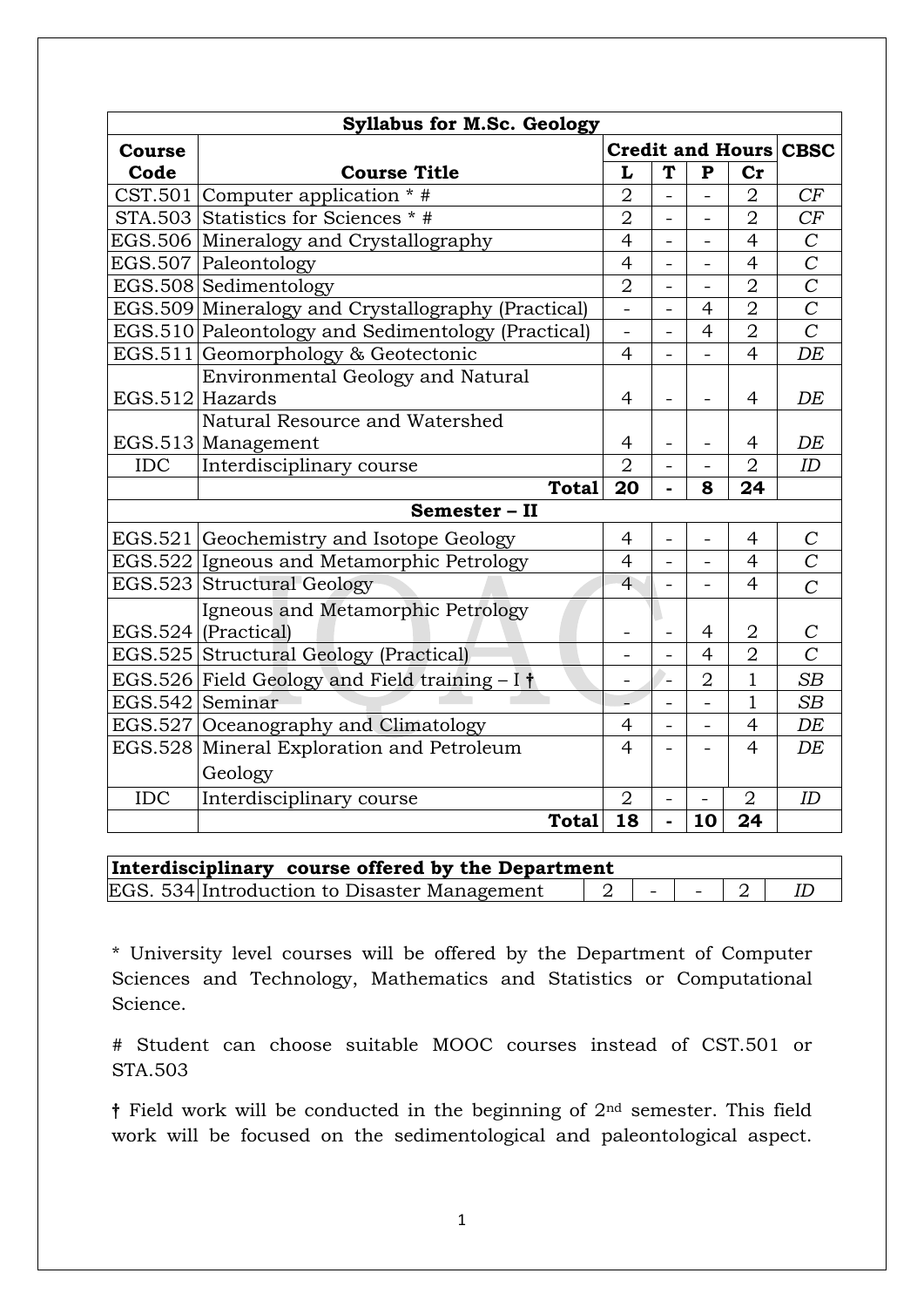| Course          |                                                                         |                |                |                | <b>Credit and Hours</b> |                |  |  |
|-----------------|-------------------------------------------------------------------------|----------------|----------------|----------------|-------------------------|----------------|--|--|
| Code            | <b>Course Title</b>                                                     | L              | T              | P              |                         | Cr CBSC        |  |  |
|                 | Semester - III                                                          |                |                |                |                         |                |  |  |
|                 | $EGS.551$ Ore Geology                                                   | $\overline{4}$ |                |                | $\overline{4}$          | $\mathcal{C}$  |  |  |
|                 | EGS.552 Hydrogeology, Remote Sensing and GIS                            | $\overline{4}$ |                |                | $\overline{4}$          | $\overline{C}$ |  |  |
|                 | Ore Geology, Remote Sensing and GIS                                     |                |                |                |                         |                |  |  |
|                 | $EGS.553$ (Practical)                                                   |                |                | 4              | $\overline{2}$          | $\overline{C}$ |  |  |
|                 | EGS.554 Quantitative Geosciences                                        |                | $\overline{2}$ |                | $\overline{2}$          | DEC            |  |  |
|                 | EGS.555 Research Methodology                                            | $\overline{4}$ |                |                | $\overline{4}$          | CF             |  |  |
| <b>VAC</b>      | Value added Course                                                      |                | 1              |                | 1                       | <b>VAC</b>     |  |  |
|                 | EGS.543 Seminar                                                         |                |                |                | 1                       | SB             |  |  |
| EGS.599 Project |                                                                         |                |                | 12             | 6                       | SB             |  |  |
|                 | <b>Total</b>                                                            | 12             | 3              | 16             | 24                      |                |  |  |
|                 | Semester - IV: Core courses                                             |                |                |                |                         |                |  |  |
|                 | Principle of Stratigraphy and Indian                                    |                |                |                |                         |                |  |  |
|                 | EGS.571 Stratigraphy                                                    | 4              |                |                | 4                       | $\mathcal C$   |  |  |
|                 | EGS.572 Engineering Geology and Geophysics                              | $\overline{4}$ |                |                | $\overline{4}$          | $\overline{C}$ |  |  |
|                 | <b>Engineering Geology and Geophysics</b>                               |                |                |                |                         |                |  |  |
|                 | EGS.573 (Practical)                                                     |                |                | 4              | $\overline{2}$          | $\overline{C}$ |  |  |
|                 | EGS.574 Geological Mapping and Field training $-$ II $\uparrow\uparrow$ |                |                | $\overline{2}$ | $\overline{1}$          | $\overline{C}$ |  |  |
|                 | EGS.575 Comprehensive Geosciences                                       |                | $\overline{2}$ |                | $\overline{2}$          | <b>DEC</b>     |  |  |
| <b>VAC</b>      | Value added Course                                                      |                | $\mathbf{1}$   |                | $\mathbf{1}$            | <b>VAC</b>     |  |  |
| EGS.599 Project |                                                                         |                |                | 12             | 6                       | SB             |  |  |
|                 | <b>Total</b>                                                            | 8              | 3              | 18             | 20                      |                |  |  |
|                 | Grand total for all semester (I+II+III+IV)                              | 60             | 6              | 52             | 92                      |                |  |  |

Evaluation of this course will be based on the field activity, daily field report, final report submission and presentation.

**††** Field work will be conducted in the beginning of 4th semester. This field work will be focused on the lithological and structural mapping/ ore geology. Evaluation of this course will be based on the field activity, daily field report, final report submission and presentation during the 4th semester.

**L:** Lectures, **T:** Tutorial, **P:** Practical**, Cr:** Credits, **CBCS:** Credit Based Choice System, *C =* Core*, CF =* Compulsory Foundation*, DE***=**Discipline Elective, **DEC**=Discipline enrichment course*,* **SB** = Skill Based Subject, **VAC** = Value added Course

**1. Mode of transaction:** Lecture, Demonstration, Tutorial, Problem solving, Seminar, Group discussion, Field work,

**A. Tools used:** PPT, Video, Animation movie, Whatsapp,

**B. Software Tool:** Stellarium, Celestia, Mineralogical interactive software, crystal maker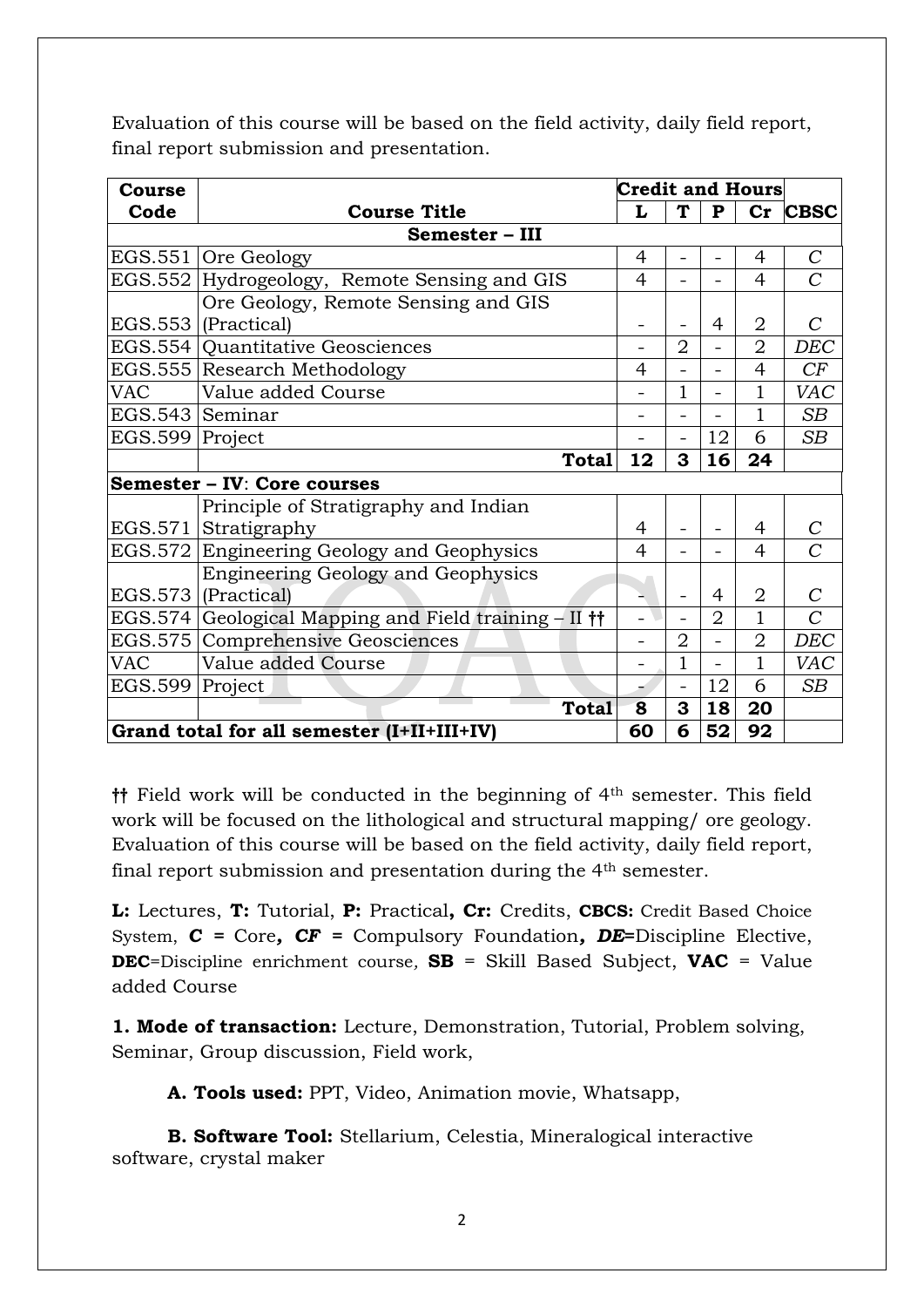## **2. Evaluation Criteria for Theory Courses: Total Marks 100**

**a.** Continuous Assessment (25%): Assignments (5%), Term paper (10%), Minimum 3 surprise test (10%)

**b**. Mid-Term Test-1 (25%): Based on Subjective Type Test

**c.** Mid-Term Test-2 (25%): Based on Subjective Type Test

**d.** End Semester Exam (25%): On line MCQ test

### **SEMESTER-I**

### **Course Title: Computer applications Course Code: CST: 501**

|  | D | 6 I T |
|--|---|-------|
|  |   |       |

**Course objective:** Upon successful completion of this course, the student will be able to:

- Use different operating system and their tools easily.
- Use word processing software, presentation software, spreadsheet software and latex.
- Understand networking and internet concepts.
- Use computers in every field like teaching, industry and research.

### **Unit I**

**Computer Fundamentals:** Introduction to Computer, Input devices, Output Devices, Memory (Primary and Secondary), Concept of Hardware and Software, C.P.U., System bus, Motherboard, Ports and Interfaces, Expansion Cards, Ribbon Cables, Memory Chips, Processors, Software: Types of Software, Operating System, User Interface of popular Operating System, Introduction to programming language, Types of Computer.

### **Unit II**

**Computer Network:** Introduction to Computer Network, Types of Network: LAN, WAN and MAN, Topologies of Network, Internet concept, WWW.

**Word Processing**: Text creation and Manipulation; Table handling; Spell check, Hyper-linking, Creating Table of Contents and table of figures, Creating and tracking comments, language setting and thesaurus, Header and Footer, Mail Merge, Different views, Creating equations, Page setting, Printing, Shortcut keys.

### **Unit III**

**Presentation Tool:** Creating Presentations, Presentation views, working on Slide Transition, Making Notes Pages and Handouts, Drawing and Working with Objects, Using Animations, Running and Controlling a Slide Show, Printing Presentations, and Shortcut keys.

**Spread Sheet**: Entering and editing data in cell, Basic formulas and functions, deleting or inserting cells, deleting or inserting rows and columns, printing of Spread Sheet, Shortcut keys.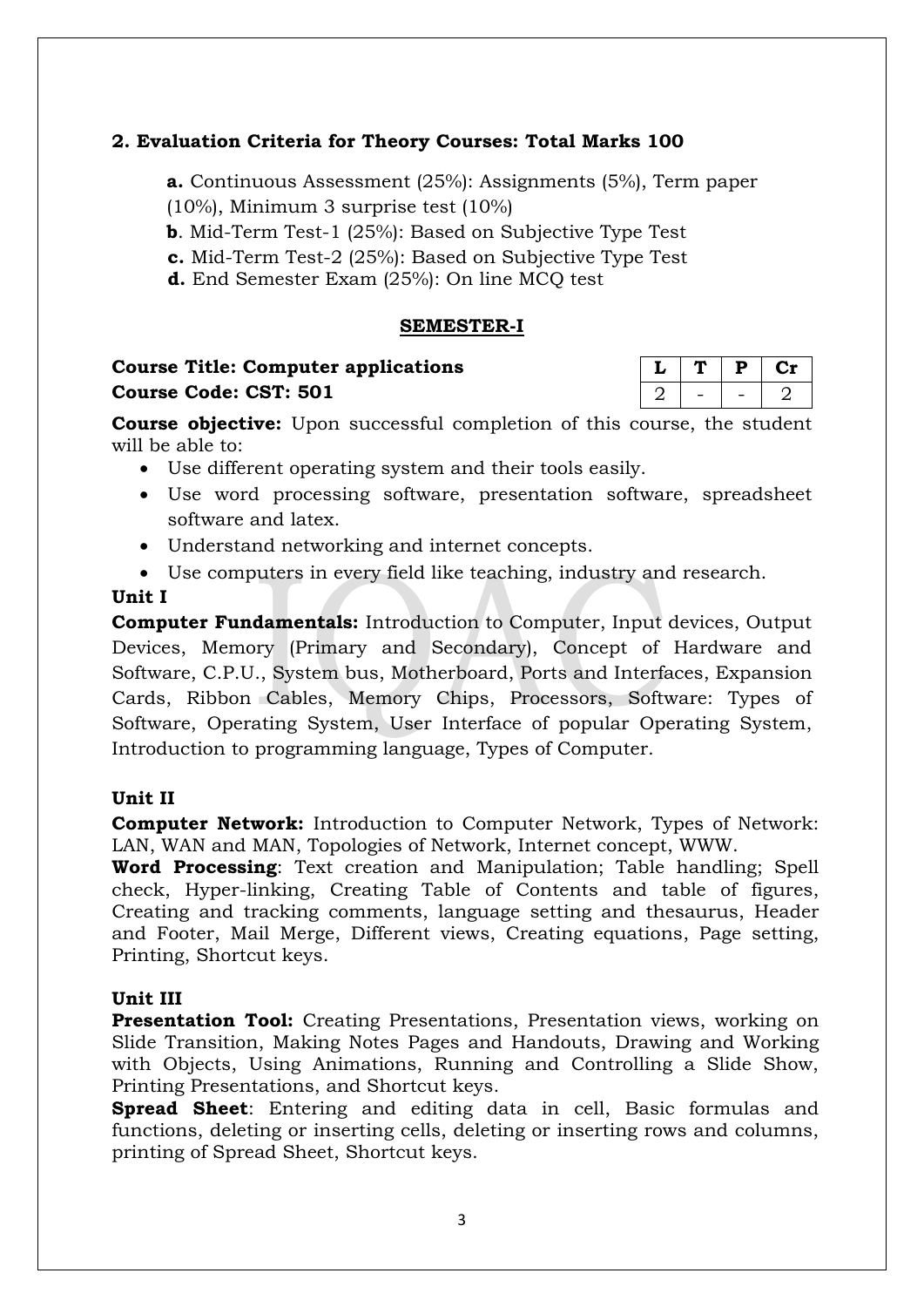### **Unit IV**

**Use of Computers in Education and Research**: Data analysis tools, e-Library, Search engines related to research, Research paper editing tools like Latex.

### **Suggested Readings**

- 1. Sinha, P.K. Computer Fundamentals. BPB Publications.
- 2. Goel, A., Ray, S. K. 2012. Computers: Basics and Applications. Pearson Education India.
- 3. Microsoft Office Professional 2013 Step by Step https://ptgmedia.pearsoncmg.com/images/9780735669413/samplep ages/97807356694 13.pdf

## **Course Title: Statistics for Sciences Course Code: STA. 503**

**Course objective:** To provide the understanding and use of Statistical techniques for students of other departments.

### **Unit I** 8 hours

**Descriptive Statistics:** Meaning, need and importance of statistics. Attributes and variables. Measurement and measurement scales. Collection and tabulation of data. Diagrammatic representation of frequency distribution: histogram, frequency polygon, frequency curve, ogives, stem and leaf plot, pie chart.

### **Unit II** 8 hours

**Measures:** Measures of central tendency, dispersion (including box and whisker plot), skewness and kurtosis. Linear regression and correlation (Karl Pearson's and Spearman's) and residual plots.

### **Unit III** 8 hours

**Random variables and Distributions:** Discrete and continuous random variables. Discrete Probability distributions like Binomial, Poisson and continuous distributions like Normal, F and student-t distribution.

### **Unit IV** 8 hours

Differences between parametric and non-parametric statistics. Confidence interval, Errors, Levels of significance, Hypothesis testing.

**Parametric tests:** Test for parameters of Normal population (one sample and two sample problems) z-test, student's t-test, F and chi-square test and Analysis of Variance (ANOVA).

**Non-Parametric tests: One sample**: Sign test, signed rank test, Kolmogrov-Smirnov test, run test. Critical difference (CD), Least Significant Difference (LSD), Kruskal–Wallis one-way ANOVA by ranks, Friedman two-way ANOVA by ranks.

 $L$  | **T** | **P** |  $Cr$  $2$  | - | - | 2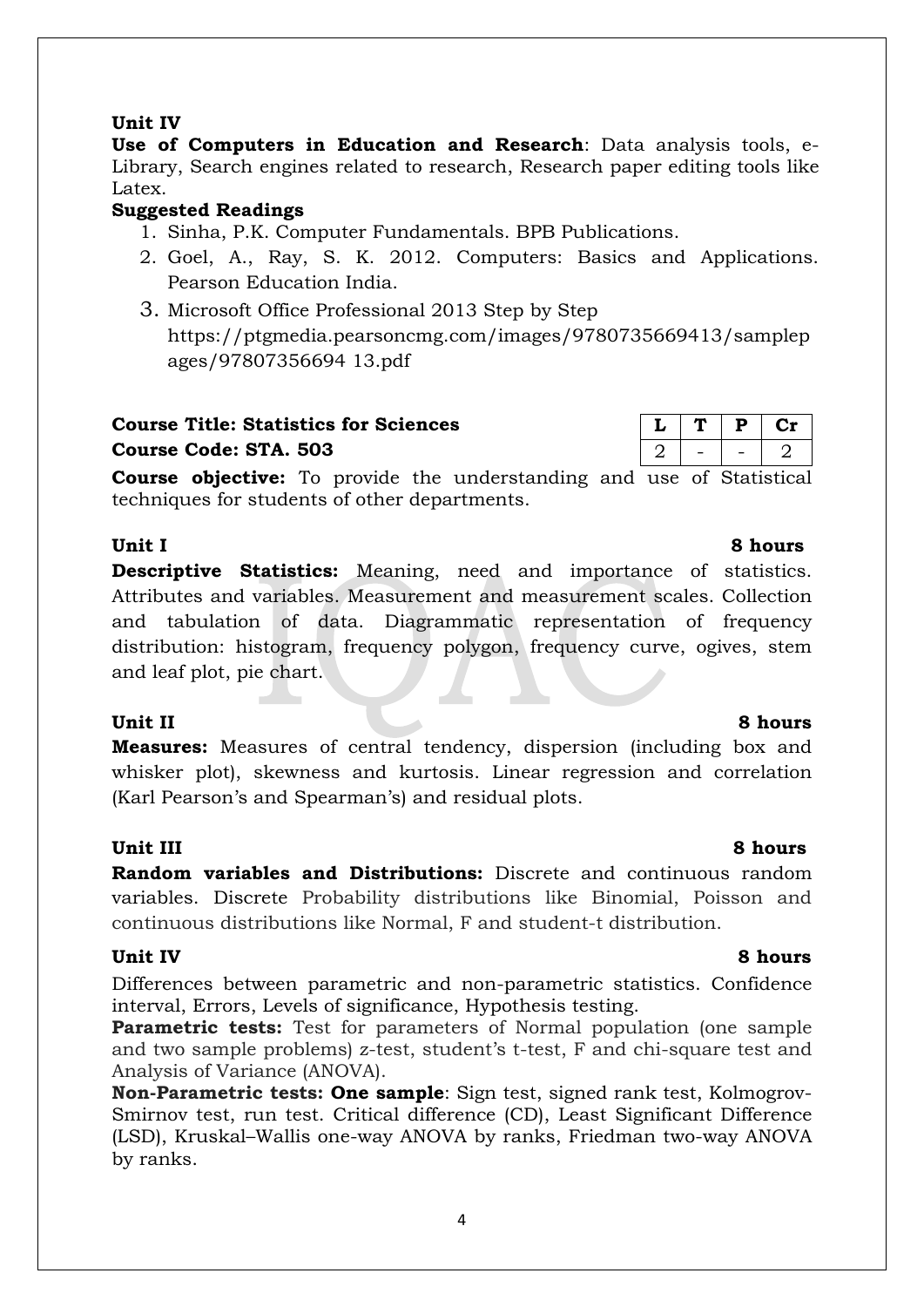### **Suggested Readings**

- 1. P. L. Meyer, *Introductory Probability and Statistical Applications*, Oxford & IBH Pub, 1975.
- 2. R. V. Hogg, J. Mckean and A. Craig, *Introduction to Mathematical Statistics*, Macmillan Pub. Co. Inc., 1978.
- 3. F. E. Croxton and D. J. Cowden, *Applied General Statistics*, 1975.
- 4. P. G. Hoel, *Introduction to Mathematical Statistics*, 1997.

## **Title: Mineralogy and Crystallography Code: EGS. 506**

**Course objective:** This core deals with the study of

minerals and their physical, chemical and crystallographic characteristics. Objectives of this course are

- To describe physical and optical properties of minerals
- To explain crystallography and mineral chemistry
- To introduce systematic mineralogy of silicate and non-silicates

## **Unit I** 13 hours

**Mineralogy:** Introduction to mineralogy, broad classification, properties of minerals & environments of formation. Crystal chemistry: chemistry of elements, bonding and packing in mineral, coordination number, chemical analysis of minerals, general and structural mineral formulae. Polymorphs/structural states, rules of substitution, introduction to phase diagram and solid solution series.

## Unit II 15 hours

**Crystallography:** Crystal systems, introduction to symmetry, derivation of 32 classes of symmetry.2D and 3D lattice, 14 Bravais lattice, introduction to space group. International system of crystallographic notation and study of stereogram. Different types of crystal projections – spherical and stereographic and their uses.Crystal defects, twinning and twin laws: common types of twins and their examples in minerals. Liquid crystals. Introduction to X-ray crystallography, and Bragg's equation. Powder method in X-ray crystallography.

**Optical Mineralogy:** Introduction to optics, Isotropic and anisotropic minerals, optical crystallography of uniaxial and biaxial crystals, indicatrix, pleochroism, interference figures, crystal orientation, 2V and 2E.

## **Unit IV 20 hours**

**Systematic Mineralogy:** A detailed study of the important silicates (listed below) and non-silicate mineral with reference to general and structural formulae, classification, atomic structure, polymorphs/structural states,

| м |                          | D | Сr |
|---|--------------------------|---|----|
| 4 | $\overline{\phantom{0}}$ |   | 4  |
|   |                          |   |    |

### **Unit III** 12 hours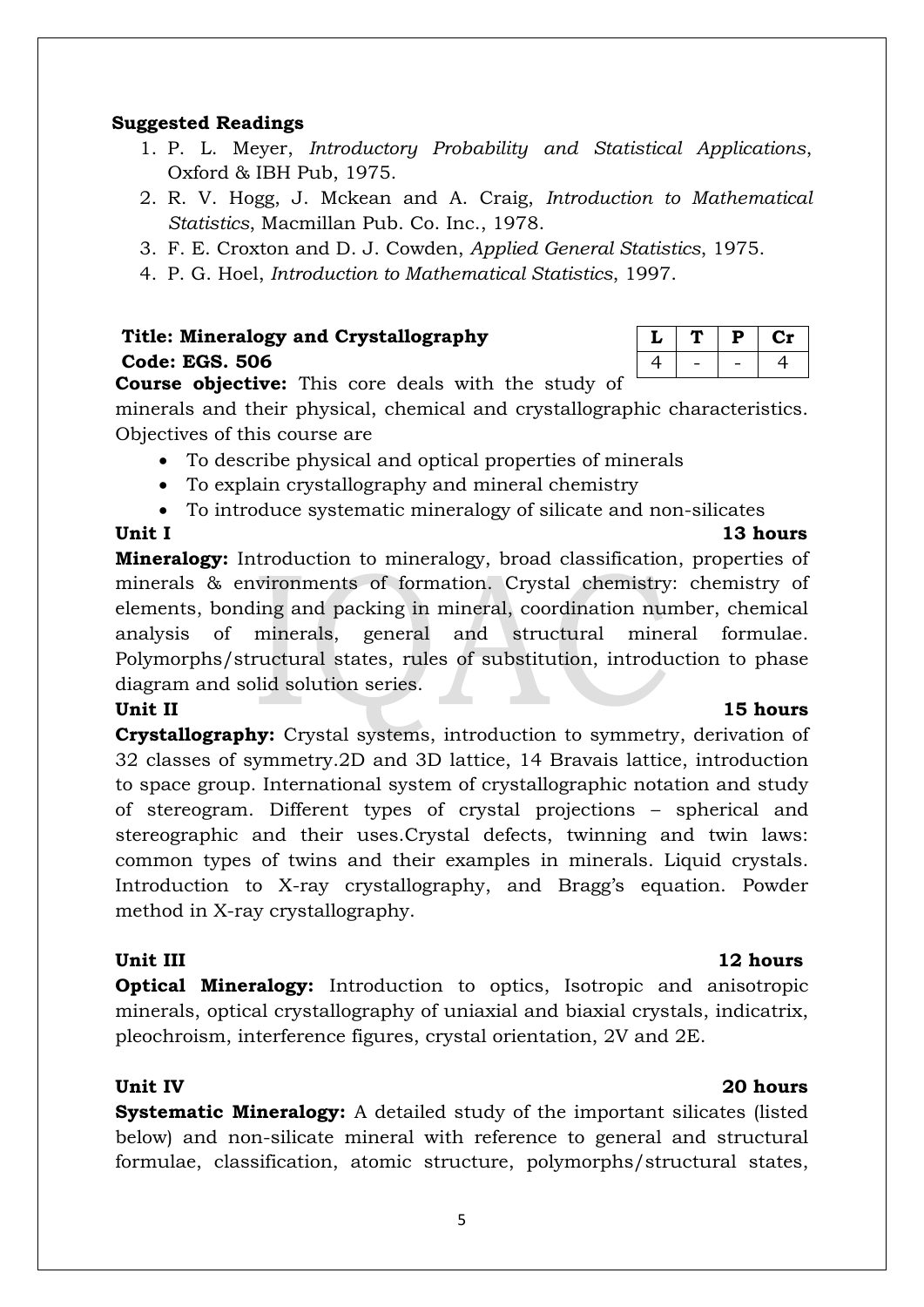solid solution and experimental work on pressure-temperature stability of the minerals, modes of occurrence and alterations.

- a) Nesosilicates/Orthosilicates: olivine group, garnet group, aluminosilicate group (kyanite, andalusite, sillimanite), humite group, zircon.
- b) Sorosilicates: melilite, axinite and epidote group.
- c) Cyclosilicates: beryl, tourmaline, cordierite, eudialyte
- d) Inosilicates: pyroxene group, amphibole group and wollastonite
- e) Phyllosilicates: mica group,kaolinite-serpentine group, talcpyrophyllite,chlorite, smectite.
- f) Tectosilicates: silica group, feldspar group, zeolite and feldspathoid

## **Suggested Readings**

- 1. Mineralogy and Optical Mineralogy by Dyar M. D., Gunter M. E., Tasa D., 2008, Mineralogical, Society of America, ISBN 978-0-939950-81- 2.
- 2. Mineralogy by Perkins Dexter, 2012, Pearson Education.
- 3. Dana`s Textbook of Mineralogy (With Extended Treatise on Crystallography and Physical Mineralogy), by William E. Ford, 2006, CBS Publishers & Distributors Pvt. Ltd., ISBN 10: 8123908091.
- 4. Optical Crystallography by Bloss, 1999, Mineralogical Society of America.
- 5. Crystallography and Crystal Chemistry by Bloss, 1994, Mineralogical Society of America.
- 6. Introduction to Mineralogy by William Nesse, 2011, Oxford University Press, ISBN: 9780199827381.
- 7. Introduction to Optical Mineralogy by William Nesse, 2012, Oxford University Press, ISBN: 9780199846276.
- 8. Minerals and Rocks-Exercises in Crystallography, Mineralogy and Hand Specimen Petrology by Cornelius Klein, 2007, Wiley publisher.
- 9. Mineralogy by Berry, L.G., Mason, B. and Dietrich, R.V., 2004, CBS Publishers, ISBN 10: 8123911483, ISBN 13: 9788123911489.
- 10. Introduction to the Rock-Forming Minerals by Deer W.A., Howie R.A. and Zussman J., 2013, Mineralogical Society of America.
- 11. Rutley's Elements of Mineralogy, by Gribble, 2005, CBS Publishers, ISBN-10: 8123909160.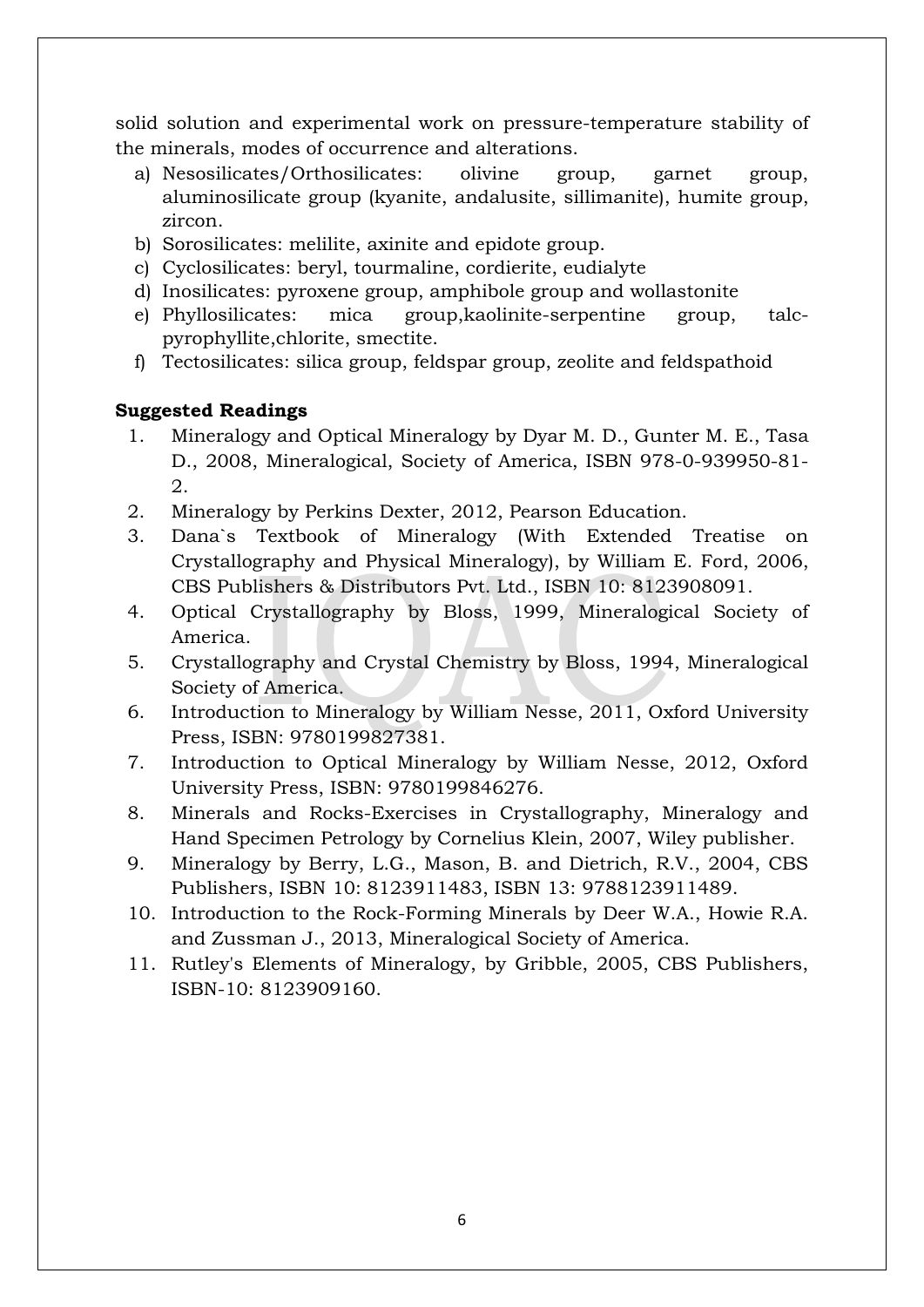### **Title: Paleontology Code: EGS. 507**

**Course objective:** Paleontology aims in imparting the knowledge of past lives, origin and evolution of lives through time and their response to tectonic and climates.

- To educate various aspects biological events such as origin of life, evolution, mass extinctions, radiations, paleo-ecology, exceptional preservation, and functional morphology.
- To prepare the students for professional job perspective in the field of basic paleontological research, to benefit them in the preparation of various exam.

Scope of paleontology; Origin and evolution of life through age; species concept and speciation. Techniques in palaeontology: mega fossils, microfossils, nanno-fossils and ichno-fossils–mode of collection and illustration; binomial nomenclature.

Study of Invertebrate paleontology with special reference to functional morphology: trilobites, brachiopods, gastropods and cephalopods general morphology and Indian occurrence.

Micropaleontology: Classification and uses of micro fossils. Detailed study of microfossils such as Foraminifera, Radiolaria, Conodonta, Ostracoda and Charophyta. Plant fossils: Gondwana flora and their significance.

## **Unit III** 15 hours

Vertebrate palaeontology: General characters, classification, evolution of Fishes including Agnaths, Placoderms, Chondrichythis and Osteichthyes. General characters, age of Amphibians, Reptiles and Mammals. General characters, classification, evolution, age and extinction of Dinosaurs. General characters, classification and evolution of Horse, Elephant and Man. Vertebrate fossil records of Siwaliks. A brief study on the Mesozoic reptiles of India.

**Applied Palaeontology**: Use of paleontological data in stratigraphy, biostratigraphy, paleoecology, evolution, paleoclimate and sea level changes; Principle of paleobiogeography.

Use of microfossils in interpretation of sea floor tectonism. Application of micropaleontology in hydrocarbon exploration; oxygen and carbon stable isotopes studies of microfossils and their use in paleoclimate interpretation.

# $L$  |  $T$  |  $P$  |  $Cr$ 4 - - - 4

## Unit II 15 hours

## **Unit IV 15 hours**

# **Unit I 15 hours**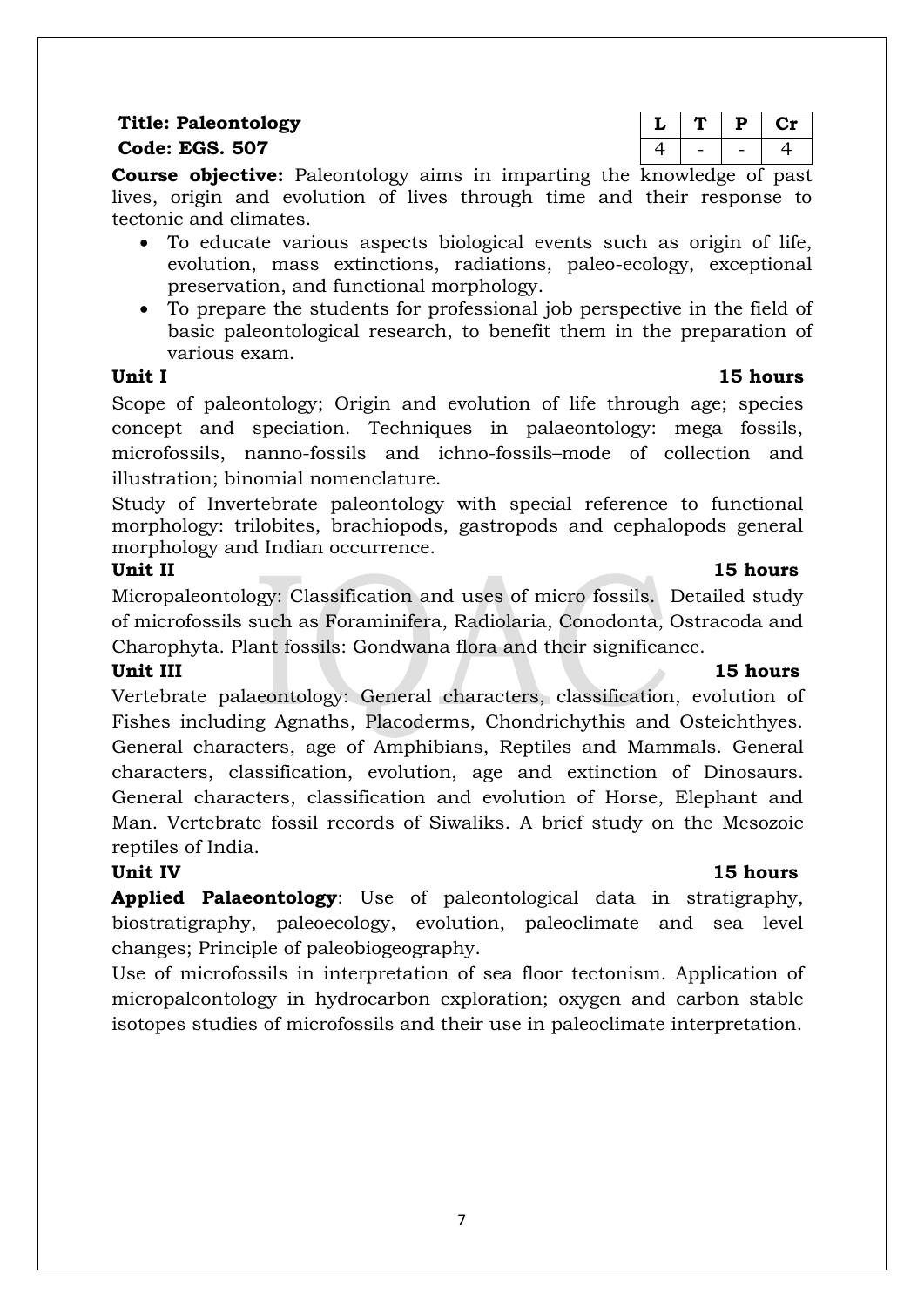### **Suggested Readings**

- 1. Invertebrate Palaeontology & Evolution by Clarkson, E. N.K., 1998, Wiley-Blackwell.
- 2. Vertebrate Palaeontology, by Michael Benton, 2004, Wiley-Blackwell.
- 3. Microfossils, by Howard A. Armstrong, Martin D. Brasier, 2004, Blackwell Publishing Ltd.
- 4. Principles of Paleontology by Michael Foote, Arnold I. Miller, 2006, W. H. Freeman.
- 5. Applied Palaeontology by Jones, R.W. 2002, Natural History Museum, London.
- 6. Principles of Invertebrate Paleontology by Shrock, N., 2005, CBS Publisher & distributer Private Ltd.
- 7. Paleontology Invertebrate by Henry Wood, 2004, CBS Publication & distributer Private Ltd.
- 8. Bringing Fossils to Life: An Introduction to Palaeobiology, by Donald R. Prothero, 2003, McGraw-Hill Higher Education.
- 9. Modern foraminifera by Sen Gupta, B.K. 2003, Springer Netherlands.

#### **Title: Sedimentology Code: EGS. 508**

**Course objective:** This core deals with the study of sedimentary rocks, their mode of formations, process of sedimentation and environment of deposition.

- To explain different sedimentary rocks, their mode of formation and processes.
- To educate knowledge of different sedimentary basins and their economic importance are also significant for economic and mineral exploration.
- To prepare students for the application of sedimentology in other applied subjects

Origin of terrigenous clastic and non-clastic grains; weathering and its products; Grain size, textural parameters and their significance. Textural and compositional maturity. Major carbonate minerals; carbonate grains of biological origin. Simple fluid flow concepts and sediment transport; sediment gravity flows and their deposits.

### **Unit II** 7 hours

Petrography and origin of sandstones, limestones and mudrocks. Sedimentary facies, methods of their analysis and interpretation of depositional environments. Processes and characteristics of aeolian, fluvial, barrier-beach, tidal-flats and deep sea environments.

### **Unit I** 8 hours

 $L$   $T$   $P$   $C_r$  $2$  | - | - | 2

### 8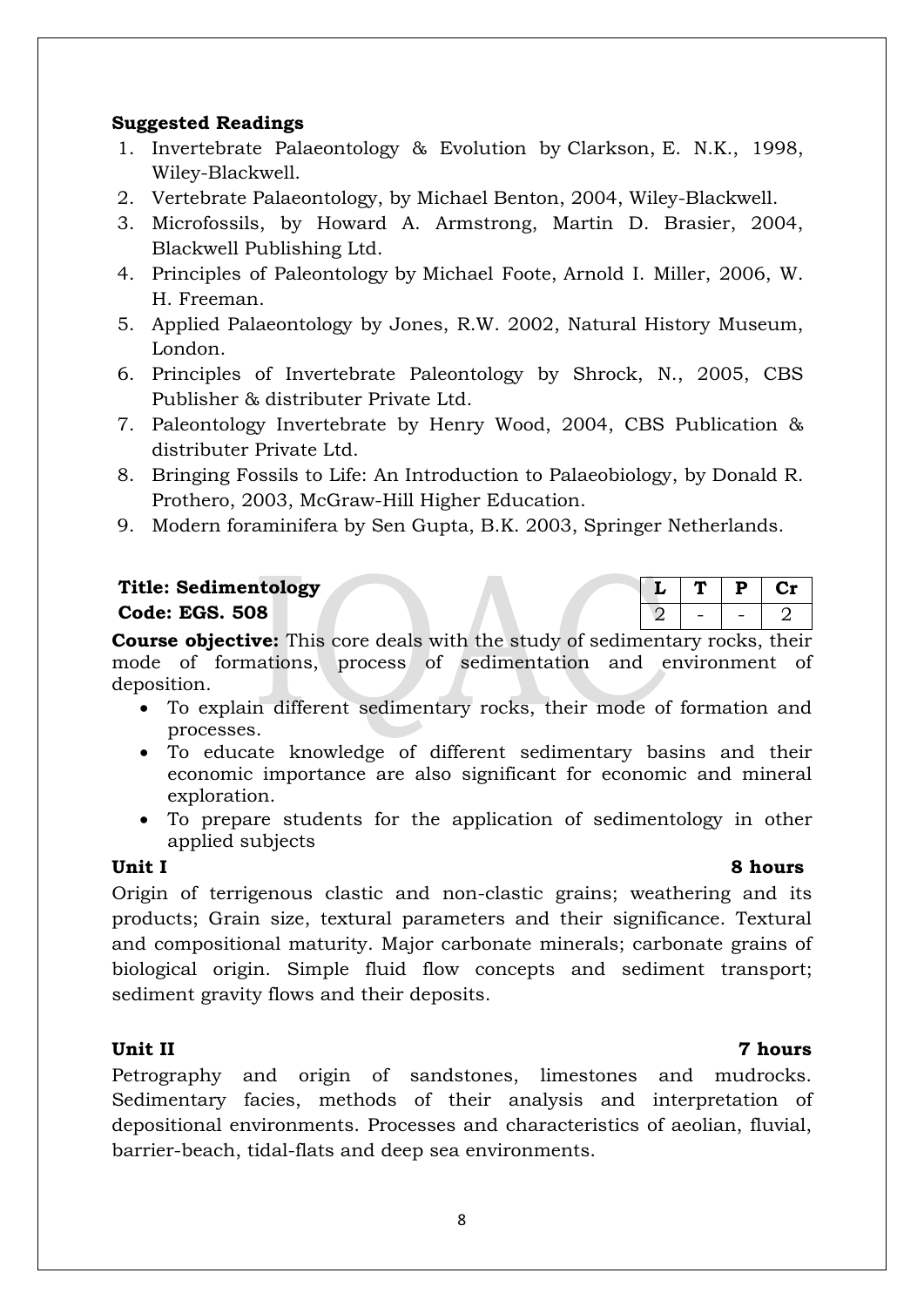- To train the practical aspects of Mineralogy and Crystallography which can be significantly helpful in the identifications of minerals while carrying out future academic research and teaching,
- To train with the practical and hand out problems in laboratory for identification of certain minerals from their crystal forms,

9

## **Unit III** 8 hours

Important bed forms and sedimentary structures – their gene stratigraphic significance. Application of sedimentary structures in palaeocurrent analysis; Diagenesis of clastic and non-clastic rocks; Stages and processes of diagenesis, compaction and cementation by silica, carbonate and iron-oxide, dolomitization. Heavy minerals and their importance in determination of provenance.

**Unit IV** 7 hours Tectonic and sedimentation; Review of concept of geosynclines and platemargins, major types of basins and distribution of environments and lithofacies within basins, evolution of basins with time. Sedimentary basins of India and their economic importance.

## **Suggested Readings**

- 1. Principles of sedimentology & stratigraphy by Sam Boggs, Jr., 2011, Prentice Hall.
- 2. Sedimentary Geology, by Donald R. Prothero and Fred Schwab; 2013, W. H. Freeman.
- 3. Carbonate Sedimentology by Tucker, M.E. and Wright, V.P., 1991, Wiley Publisher.
- 4. Sedimentary Environments: Processes, Facies and Stratigraphy by Reading, H.G., 1996, Wiley-Blackwell.
- 5. Sedimentology and stratigraphy by Gary Nichols, 2009, Wiley-Blackwell, ISBN: 978-1-4051-3592-4.
- 6. Atlas of Sedimentary Rocks Under the Microscope by Adams, A. E., MacKenzie, W. S., Guilford, C., 1984, Prentice Hall.
- 7. Sedimentary Rocks in the Field: A Practical Guide (Geological Field Guide), by Maurice E. Tucker, 2011, Wiley-Blackwell.
- 8. Principles of Sedimentary Basin Analysis by Miall, A.D., 2000, Springer-Verlag.
- 9. Sedimentary Basins by Einsele, G., 1992. Springer Verlag.
- 10. Depositional Sedimentary Environments by Reineck, H.E. and Singh, I.B., 1980, Sp
- 11. Introduction to Sedimentology by Sengupta, S., 1997, Oxford-IBH.

## **Title: Mineralogy and Crystallography (Practical) Code: EGS. 509 Course objective:**

| esis   | and |
|--------|-----|
| titran | 110 |

| r. | в. | U II |
|----|----|------|
|    |    |      |

| ucker, M.E. and Wright, |  |                                                                          |  |
|-------------------------|--|--------------------------------------------------------------------------|--|
|                         |  |                                                                          |  |
|                         |  | $\mathbf{D}$ . $\mathbf{L}$ . $\mathbf{L}$ . $\mathbf{L}$ . $\mathbf{L}$ |  |

|  | SCIC, U., IJJZ, UPLIIKCI VCIIGC. |  |                                         |  |  |
|--|----------------------------------|--|-----------------------------------------|--|--|
|  | Environments by Reineck, H.E.    |  |                                         |  |  |
|  |                                  |  |                                         |  |  |
|  |                                  |  | $\alpha$ 100 $\alpha$ $\alpha$ $\alpha$ |  |  |

| Sedimentary Environments by Reineck, F |  |  |  |
|----------------------------------------|--|--|--|
| pringer-Verlag.                        |  |  |  |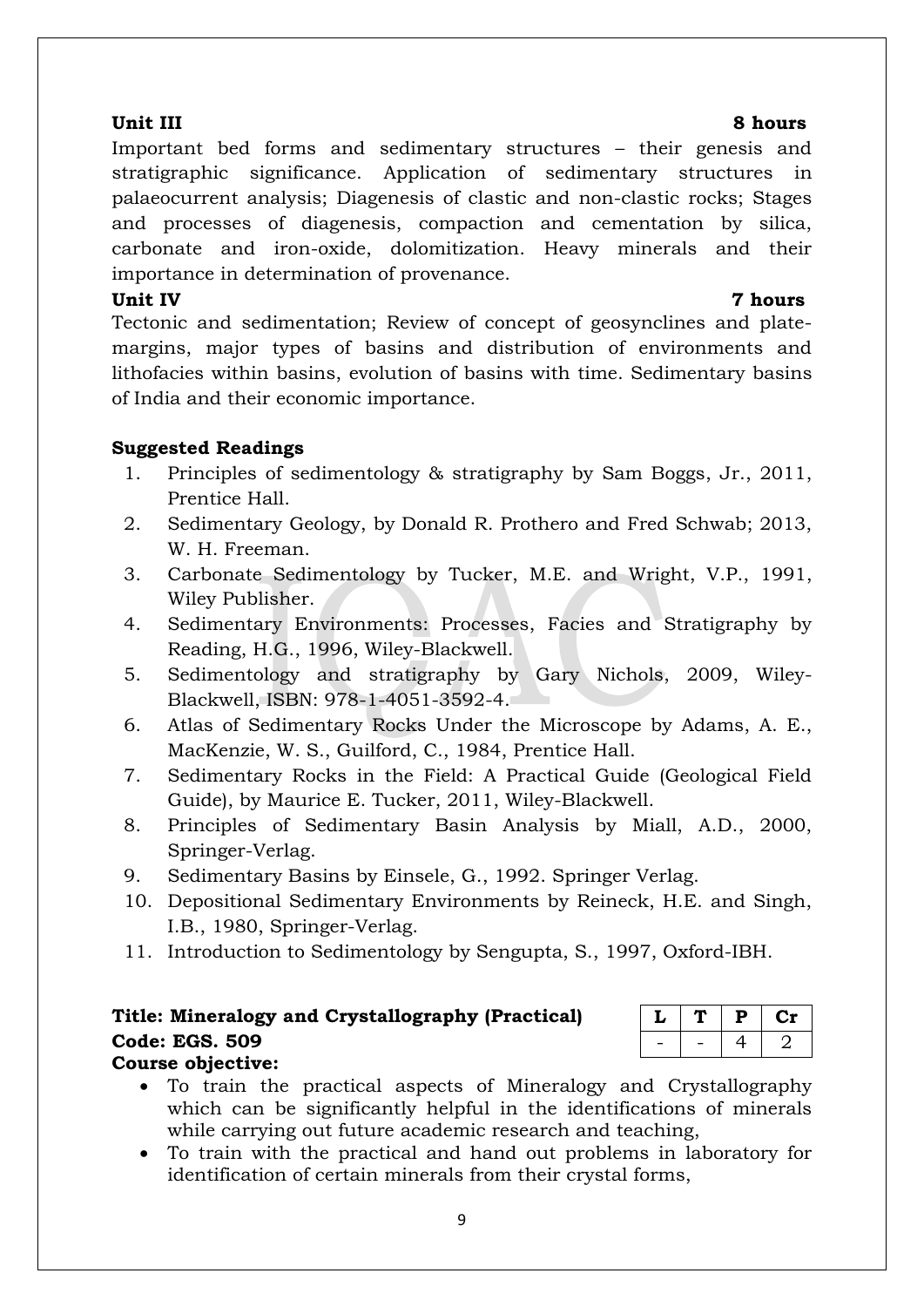To explain physical and optical properties of minerals, analysis of raw data generated from XRD, XRF, etc.

## **Unit I**

**Mineralogy and crystallography:** Identification of rock-forming minerals in hand specimens. Introduction to crystal models, Goniometer and its use in measuring interfacial angle of crystals and calculation of axial ratio. Representation of symmetry elements of crystals belonging to 32 classes of symmetry and study of their stereograms. Analysis of XRD spectrum.

## **Unit II**

**Optical Mineralogy:** Determination of length fast and length-slow characters of minerals. Determination of order of interference colours. Scheme of pleochroism and absorption of a given mineral in thin section. Determination of extinction angle and composition of plagioclase. Study of interference figures of uniaxial and biaxial crystals, determination of optic signs. Identification of rock forming minerals using optical properties.

## **Suggested Readings**

- 1. Minerals and Rocks-Exercises in Crystallography, Mineralogy and Hand Specimen Petrology by Cornelius Klein, 2007, Wiley.
- 2. Mineralogy by Perkins Dexter, 2012, Pearson Education.
- 3. Dana`s Textbook of Mineralogy (With Extended Treatise on Crystallography and Physical Mineralogy), by William E. Ford, 2006, CBS Publishers & Distributors Pvt. Ltd.
- 4. Mineralogy and Optical Mineralogy by Dyar MD, Gunter ME, Tasa D, 2008, Mineralogical, Society of America.
- 1. Optical Crystallography, by Bloss, 1999, Mineralogical Society of America.
- 2. Crystallography and Crystal Chemistry by Bloss, 1994, Mineralogical Society of America.
- 3. Introduction to Mineralogy by William Nesse, 2011, Oxford University Press.
- 4. Introduction to Optical Mineralogy by William Nesse, 2012, Oxford University Press.
- 5. Mineralogy by Berry, L.G., Mason, B. and Dietrich, R.V., 2004, CBS Publishers.
- 6. Introduction to the Rock-Forming Minerals by W.A. Deer, R.A. Howie and J. Zussman, 2013, Mineralogical Society of America.
- 7. Rutley's Elements of Mineralogy, by Gribble, 2005, CBS Publishers.

## **Evaluation Criteria:** Total Marks – 100,

End semester exam (70%), Lab record (15%), Viva (15%)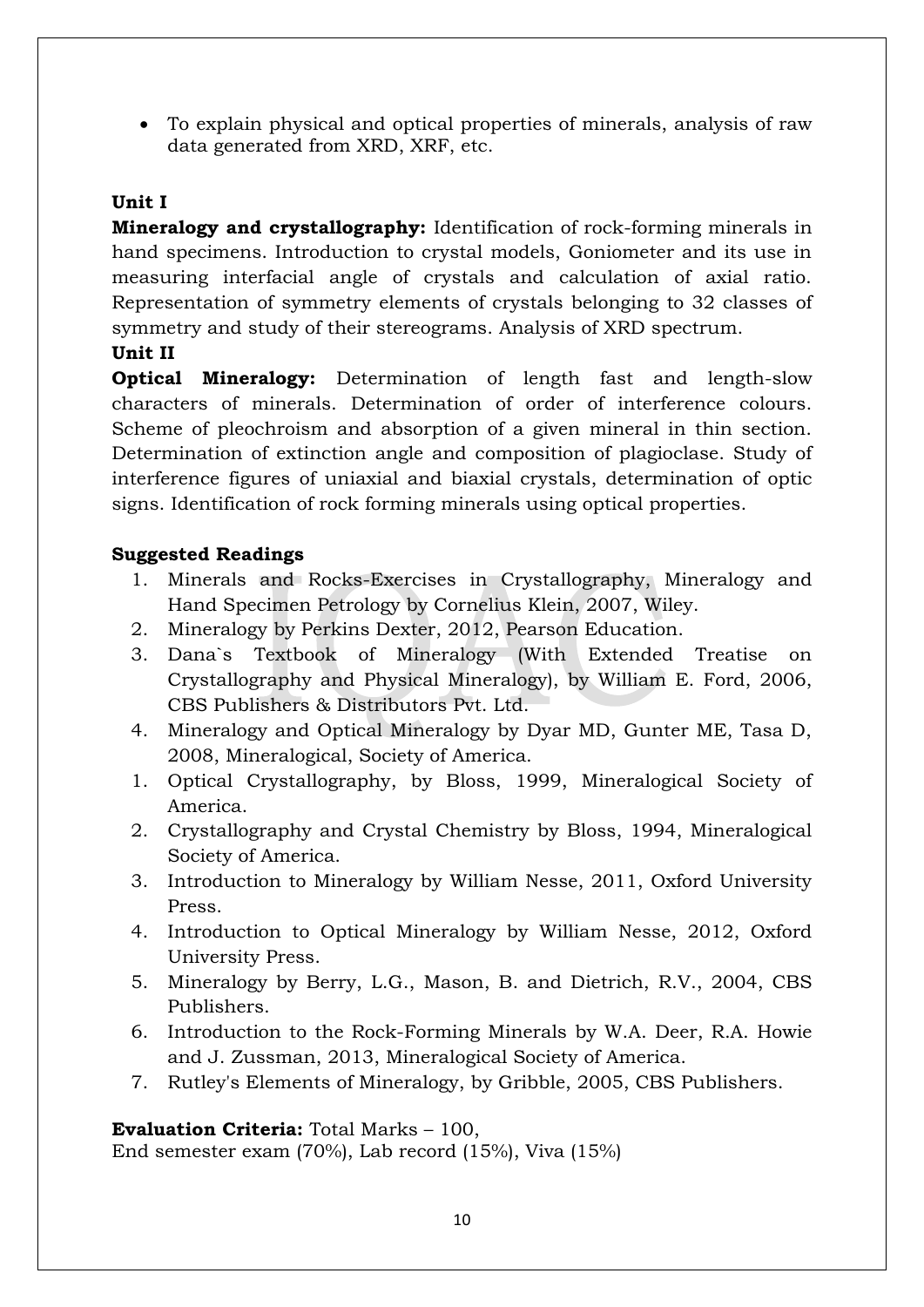## **Title: Paleontology and Sedimentology (Practical) Code: EGS. 510**

|   |   | D |  |
|---|---|---|--|
| - | - |   |  |

**Course objective:** This paper outlined the general concept of practical works and hand out experiences in laboratory for identification of certain fossils, analysis of fossil data, identification of certain sedimentary rocks, their physical and optical properties under microscope and other process of sedimentary data analysis.

The primary objective of this course to train the practical application of sedimentology and palaeontology to fill up the requirement of the students in carrying out future academic research and teaching assignment.

## **Unit I**

Study of clastic and non-clastic rocks in hand specimens. Microscopic examination of important rock-types. Grain-size analysis by sieving method: plotting of size-distribution data as frequency and cumulative curves; Computation of statistical parameters and interpretation. Heavy mineral separation; their Microscopic characters, graphic representation and interpretation. Assemblages of sedimentary structures and their palaeoenvironmental significance. Palaeo-current analysis. Study of vertical profile sections of some selected sedimentary environment.

## **Unit II**

Study of morphology of brachiopods, bivalves and gastropods, cephalopods, echinoids. Separation, processing, wet sieve analyses, preparation of slides of microfossils (demonstration only). Morphology and morphological descriptions of planktonic & benthonic foraminifera, ostracods. Morphology of radiolaria, diatoms, pollen and spores. Construction of range charts.

## **Suggested Readings**

- 1. Atlas of Sedimentary Rocks Under the Microscope by A. E. Adams, W. S. MacKenzie, C. Guilford, 1984, Prentice Hall.
- 2. Principles of Invertebrate Paleontology by N. Shrock, 2005, CBS publication.
- 3. A Practical approach to Sedimentology by Roy C. Lindholm, 1987, Allen and Unwin, London.
- 4. Microfossils by M.D. Braiser, 1980, George Allen and Unwin.
- 5. Elements of Micropaleontology by Bignot, G., 1985, Grahm and Trottman, London.
- 6. Introduction to Marine Micropaleontology, by Haq and Boersma, 1978, Elsevier.
- 7. Systematics & Fossil Record-Documenting Evolutionary Patterns by Smith, A.B., 1994, Blackwell publisher.
- 8. Micropaleontology in Petroleum exploration by R.W. Jones, 1996, Clarendon Press Oxford.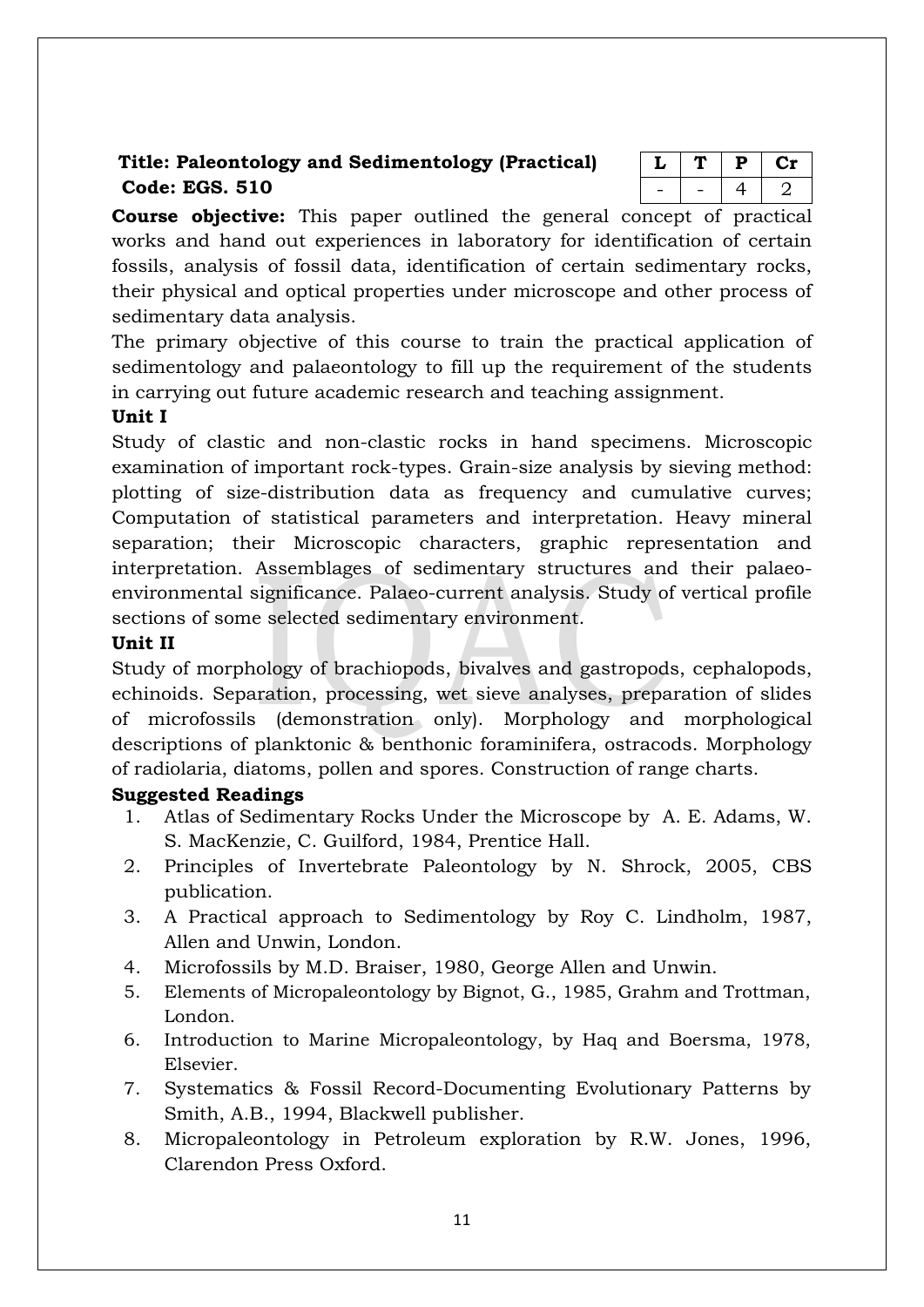9. Paleontology Invertebrate by Henry Wood, 2004, CBS Publication.

10. Introduction to Sedimentology by Sengupta, S., 1997, Oxford-IBH. **Evaluation Criteria:** Total Marks – 100,

End semester exam (70%), Lab record (15%), Viva (15%)

## **Discipline Electives: Select any one from the followings. Title: Geomorphology and Geotectonic Code: EGS. 511**

## **Course objective:**

- To familiarize the student with the basic concept of geomorphology and its relation with role of tectonics and climate.
- To educate the knowledge of certain landforms, their processes of formation, and the significant response of landforms under the influence of climate and tectonics.

Development in geomorphology, Historical and process geomorphology, The geomorphic systems,Geomorphic materials and process: weathering, sediment production, pedogenesis, mass movement, erosion, transportation and deposition, landforms in relation to climate, rock type, structure and tectonics.

Geomorphic processes and landforms-fluvial, glacial, aeolian, coastal and karst. River forms and processes-stream flow, stage-discharge relationship; hydrographs and flood frequency analysis, Submarine relief, Environmental change-causes, effects on processes and landforms. Extra-terrestrial geomorphology.

## **Unit III** 14 hours

Physiography, drainage, climate, soils and natural resources of the Himalaya, Ganga Brahmaputra plains, and peninsular India, climate zones of India. Geomorphology and topographic analysis including DEM, topographical maps, map reading, geomorphic mapping, slope analysis and drainage basin analysis, applications of geomorphology in mineral prospecting, civil engineering, hydrology and environmental studies.

Planetary evolution of the earth and its internal structure. Heterogeneity of the earth's crust. Major tectonic features of the oceanic and continental crust. Seafloor spreading and plate tectonics. Island arcs, Oceanic islands and volcanic arcs. Continental drift-geological and geophysical evidence, mechanics, objections, present status. Gravity and magnetic anomalies at mid-oceanic ridges, deep sea trenches, continental shield areas and mountain chains. Isostasy, orogeny and epeirogeny. Seismic belts of the

### **Unit II** 16 hours

### **Unit IV** 16 hours

## **Unit I** 14 hours

 $L$  | **T** | **P** |  $Cr$ 4 - - - 4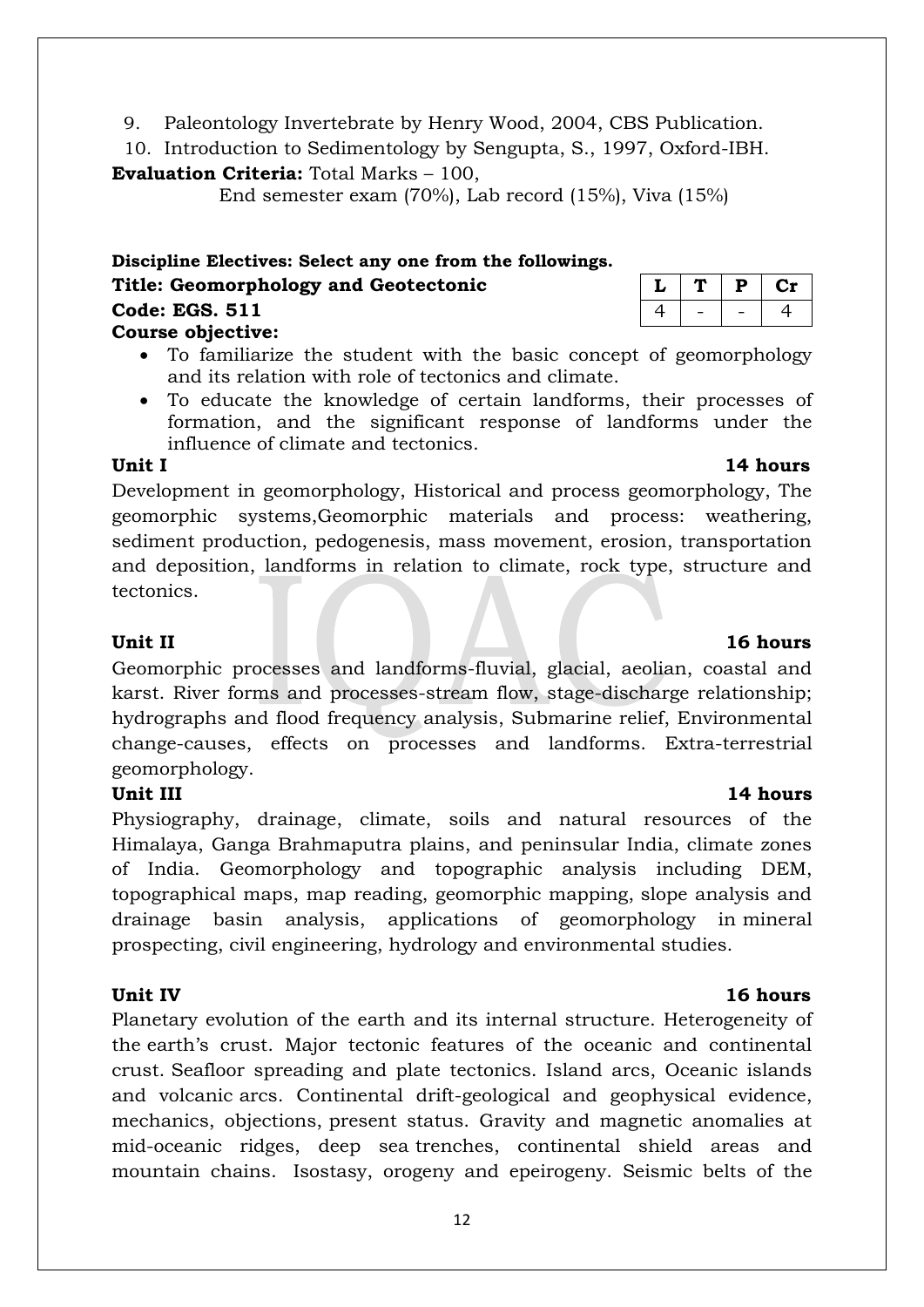earth. Seismicity and plate movements. Geodynamics of the Indian plate.

## **Suggested Readings**

- 1. Principles of Geomorphology by W.D. Thornbury, 2004, CBS publisher & distributer private Ltd.
- 2. Global Tectonics by Philip Kearey, Keith A. Klepeis, Frederick J. Vine, 2009, Wiley-Blackwell.
- 3. Fundamental of Geomorphology by Richard John Huggett, 2007, Taylor & Francis.
- 4. Geological Field Techniques by Angela L. Coe (edt), 2010, Wiley-Blackwell.
- 5. Basic Geological Mapping (Geological Field Guide), by Richard J. Lisle, Peter Brabham, John W. Barnes, Wiley-Blackwell; 2011,ISBN-13: 978-0470686348
- 6. Geomorphology and Global Tectonics, Michael A. Summerfield (Editor), 2000, Wiley,ISBN: 978-0-471-97193-1,
- 7. Principles of Physical Geology by Holmes, and edited by P. McL. D. Duff., 1993, Chapman and Hall, London.
- 8. Applied Geomorphology: Theory and Practice, by R. J. Allison, 2002, Wiley.
- 9. Tectonic Geomorphology by Douglas W. Burbank, Robert S. Anderson, Wiley-Blackwell; 2011, ISBN-13: 978-1444338867
- 10. Geomorphology: The Mechanics and Chemistry of Landscapes by Robert S. Anderson, Suzanne P. Anderson, 2010, Cambridge University Press.
- 11. Key Concepts in Geomorphology by Paul R. Bierman, David R. Montgomery, 2013, W. H. Freeman.
- 12. Indian Geomorphology by H.S. Sharma, 1991, Concept Publishing Co. New Delhi.
- 13. Text book of Physical Geology by G.B. Mahapatra, 2008, CBS Publishers & Distributors Private Ltd.
- 14. Plate Tectonics and Crustal Evolution by Condie, Kent. C., 1997, Butterworth-Heinemann.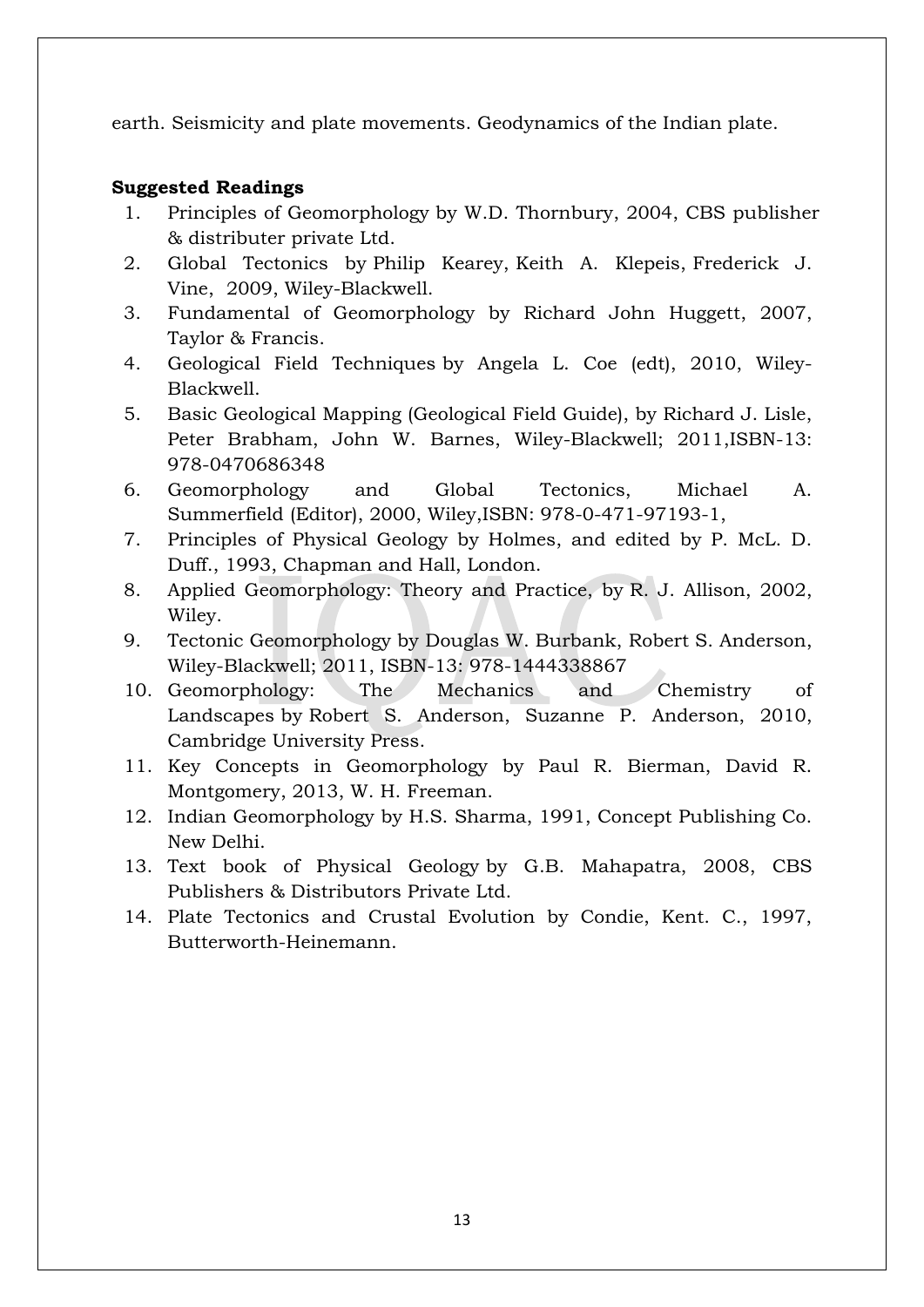#### **Title: Environmental Geology and Natural Hazards Code: EGS. 512 Course objective:**

| ulst unicerise.                                            |                                                                      |  |  |  |  |
|------------------------------------------------------------|----------------------------------------------------------------------|--|--|--|--|
|                                                            | • To introduces the study of interrelationship between the earth and |  |  |  |  |
|                                                            | environment; environmental pollutions, different manmade and         |  |  |  |  |
| natural hazards and precautionary and mitigation measures. |                                                                      |  |  |  |  |

- To study the behaviour of anthropogenic pollutants in the environment and how remedial measures may be applied to cover their harmful effects.
- To train and help the students in spreading the awareness on geological and environmental issues and the tactics of cropping the disastrous scenario, mitigation on hazards and related anticipatory policy measures which will be helpful to protect populations at risk.

### **Unit I** 15 hours

**Introduction to Environmental Geology:** Fundamental concepts of environmental geosciences, its scope and necessity; Definition, structure, composition and general characteristics of lithosphere, hydrosphere, atmosphere and biosphere; Concept of ecology, ecosystem, its structure and functions, types of ecosystem; Biogeochemical cycles of carbon, nitrogen, phosphorus and sulfur; Physiography, drainage, climate, soils and natural resources of India.

**Environmental issues:** Water pollution : types of water pollution, groundwater pollution sources, pathways and mechanism, attenuation processes, case histories of natural (arsenic and fluoride poisoning) and man-made water pollution; water logging, causes, effects and remedial measures, aquifers; declining groundwater tables, subsidence and compaction of aquifers ; Soil pollution- sources, causes and effects; Soil pollution control measures; Air pollution : definition, terminology, sources and classification of air pollutants; effects of air pollution- acid rain, green house effects and ozone layer depletion; Air pollution control and management.

**Introduction to Disasters:** Introduction to natural and manmade disasters; Dimensions of natural and anthropogenic disasters; Floods –nature and frequency of flooding, flood hazards, urbanization and flooding, flood hydrographs, Dams barrages and river diversions; Landslides; Coastal hazards – tropical cyclone, coastal erosion, sea level changes, coastal zone management; Earth quakes - Seismic waves, quake resistant buildings and dams; Tsunamis; Volcanoes; Wild fires; Oil spills; Urban hazards and disasters.

| u | Р | U J |
|---|---|-----|
| 4 |   | æ   |

#### **Unit II** 15 hours

## **Unit III** 15 hours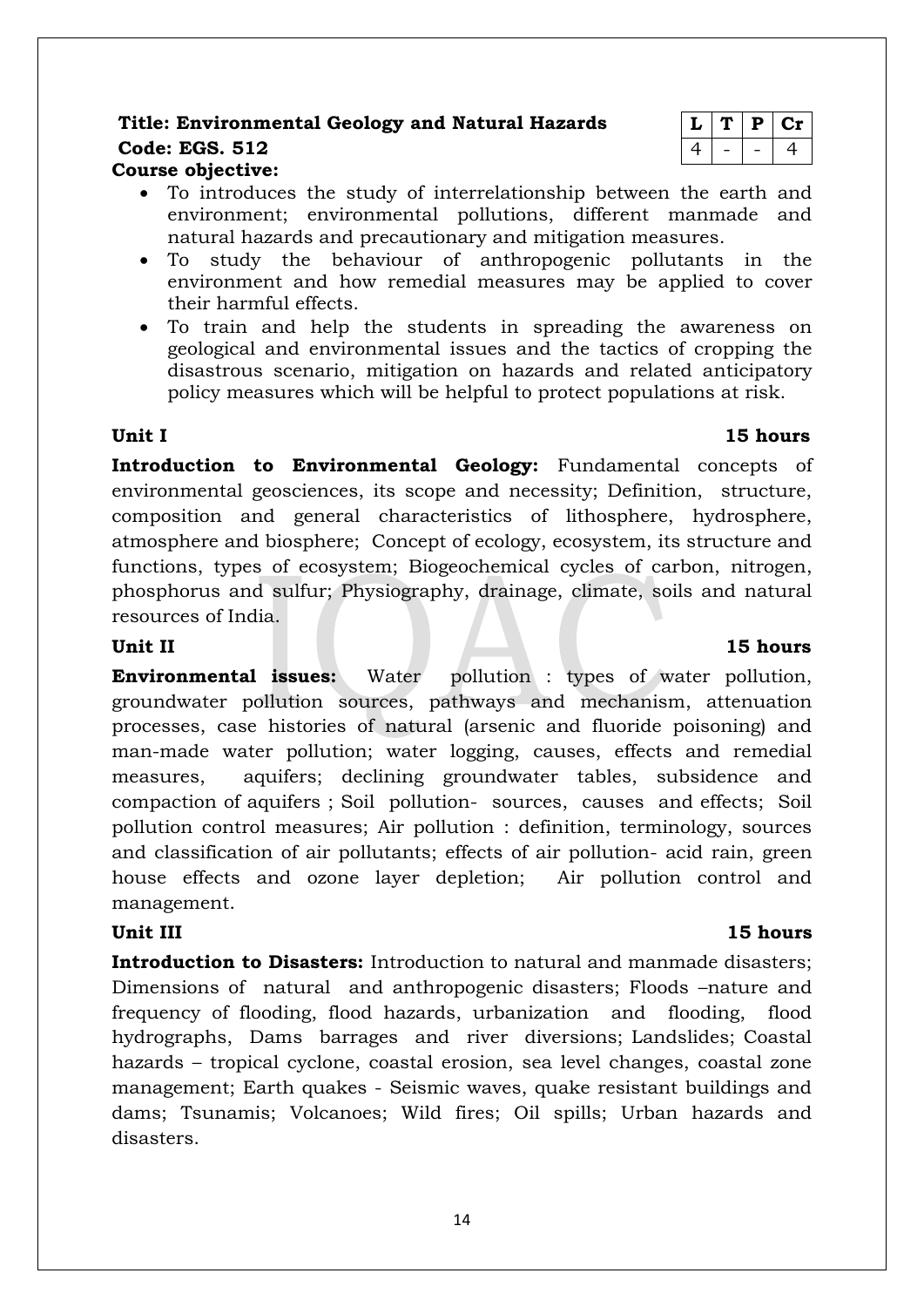#### 15

#### **Unit IV 15 hours**

**Risk Assessment and Preparedness:** Pre-Disaster Management activities; Hazard and vulnerability analysis; Hazard zonation maps : preparation and utilization; capability assessment; emergency / contingency planning and post-disaster management activities; Development planning, planning environment, types of plans, MBO, SWOT analysis; Mitigation strategy : Relief measures, community health, casualty management Role of Government, Non-Governmental and media agencies, Reconstruction and Rehabilitation; Awareness through print and electronic media, involving youth in field observations.

#### **Suggested Readings**

- 1. Environmental Geology by Barbar W. Murk et al., 1996, John Wiley & Sons, New York.
- 2. Introduction to Environmental Geology by Edward A. Keller, 2011, Pearson Education publisher.
- 3. Environmental Geology by K. S. Valdiya, 2013, McGraw-Hill Education (India)
- 4. Disaster Management and Preparedness by Collins Larry R. and Schneid Thomas D., 2000, Taylor and Francis.
- 5. Earth Science and the Environment by Graham Thompson and Jon Turk, 2007, Thomson and Brooks/cole.
- 6. Disaster Management by Goel S.L. and Kumar Ram, 2001, Deep and Deep Publications.
- 7. Living with Risk: A global review of disaster reduction initiatives, 2004 Vision, United Nations.
- 8. India Disasters Report: Towards a Policy Initiatives by Parasuraman S., 2004, Oxford University Press.

## **Title: Natural Resource and Watershed Management Code: EGS. 513**

| <b>Code: EGS. 513</b>                                                               |  | $ 4  -  - 4 $ |  |
|-------------------------------------------------------------------------------------|--|---------------|--|
| <b>Course objective:</b> The objective of this course is to provide the information |  |               |  |
| of our natural resources including watershed management in more                     |  |               |  |
| sustainable way. To explain issues related to the society and its importance.       |  |               |  |

### **Unit I** 15 hours

## Natural resources: Definition; Resource and Reserve; Classification of natural resources; natural resource degradation and conservation; Environmental impacts of resource depletion. Forest Resources: Forest cover of India and world; forest types, functions of forest – production and protection; Conservation of forests; forestry programmes – social forestry, farm forestry, urban forestry, community forestry; deforestation; Exploitation of forest resources; Afforestation; Desertification; Forest policy.

 $T$  **P**  $C$ **r**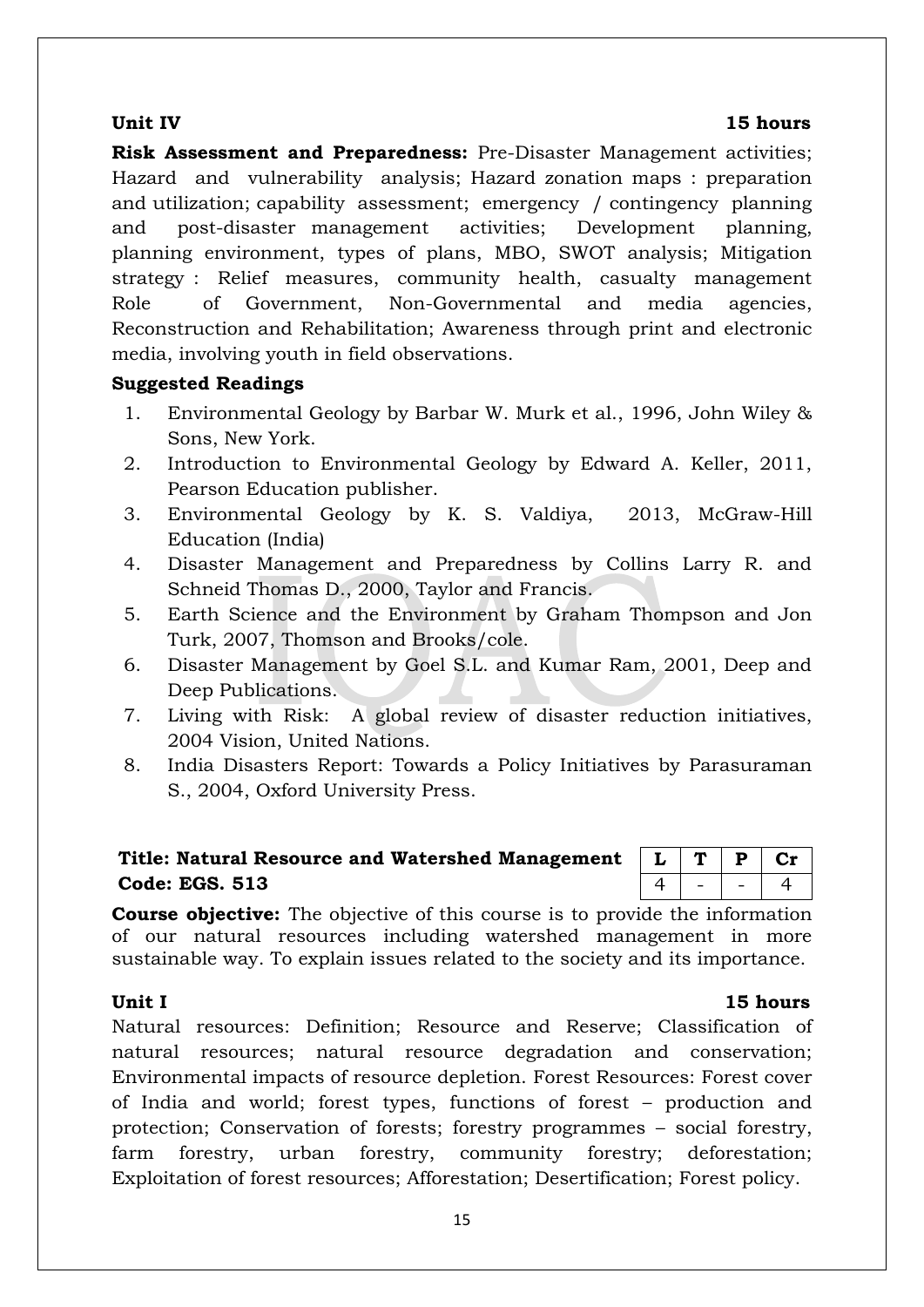Water Resources: Surface, ground water, marine and brackish water resources - assessment and utilization; Rivers and Lakes in India; hydrological cycle; Ground water depletion; Water logging and salinity; Water Conservation and management techniques; Rain water harvesting; Watershed management; Eutrophication; Restoration of Lakes; River cleaning, River action plans - Ganga and Yamuna action plan, Interlinking of rivers; conflicts over water.

Land resources: Land degradation due to mining, exploration, industrialization, irrigation and natural disasters; Soil Erosion, Loss of soil fertility, Restoration of soil Fertility, Soil Conservation Methods; restoration of degraded land; Wasteland reclamation, Organic farming, green manuring, Wetland – definition, classification, functions, ecological importance and conservation.

### **Unit III** 15 hours

Concept of watershed, introduction to watershed management, different stakeholders and their relative importance, watershed management policies and decision making, problems, approach and components. Structure and relief, physiographic divisions, drainage systems and watersheds. Concept of small dams waste disposal practices and management; rainwater harvesting; Wetland and concept of Micro Watershed Management; Watershed Management using Geo-spatial technologies.

### **Unit IV** 15 hours

Community participation, private sector participation, Institutional issues, Socio-economy, Integrated development; Watershed Management in India, Water legislation and implementations, policies and decision making. Community participation, Private sector participation, Case studies. Storm water management, design of drainage system, flood routing through channels and reservoir, flood control and reservoir operation, case studies on flood damage. Drought assessment and classification, drought analysis techniques, drought mitigation planning. Perspective on recycle and reuse, Waste water reclamation.

## **Suggested Readings**

- 1. Environmental economics and natural resource management by Anderson, David A., 2013, Routledge.
- 2. Land resource management by Gurdev Singh and Vinod Ahuja, 1992, Oxford & IBH Pub. Co.
- 3. Natural resources and sustainable developments by Kathy Wilson Peacock, 2008, Facts on file Inc.
- 4. Sustainable natural resource management for scientists and engineers by Lynch, Daniel R., 2009, Cambridge University press
- 5. Natural resources in 21st century by Jaidev Somesh, 2010, ABD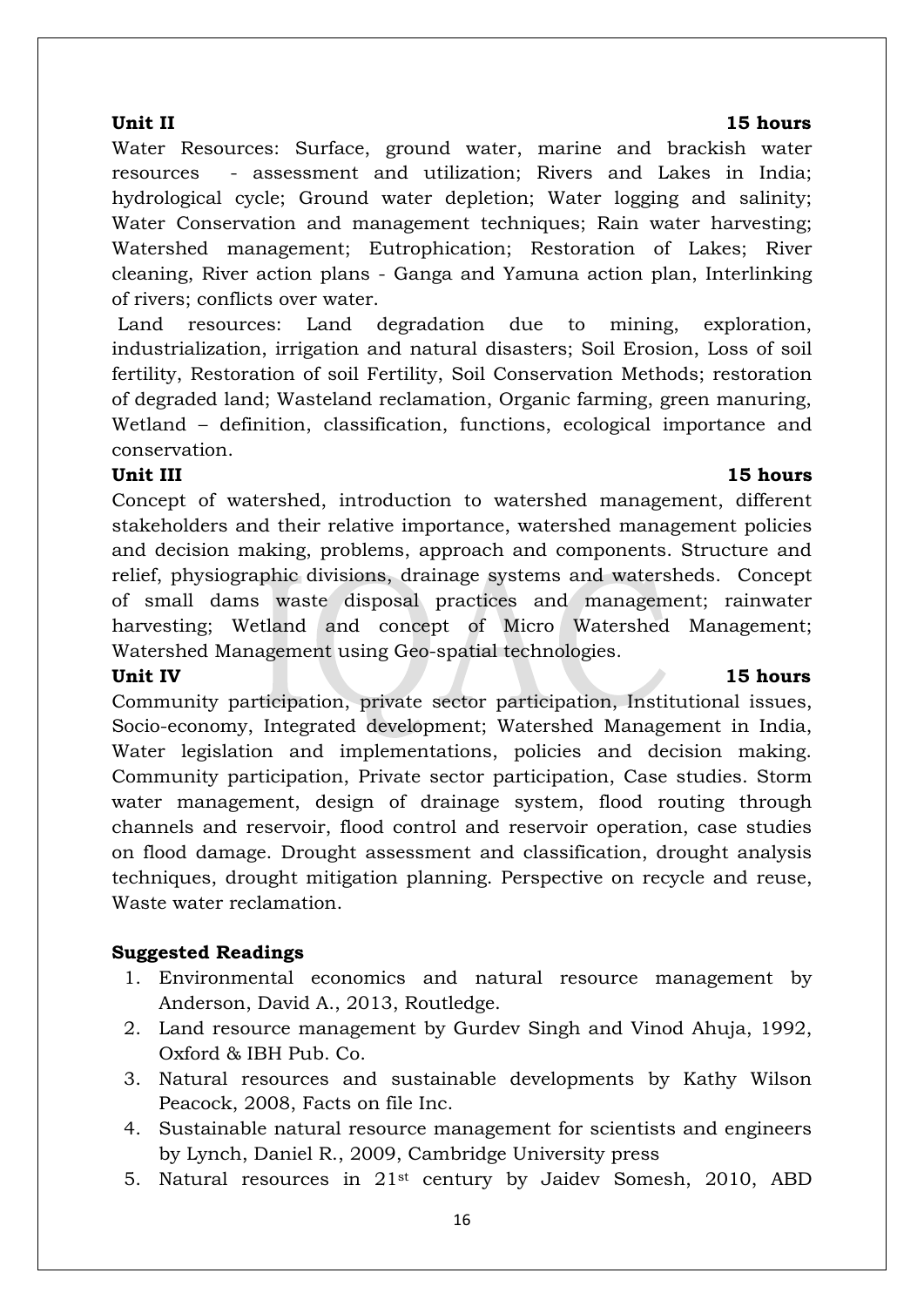Publisher

- 6. Essential Environmental Studies by Panday, S.N. and Misra, S.P. (Eds.), 2008, CRC Press.
- 7. Watershed Management in India by Murthy, K.S. 1998. Wiley Eastern Ltd. / New Age International Ltd.
- 8. Watershed Management: Guidelines for Indian Conditions by Tideman, E.M., 1996, Omega, New Delhi.
- 9. Water of Hope: Integrated Water Resource Development and Regional Co-operation within the Himalayan-Ganga-Brhamaputra-Barak Basin by Verghese, B.G., 1990, Oxford-IBH.

### **Semester II**

### **Title: Geochemistry and Isotope Geology Code: EGS. 521**

|  | ο |  |
|--|---|--|
|  |   |  |

#### **Course objectives:**

- To introduce the interrelationship between geology and chemistry, study of isotope and their applications in geosciences.
- To provide basic understanding of stable isotope and radiogenic isotope systematic, and their applications in earth sciences.
- To prepare students for future research and teaching career in the field of Geochemistry and Isotope Geology.
- To educate the students regarding earth processes, geochemical processes various tools such as major and trace elemental abundances and their ratios, isotopic studies and quantification approach.

### **Unit I** 14 hours

### **Geochemistry**

Introduction of geochemistry and cosmochemistry. Abundance of elements in the solar system and chemical composition and properties of Earth's layers. Atmosphere: its layers, chemical composition and evolution of atmosphere. Meteorites, classification, mineralogy, origin, significance and phenomena of fall.

Geochemical classification of elements. Periodic table with special reference to rare earth elements and transition elements. Principles of ionic substitution in minerals; Geochemistry of uranium and lithium.

Elemental mobility in surface environment. Concept of geochemicalbiogeochemical cycling: Minor cycle and major cycle.

## **Unit II** 15 hours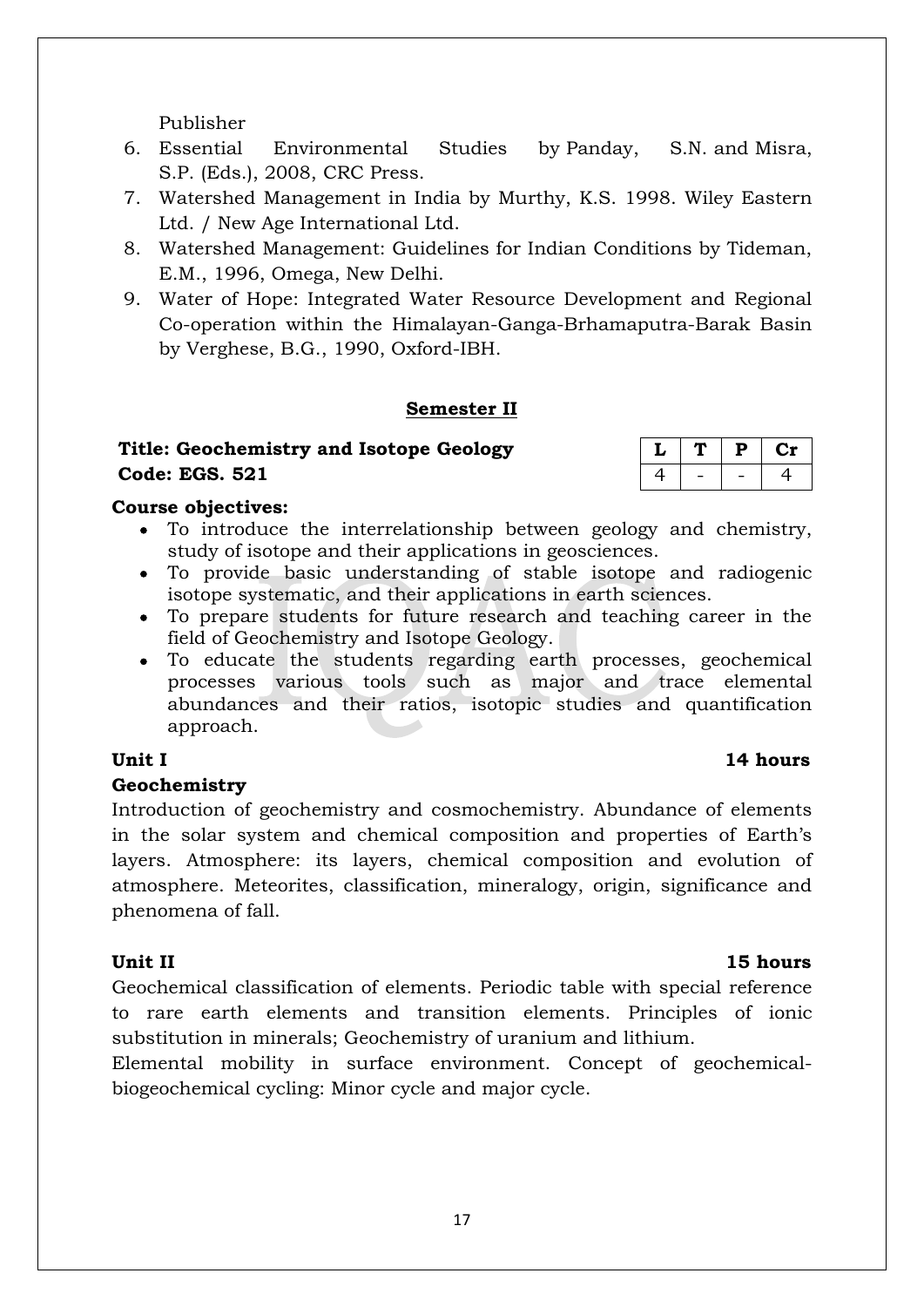#### **Unit III** 18 hours **Isotope Geology**

Introduction and physics of the nucleus; radioactive decay; the law of radioactive decay; review ofmineral structure; principles of mass spectrometry; K-Ar method: principles, methods andapplications; Ar-Ar method: principles, method and advantages: Rb-Sr method: principles, Rb-Srisochron and limitations. Sm-Nd Method: decay scheme, evolution of Nd with time, Nd model agesand application of Nd to petrogenesis; U-Th-Pb Method: decay schemes, U-Pbisochron, U-Pbmineral dating and application.

#### **Unit IV 13 hours**

Stable isotopes and their fractionation; ratio Mass Spectrometry; principles of oxygen, carbon and sulphur isotope geochemistry and their application in Geology. Application of Cosmogenic radionuclides in the geosciences. Principles and application of Fission Track and Radiocarbon methods of dating.

## **Suggested Readings**

- 1. Principles and applications of Geochemistry by Gunter Faure, 1998, Prentice Hall.
- 2. Essentials of Geochemistry by John V. Walther, 2010, Jones and Bartlett Publication.
- 3. Isotope Geology by Claude Allegre, 2008, Cambridge University Press.
- 4. Radiogenic Isotope Geology by Dickin, A.P., 2005, Cambridge University Press.
- 5. Stable Isotope Geochemistry by Jochen Hoefs, 2015, Springer International Publishing.
- 6. Principles of Isotope Geology by Gunter Faure, 1986, Wiley.
- 7. Isotopes: Principles and Applications by Gunter Faure and Teresa M. Mensing, 2004, Wiley
- 8. Geochemistry, An introduction by Francis Albarede, 2003, Cambridge University Press.
- 9. Geochemistry by William M. White; 2013, Wiley-Blackwell.
- 10. Geochemistry: Pathways and Processes by H.Y. McSween Jr., S.M. Richardson and M.E. Uhle, 2003, Columbia University Press,
- 11. Introduction to Geochemistry by Mason, B. and Moore, C.B., 1991, Wiley Eastern.
- 12. Introduction to Geochemistry by Krauskopf, K. B., 1967, McGraw Hill.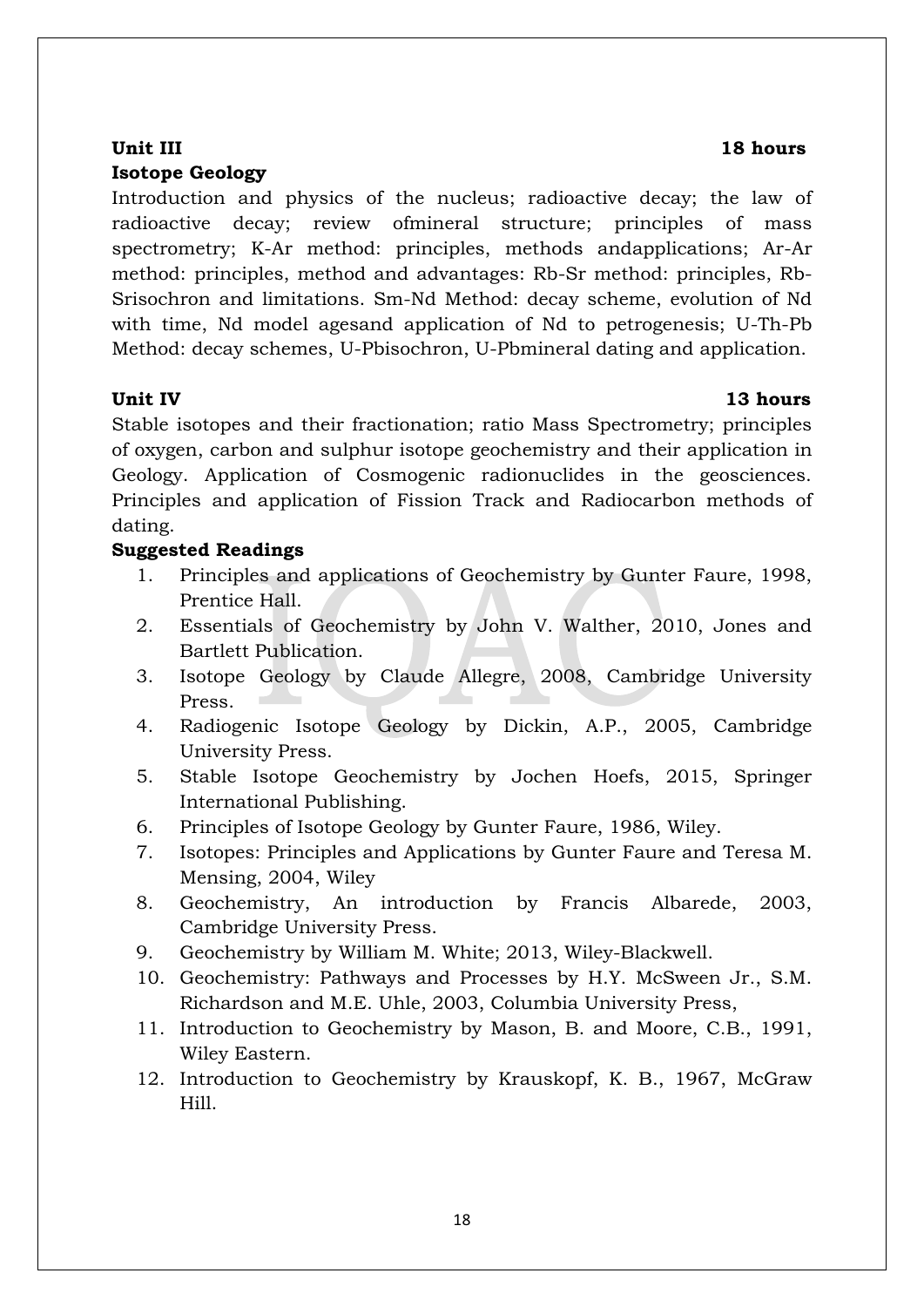## **Title: Igneous and Metamorphic Petrology Code: EGS. 522**

## **Objectives:**

- To impart the knowledge of Igneous and Metamorphic rock as a whole, their processes of formations and mineralogical and textural changes evolved with temperatures and pressures.
- To prepare the students for future research and teaching career in the field of Igneous and Metamorphic Petrology.

Magma: nature of magma, factors affecting magma and evolution, melting of mantle. Generation of magmas in different tectonic environments. The phase equilibrium of unary, binary and ternary systems and its relation to magma genesis and crystallization in the recent experimental works. Interpretation of igneous textures in terms of rate of nucleation and crystal growth.

IUGS classification of the Igneous rocks. CIPW Norm. Petrology and petrogenesis of ultramafic, basaltic, granitic, alkaline igneous rocks including ophiolite, carbonatite, nephelinite-ijolilte, lammproits, and layered igneous rocks with Indian examples. Plume magmatism and hot spots. Mantle metasomatism. Mantle heterogeneities. Partial melting (batch and fractional melting), crystal fractionation, contamination (AFC process) and dynamic melting.

Mineralogical phase rule for closed and open systems. Nature of metamorphic reactions, concept and classification of metamorphic facies, Introduction to ultrahigh temperature and ultrahigh pressure metamorphism, description of each facies of low–Pressure, medium to high– pressure and very high pressure with special reference to characteristic minerals, subdivision into zones/sub-facies, Mineral assemblages, Metamorphic reactions and pressure–temperature conditions of metamorphism.

Isograds and reaction isograds, Schrienemakers rule and construction of petrogenetic grids, Metamorphic differentiation, anatexis and origin of migmatites in the light of experimental studies, Regional metamorphism and paired metamorphic belts with reference to the theory of plate tectonics, Pressure – temperature – time paths.

## **Suggested Readings**

- 1. An introduction to Igneous and Metamorphic Petrology by Winter, J.D., 2001, Prentice Hall.
- 2. Principles of Igneous and Metamorphic Petrology by Philpotts, A.R. 1994, Prentice Hall.

# $L$  |  $T$  |  $P$  |  $Cr$ 4 - - - 4

## **Unit II** 16 hours

## **Unit III 15 hours**

## **Unit IV 15 hours**

## **Unit I** 14 hours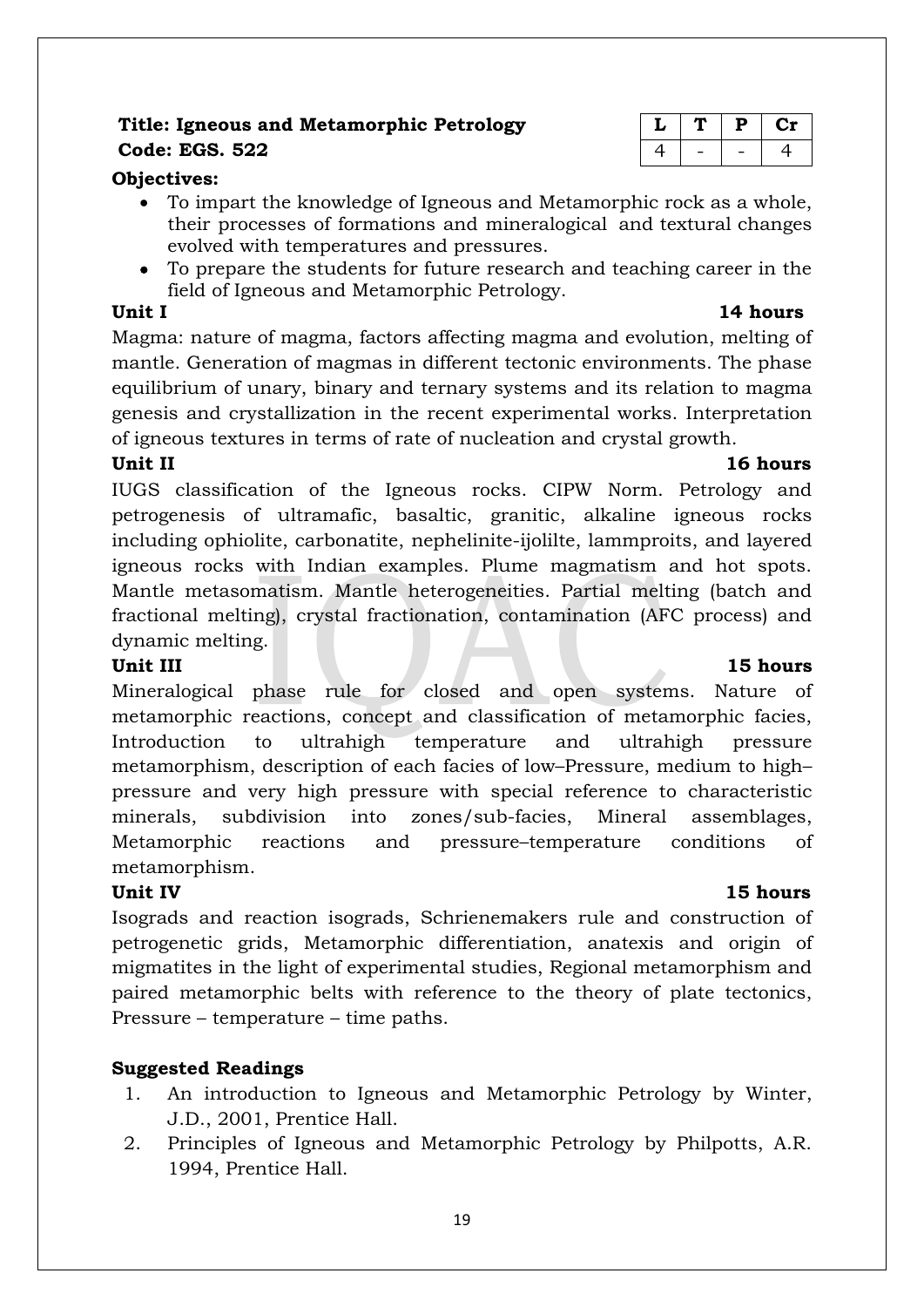- 3. The Interpretation of Igneous Rocks by Cox, K.G., Bell, J.D. and Pankhurst, R.J., 1993, Champman& Hall, London.
- 4. Igneous and Metamorphic Petrology by Turner, F. J., and Verhoogen, J., 1987, CBS.
- 5. Igneous and Metamorphic Petrology by Best, Myron G., 2002. Blackwell Science.
- 6. Origin of Igneous Rocks The Isotopic Evidence by Faure, G., 2001, Springer.
- 7. Igneous Petrology by Hall A., 1997, Longman.
- 8. Igneous Rocks: A Classification and Glossary of Terms by Le Maitre, R.W., 2002, Cambridge University Press.
- 9. Igneous Petrology by McBirney, 1994, CBS Publishers, Delhi.
- 10. Modern Igneous Petrology by Sood, M. K., 1982, Wiley-Interscience Publ., New York.
- 11. Magmatism in Relation to Diverse Tectonic Settings by Srivastava Rajesh, K., Chandra, R. and Balkema, A.A., 1997, Oxford University Press.
- 12. Petrogenesis of Metamorphic Rocks by Bucher, K. and Martin, F., 2002, Springer – Verlag.
- 13. An introduction to Metamorphic Petrology by Yardley, B.W.D., 1989, Longman Scientific & Technical, New York.
- 14. Mineralogical Phase Equillibria and pressure temperature time Paths by Spear, F. S. 1993, Mineralogical Society of America.
- 15. Equilibrium thermodynamics in Petrology: An Introduction by Powell, R. 1978, Harper & Row Publishers, London.
- 16. Igneous Petrology by Bose, M.K., 1997, World Press, Kolkata.

## **Title: Structural Geology Code: EGS. 523**

| U | р | U1 |
|---|---|----|
| 4 |   | 4  |

### **Course Objectives:**

- To give an in depth knowledge of different geological structures associated with deformation processes.
- To educate the application of structural geology in oil and petroleum sectors.
- To prepare the students for future research and teaching career in the field of Structural Geology.

Stress and analysis of stress in two and three dimension. Plane stress analysis and Mohr stress circle, and its relationship with faulting and fracture mechanics. Mechanical principle, properties of rocks and their controlling factors. Theory of rock failure: brittle failure – shear and tensile failures. Role of fluid pressure and effective pressure in brittle failure.

Strain analysis– finite and infinitesimal, homogeneous and inhomogeneous

### **Unit I** 15 hours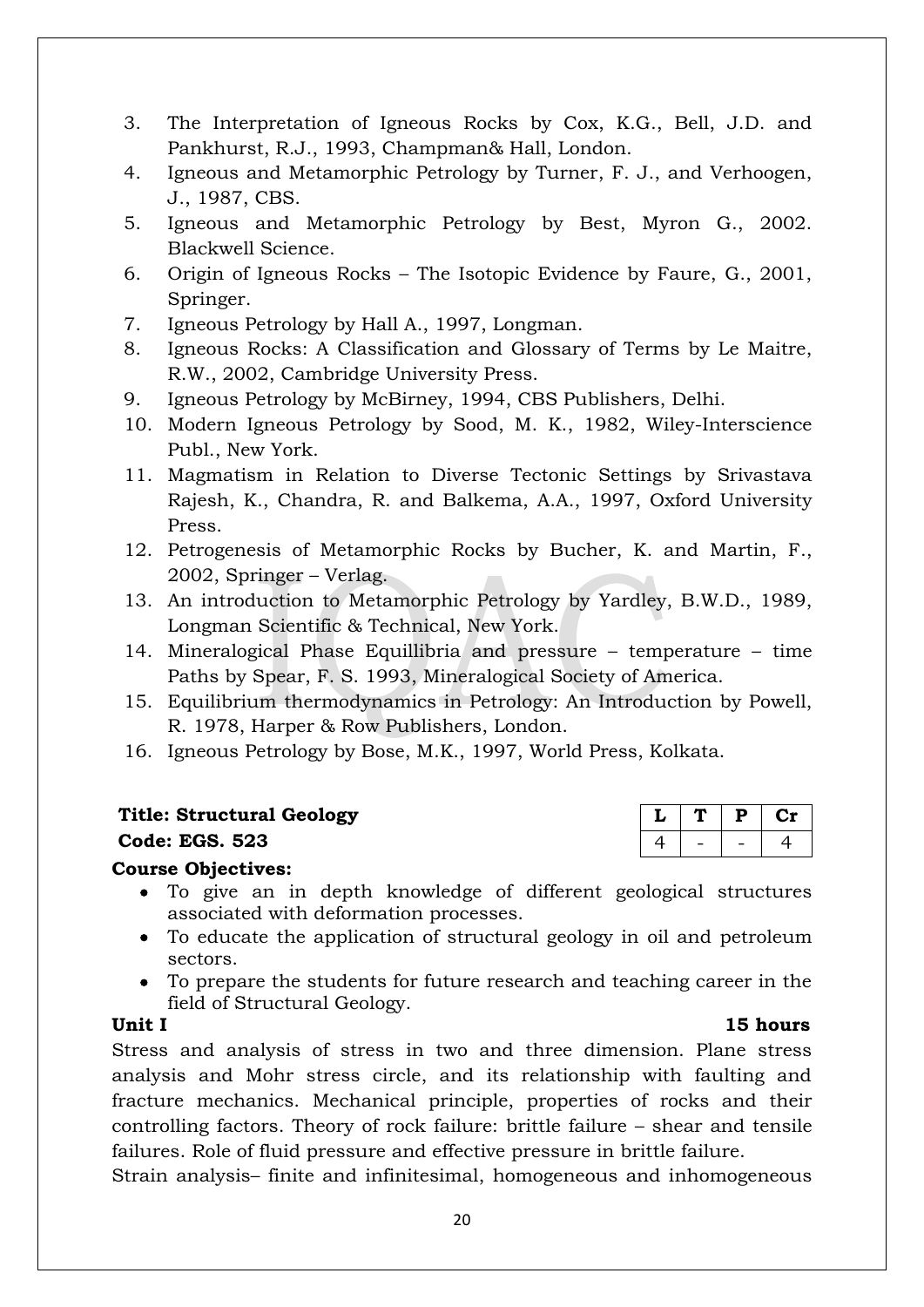strains. Strain and deformation paths. Determination of strain in naturally deformed rocks.

## **Unit II** 15 hours

Description and geometric classification of folds. Mechanics of folding. Fold development and distribution of strains in folds. Brittle and ductile shear zones, Geometry and products of shear zones, Mylonites and Cataclasites; buckling of single layer, multilayer and anisotropic materials. Analysis and interpretation of superimposed folding. Fault bent folds, gravity induced structures and salt diapirism.

## **Unit III** 15 hours

Planar and linear fabrics (Foliation and Lineation) in deformed rocks: description, classification, genesis and significance. Basic idea about petrofabrics and use of Universal stage.

Stereographic and equal area projections for representing different types of fabrics, π and β diagrams. Non-diastrophic structures: significance in the study and analysis of deformed rocks.

Description and classification of faults and joints. Mechanics of faulting and jointing, and stress conditions for thrust, normal and strike-slip faults. Mechanics and geometric aspects of thrust, normal and strike-slip faults, and associated structural features. Thin-skinned deformation; Decollement. Geometrical analysis of simple and complex structures on macroscopic scale. Identification of top and bottom of the strata/rock.

## **Suggested Readings**

- 1. Structural Geology by Marland P. Billings, 2000, Phi Learning.
- 2. Structural Geology by Robert J. Twiss, Eldridge M. Moores, 2006, W. H. Freeman publisher.
- 3. Structural Geology by Haakon Fossen, 2010, Cambridge University Press.
- 4. Structural Geology: An Introduction to Geometrical Techniques by Donal M. Ragan, 2009, Cambridge University Press.
- 5. Techniques of Modern Structural Geology. Vol. I. Strain Analysis by Ramsay, J.G. and Huber, M.I., 1983, Academic Press.
- 6. Techniques of Modern Structural Geology. Vol. II. Folds and Fractures by Ramsay, J.G. and Huber, M.I., 1987, Academic Press.
- 7. Folding and fracturing of rocks by Ramsay, J.G., 1967, McGraw Hill.
- 8. Basic Methods of Structural Geology by Stephen Marshak and GautamMitra. 1988, Prentice Hall.
- 9. An outline of Structural Geology by Hobbs, B.E., Means, W.D. and Williams, P.F., 1976, John Wiley and Sons. New York.
- 10. Structural Geology: Fundamental and Modern Developments by Ghosh, S.K., 1993, Pergamon Press.

## **Unit IV 15 hours**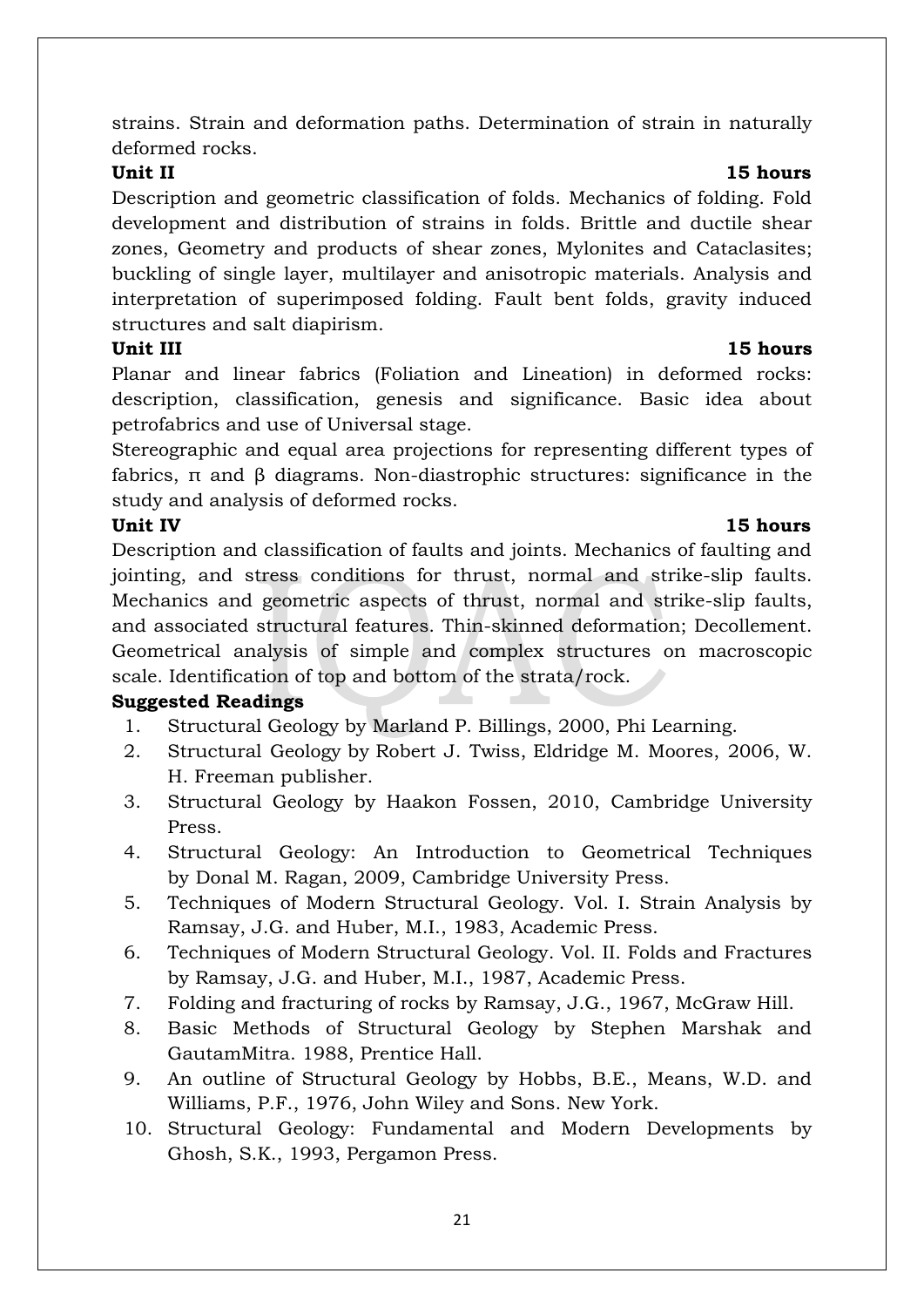### **Title: Igneous and Metamorphic Petrology (Practical Code: EGS. 524**

|   |   | D   | U II |
|---|---|-----|------|
| - | - | 2 L |      |

### **Course Objective:**

- To train practical works and hand out experiences in laboratory for identification of certain Igneous and metamorphic socks in hand specimen and in petrological thin section.
- To educate the students for solving the practical problems in data analysis and interpretation.
- The primary objective of this course to train the practical application of Igneous and Metamorphic Petrology which will fill up the requirement of the students in carrying out future academic research and teaching assignment.

### **Unit I**

Rock analyses (rapid method of silicate analysis). Determination of Loss on Ignition (LOI) of rock samples. Preparation of classificatory and variation diagrams and their interpretation. Study of non-silicate minerals and elements. Megascopic and microscopic study of different igneous rocks. Calculation of CIPW Norms.

### **Unit II**

A detailed study of textures in Rock Sections with reference to time relations between the phases of deformation and recrystallization of minerals, Calculation of ACF, AKF and AFM values from chemical and structural formulation of minerals and their graphical representation. Study of Metamorphic Rocks in hand specimens and thin sections belonging to different facies with emphasis on texture/structure, mineral composition, parent rock, metamorphic facies / subfacies.

### **Suggested Readings**

- 1. Igneous Rocks: A Classification and Glossary of Terms by LeMaitre, R.W., 2002, Cambridge University Press.
- 2. An introduction to Igneous and Metamorphic Petrology by Winter, J.D., 2001, Prentice Hall.
- 3. Principles of Igneous and Metamorphic Petrology by Philpotts, A.R. 1994, Prentice Hall.
- 4. The Interpretation of Igneous Rocks by Cox, K.G., Bell, J.D. and Pankhurst, R.J., 1993, Champman & Hall, London.

**Evaluation Criteria:** Total Marks – 100, End semester exam (70%), Lab record (15%), Viva (15%)

## **Title: Structural Geology (Practical) Code: EGS. 525**

| 17 | p | Сr |
|----|---|----|
|    | 4 |    |

### **Course Objective:**

 To educate the application of the processes of Tectonics and geological structures: Deformation, plate tectonics and earthquakes.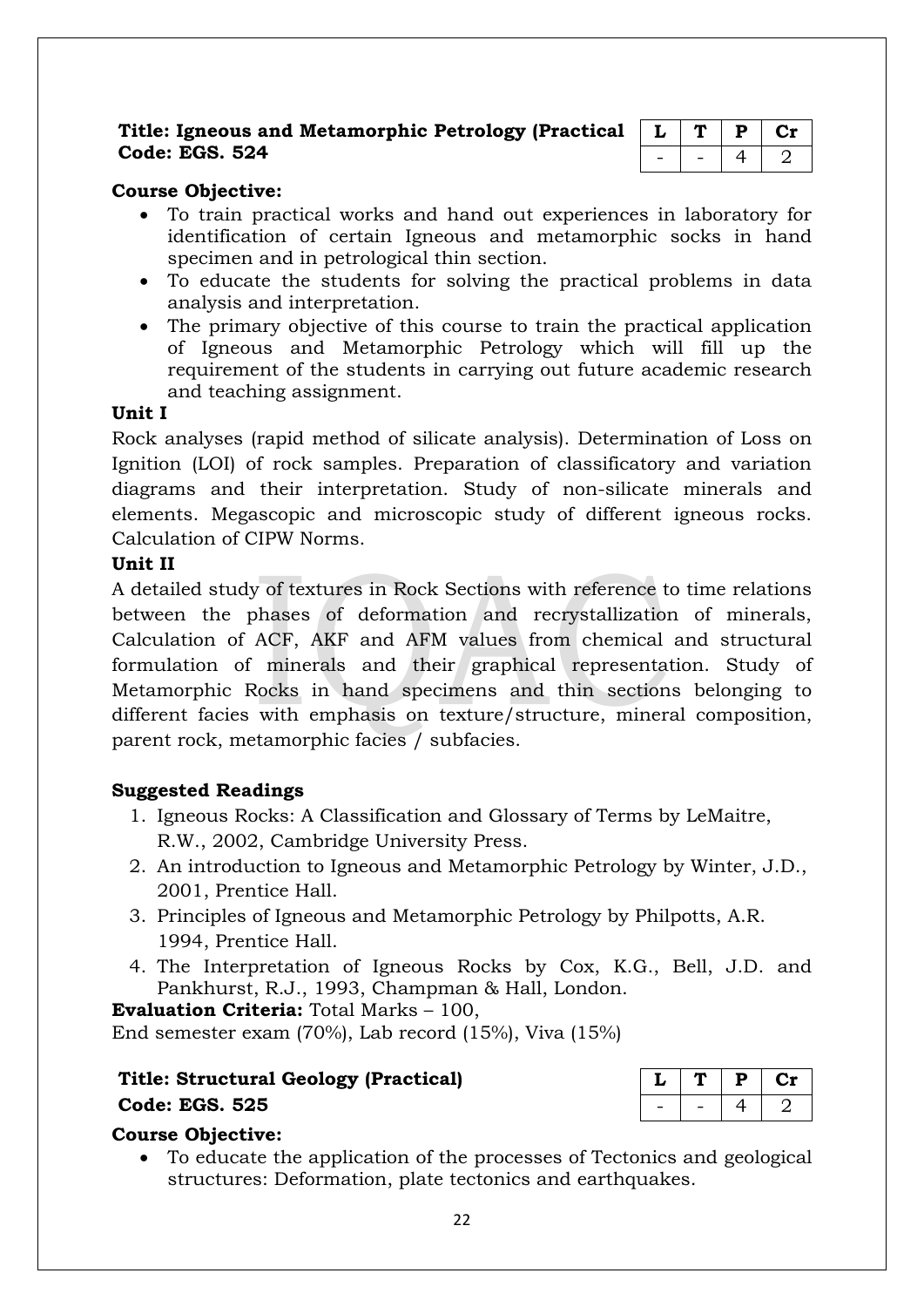To train the students in solving the practical structural problems.

## **Unit I**

Preparation and interpretation of Geological maps and sections. Structural problems based on orthographic and stereographic projections, concerning economic deposit. Recording and plotting of the structural data on base map.

## **Unit II**

Study of the hand specimen of deformed structures, Strain estimation from the data already collected from the field. Study of dip-isogons from the fold profiles.

## **Suggested Readings**

- 1. Basic Methods of Structural Geology by Stephen Marshak and GautamMitra. 1988, Prentice Hall.
- 2. Structural Geology: Fundamental and Modern Developments by Ghosh, S.K., 1993, Pergamon Press.
- 3. Techniques of Modern Structural Geology. Vol. II. Folds and Fractures by Ramsay, J.G. and Huber, M.I., 1987, Academic Press.

## **Evaluation Criteria:** Total Marks – 100,

End semester exam (70%), Lab record (15%), Viva (15%)

#### **Title: Field Geology and Field training - I Code: EGS 526**

|  | Кr |
|--|----|
|  |    |

## **Course Objective:**

- To learn the practice of theoretical knowledge for applying at ground observation in field and to learn essential observational and practical skills.
- The emphasis on field geology is designed to help the students to gain experience of identifying rocks and interpreting the physical (including tectonic) processes that may have been involved in their formation.
- Students on Geology courses will have subject knowledge and which will be followed by field trip and formulated their knowledge in field trip and will learn different rock type, different deformational structures, such as fold, fault, lithology and depositional features etc.
- To train the students for adaptation in field work environment in certain professional and scientific organizations.

### **Unit I** 15 hours

Field Geology: Introduction to toposheets, Scale definition; small scale and large scale maps; reading various components of a toposheet. Geological map-definition, various components of a geological map including scale, legend, structures and, etc. Studies of outcrop pattern, topographic law and rules of 'V'.Instruments used in geological field studies; techniques and use of geological tools during field work-use of clinometer compass, Brunton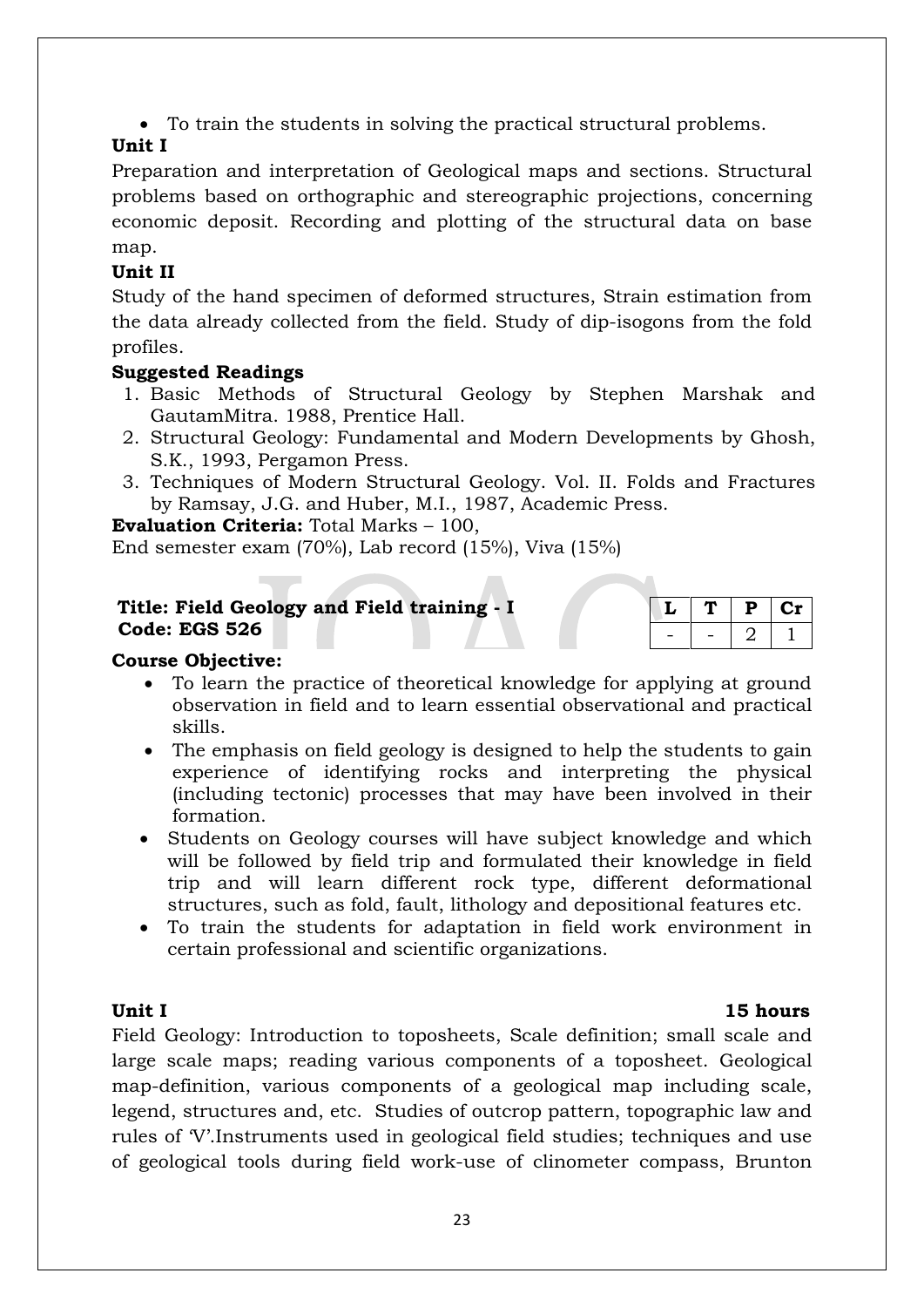compass, GPS, altimeter; strike and dip measurements; Identification of lithology, structure, and their environmental and tectonic significances, measurement of true thickness and distance, section measurement techniques and significance.

## **Unit II**

Field work up to 10 days will be conducted in the beginning of 2nd semester. Evaluation of this will be based on the field activities, daily field report, final report submission and presentation, content, style of presentations and the satisfaction on discussion/ question answers with the evaluators and audiences.

## **Suggested Readings**

- 1. Geological field techniques by Angela L. C. 2010, Blackwell Publishing Ltd.
- 2. Basic Geological Mapping (Geological Field Guide) by Lisle, R. J., Brabham, P. and Barnes, J. W., 5th edition, 2011, Wiley-Blackwell.
- 3. Guide to Field Geology by Mathur, S.M., 2001, PHI Learning Private Limited-New Delhi.
- *4.* Field geology (Illustrated) by Maley, T.S., 1994, Mineral Land Publications.
- *5.* Field geology by Lahee, F. H., 6th edition, 1961, McGraw-Hill.

## **Evaluation Criteria**: Full Marks – 100

 Field activity (10%), Evaluation of field dairy during every day of field work and final submission (20%), Final field report (40%), Presentation (30%) – Presentation will be evaluated as style (5%), content (5%), understanding (10%) and question & answer (10%).

### **Title: Seminar Code: EGS. 542**

|  | в. | i.<br>- - |
|--|----|-----------|
|  |    |           |

## **Course Objective:**

- To enhance the presentation skill and of the student.
- To introduce how the scientific research paper, any subject matter organized for presentation and how it will attract attention of audience.
- Student will learn how to take participation in the discussion and question /answer session.

Students will be assigned with a topic, research article, book chapter or any subject related topic to prepare a report and presentation. Scheduled seminars will be conducted in the department in the presence of experts.

## **Evaluation Criteria**- Full mark 100

It will be evaluated based on Literature strength, Organization of content, report evaluation**,** presentation, discussion and question answer.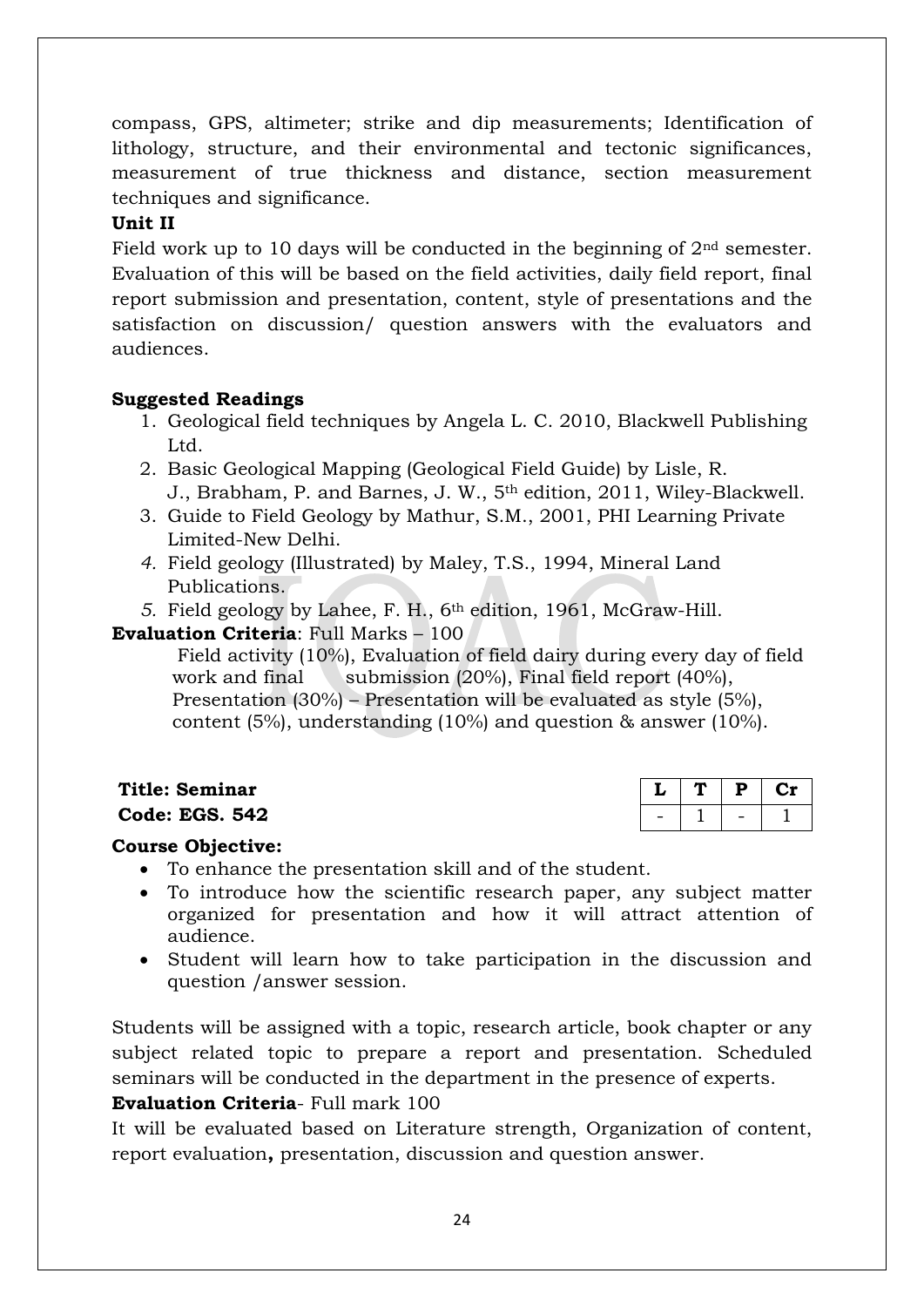#### **Discipline Elective 1: Select any one**

**Title: Oceanography and Climatology Code: EGS. 527** 

### **Course Objective:**

- The objectives of this course are to provide the details of the components of the ocean, sea floor, chemical constituents, physical components, and life forms which comprise one of Earth's largest interacting, interrelated, and interdependent systems.
- To introduce the basic concepts of climatology includes scientific study of climate, mean weather conditions.
- Students will also obtain the knowledge of atmospheric condition and various agents affecting the earth surface.

### **Unit I: Oceanography 15 hours**

Origin, evolution of ocean basins and their environmental response; Topographic features of the ocean floor; Classification of marine sediments, sedimentation processes; Wave dynamics; Ocean circulation: forces driving currents; thermohaline circulation; equatorial upwelling, coastal upwelling, down welling; Tides - equilibrium theory of tides, dynamical theory of tides, tidal currents in coastal areas, observation and prediction of tides.

#### **Unit II** 15 hours

Seawater chemistry: salinity - components, sources and processes controlling the composition of sea water; Density structure of ocean; inputs of organic carbon, concept of food chain; primary production, measuring productivity, factors limiting productivity, Marine resources: Petroleum and Natural Gas, sand and gravel, manganese and phosphate nodules, metallic sulfides and muds.

Origin and evolution of the Indian Ocean, structure and physiography of the Indian Ocean, bathymetry and bottom characteristics, sediment distribution on the Indian Ocean floor. Petroleum occurrences and exploration activity around the margins of the Indian Ocean. India's Exclusive Economic Zone (EEZ); marine minerals in the EEZ of India.

### **Unit III: Climatology 13 hours**

Fundamentals of meteorology, Scales of meteorology, Parameters of meteorology- pressure, wind, temperature, humidity, radiation; Radiations: Radiation laws, short wave and long wave radiations; Albedo; Emissivity; Radiation Budget of Earth; Application of meteorological principles to transport and diffusion of pollutants, Topographic effects.

### **Unit IV 17 hours**

The boundary layer; Inversion; Local microclimate; Greenhouse effect; Radiation balance; Precipitation; Atmospheric movements; Distribution of radiation; Rotation of earth- Coriolis acceleration, angular momentum; General meridional circulations: Hadley cells; Middle latitudes; Circulation

|  | P | $\mathbf{Cr}$ |
|--|---|---------------|
|  |   | ч.            |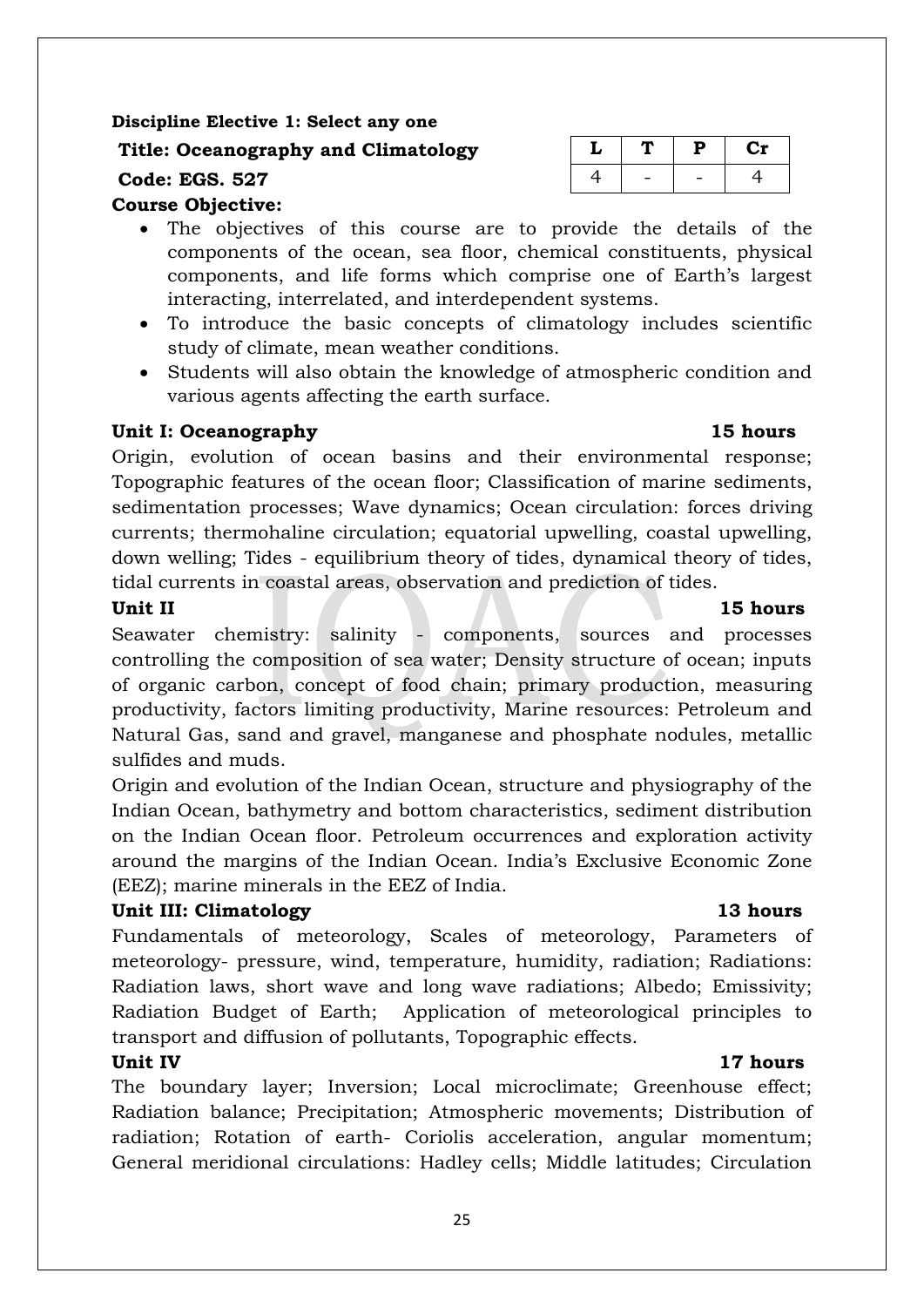of water and energy in atmosphere; Weather, and Climate in India; El Nino, La Nina, seasons and monsoons; Climatic classification schemes; Biogeographical regions of the world; Climate change-Emissions and Global warming, impact on sea level in south Asian region; Environmental disruptions and their implications; Indian climatology with special reference to seasonal distribution and variation of temperature, humidity, wind and precipitation; Agro-climatic zones of India.

### **Suggested Readings**

1. Oceanography-An invitation to Marine Science by Garrison T., 1996, Wadsworth

Publishing Company

- 2. Oceanography A view of the Earth by Gross, M.G., 1972, Prentice-Hall.
- 3. Introductory Oceanography by Thurman, B.Y., 1978, Charles E. Merill Publishing Company.
- 4. Climatology, by Lal, D. S., 2011, Sharda Pustak Bhavan.
- 5. General climatology by Critchfield, H. J., 2009, PHI Learning, New Delhi.
- 6. Introduction to geomorphology by Kale, V. S. and Gupta, A., 2001, Orient Longman, Bangalore.
- 7. Physical geography by Singh, S., 2011, Prayag Pustak Bhavan, Allahabad.
- 8. An introduction to physical geography by Strahler, A.N. and Strahler, 1996, John Wiley & Sons, UK.
- 9. Principles of Oceanography by S. Davis, R.A. Jr. 1972, Addison Wesley Publishing

Company.

- 10. The Indian Ocean: Exploitable mineral and petroleum Resources by Roonwal, G.S., 1986, Narosa Publishing House.
- 11. Geological Oceanography: Evolution of coasts, continental margins & the deep-sea floor by Francis P. Shepard, 1977, Pan Publication.
- 12. Oceanography Exploring the planet Ocean by Bhatt J.J., 1978, D. van Nostrand Company.

## **Title: Mineral Exploration and Petroleum Geology Mineral**

|   | Р | U1 |
|---|---|----|
| 4 |   | 4  |

## **Code: EGS. 528**

### **Course objective:**

- To educate an overview of mineral resources, mineral exploration methods, mining plan, petroleum Geology and well logging techniques.
- To educate the students for working in many professional organization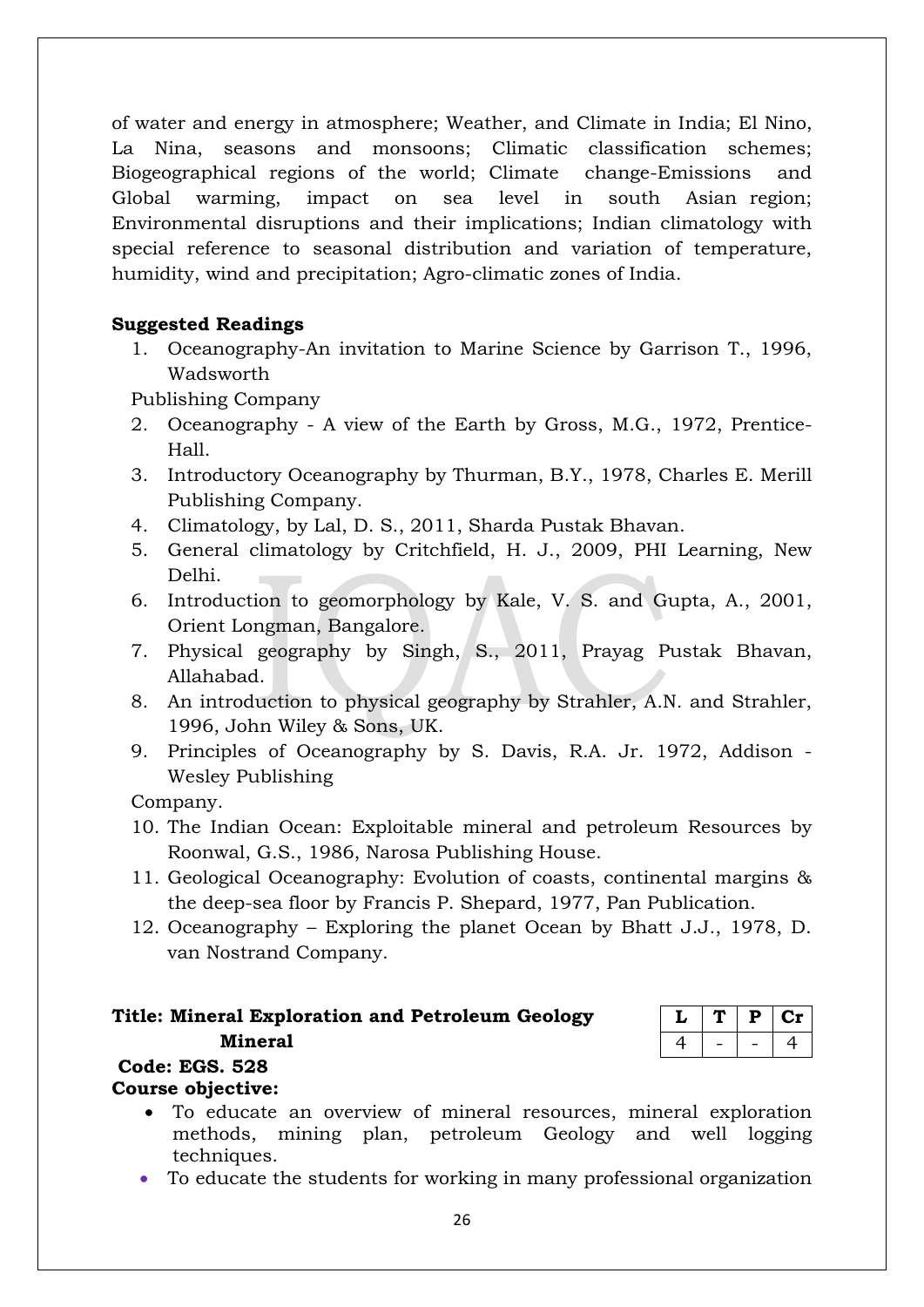**Mineral Economics :** Distribution of mineralresources in India; Magmatic, hydrothermal and surface processes of ore formation; Active ore-forming systems; Geological setting, characteristics, and genesis of ferrous, base and noble metals. Origin, migration and entrapment of petroleum; properties of source and reservoir rocks; structural, stratigraphic and combination traps; Petroliferous basins of India; Classification, rank and grading of coal; coal resources of India; Gas hydrates and coal bed methane.

**Mineral Exploration Methods:** Geological, geophysical, geochemical and geobotanical methods of surface and sub-surface exploration on different scales; Sampling, assaying and evaluation of mineral deposits; methods of mineral deposit studies including ore microscopy, fluid inclusions and isotopic systematic; ores and metamorphism- cause and effect relationships; Methods of petroleum exploration.

## **Unit-III** 15 hours

**Occurrence and Source rocks:** Classification and composition of Petroleum; Physical properties of petroleum; Occurrence of petroleum; Nature of source rock, composition of biomass; Kerogene: Composition and types; Reservoir rocks, pore space and fluids; Reservoir Traps; Origin, migration and accumulation of petroleum. Basin Analysis.

## **Unit-IV 15 hours**

**Indian Oil Fields- Prospecting and Drilling:** Oil bearing basins of India and the world; India's position as regards to petroleum and natural gas future prospects; Geophysical prospecting for petroleum; Drilling, logging and subsurface correlation. Importance of micropaleontology in the field of petroleum exploration.

## **Suggested Readings**

- 1. Geology of Petroleum by Leverson, 2006, CBS.
- 2. Elements of Petroleum Geology by Selley, R.C., 1997, Atlantic publishers & distribution Pvt. Ltd, Delhi.
- 3. Geology of Petroleum by Emmons, W. H., 2015, Sagwan press.
- 4. Introduction to geophysical prospecting by Dobrin, M. B. and Savit, C. H., 1988, McGraw-Hill Inc.
- 5. An Introduction to Geophysical Exploration by Kearey, P., Brooks, M. and Hill, I., 2002, Wiley-Blackwell.
- 6. Principles of Applied Geophysics by Parasnis, D. S., 1986, Chapman and Hall.

27

## **Unit I** 14 hours

## **Unit II** 15 hours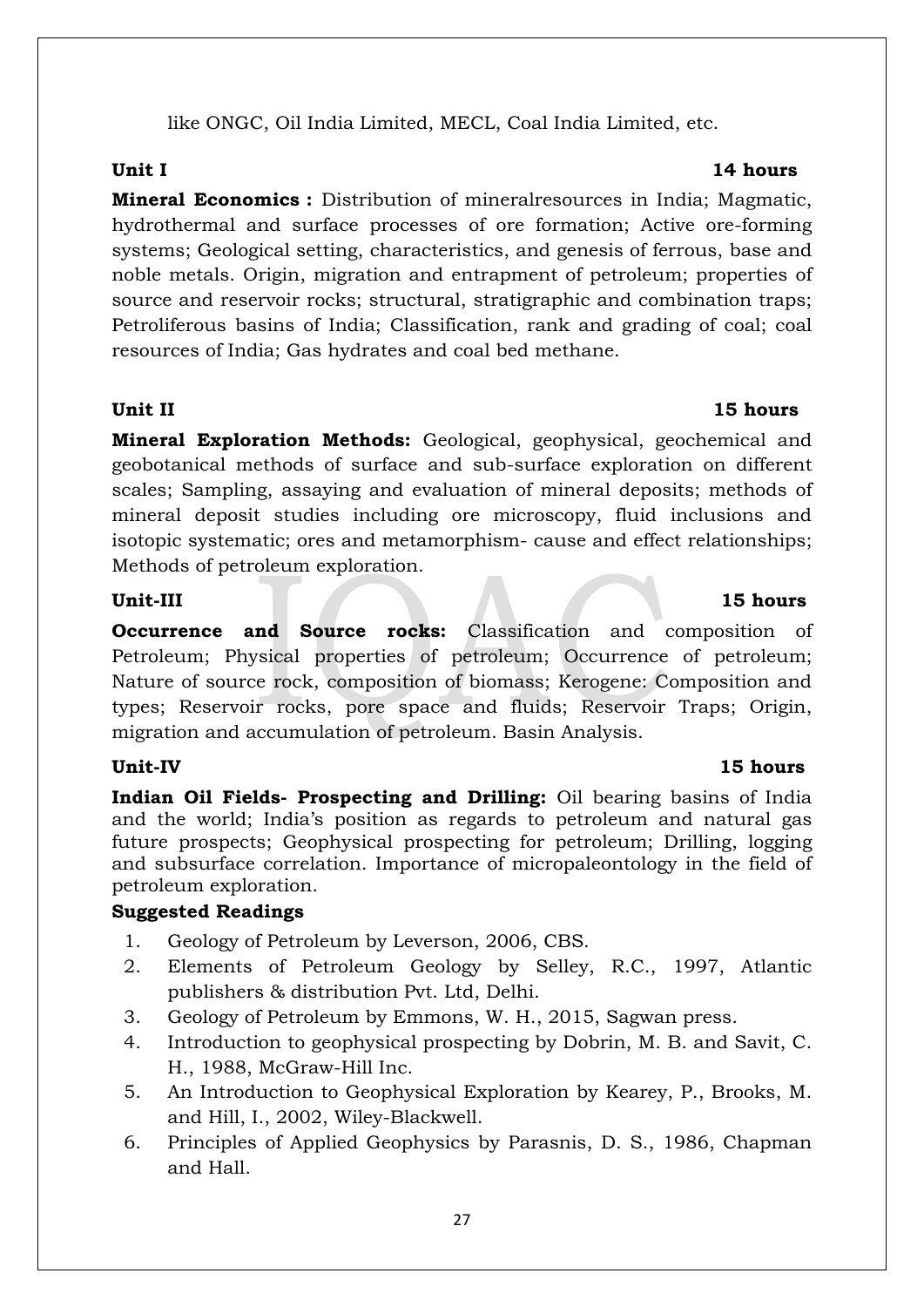- 7. Geochemistry in mineral exploration by Hawkes, H. E., Webb J. S., In eds., Croneis, C., 2012, Literary Licensing, LLC.
- 8. Mineral Exploration: Principles and Application by Haldar, S. K. 2013, Elsevier.
- 9. Introduction to Mineral Exploration by Moon C. J., Whateley, M. K. G. and Evans, A.M., 2005, Blackwell Science.
- 10. Introduction to geophysical prospecting by Dobrin, M. B. and Savit C. H., 1988, McGraw-Hill Inc.
- 11. An Introduction to Geophysical Exploration by Kearey, P., Brooks M. and Hill, I., 2002, Wiley-Blackwell.
- 12. Geochemistry in mineral exploration by Hawkes, H. E., Webb J. S., In eds., Croneis, C., 2012, Literary Licensing, LLC.

## **Interdisciplinary course (IDC) offered by the Department**

## **Title: Introduction to Disaster Management Code: EGS. 534**

#### **Course objective:**

The main objectives of this course are to make aware of both the Natural and Artificial disaster, their management techniques and familiarize the students with the foundations and the recent trends in disaster management.

#### **Unit I** 7 hours

Disaster Management: definition, scope, Objectives and Approaches; concept of hazard, risk, vulnerability and disaster, Elements of Disaster Management.

Classification of disasters- natural disasters and human induced disasters; disasters in India- earthquake, landslide, flood, cyclone, industrial disasters, etc.

### **Unit-III 7 hours**

Disaster mitigation: Concept, importance, tools, strategies with reference to specific disasters; disaster preparedness: Concept, nature, measures, disaster preparedness plan.

Role and responsibility of Central, State, District and Local Administration, Armed Forces, NGOs, media, etc.; Disaster relief; Reconstruction planning; A brief introduction to the mechanism of disaster management in India.

## **Suggested Readings**

1. Ahmad, A. (2010): *Disaster Management: Through the New Millennium*, Anmol Publications, New Delhi.

 $L$  |  $T$  |  $P$  |  $Cr$  $2$  - - 2

## **Unit II** 8 hours

## **Unit-IV 8 hours**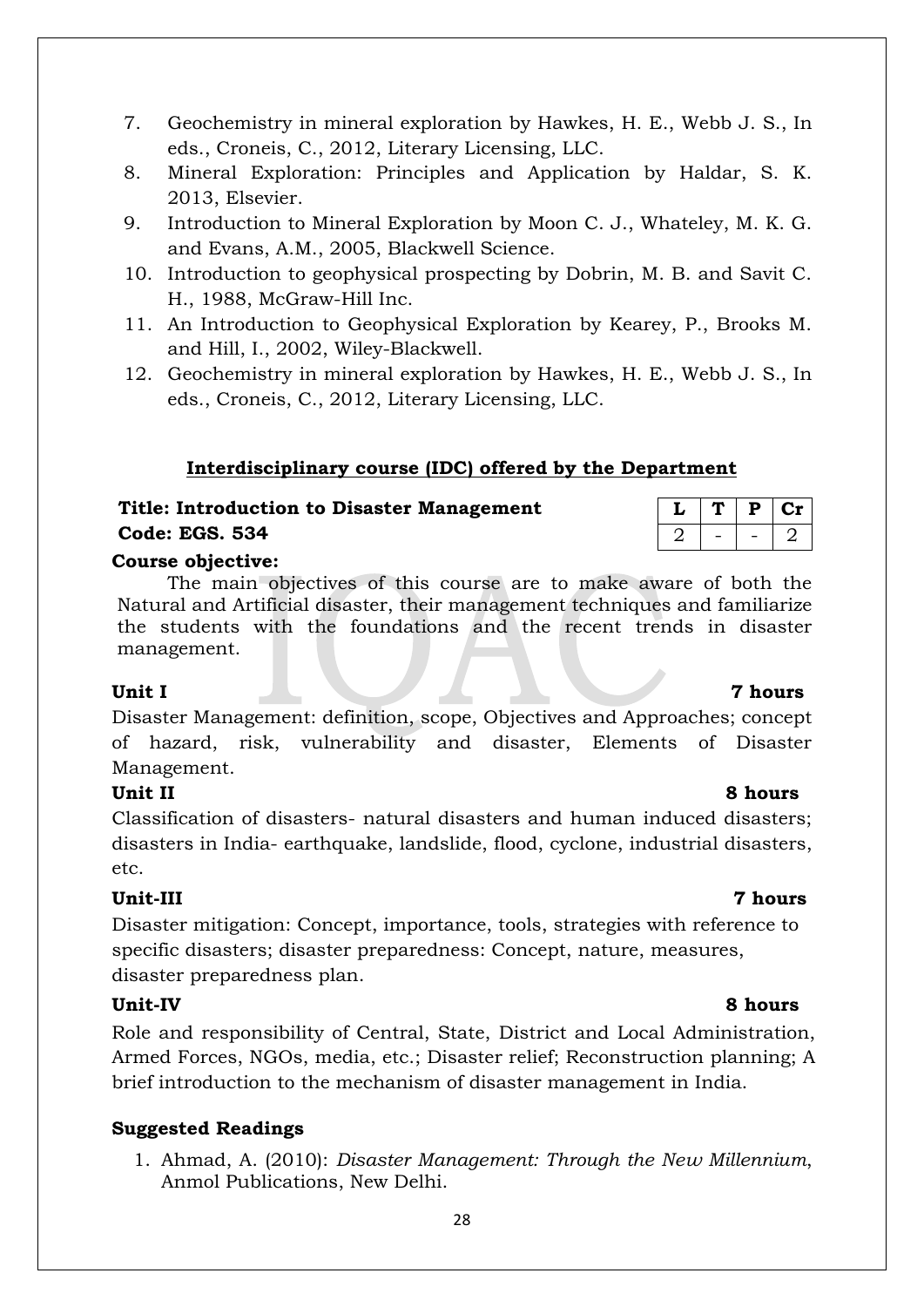- 2. Bryant Edwards (2005). Natural Hazards, Cambridge University Press, U.K.
- 3. Bureau of Indian Standards (2002). Indian Standards: Criteria for Earthquake Resistant Design of Structures, Part I, Fifth Revision.
- 4. Burton, I., Kates, R.W. and White, G.F. (1993). *Environment as Hazard*, 2nd edition, Guilford Press, New York.
- 5. Central Water Commission (1989). Manual of Flood Forecasting, New Delhi.
- 6. Goel, S.L., (2006): *Encyclopedia of Disaster Management*, Deep and Deep Publications, New Delhi.
- 7. Gosh, G.K., (2012): *Disaster Management*, A.P.H. Publishing Corporation, New Delhi 8.
- 8. Government of India, (2004): *Disaster Management in India -A Status Report*.
- 9. Government of India (1997). Vulnerability Atlas of India (New Delhi: Building Materials and Technology Promotion Council, Ministry of Housing & Urban Poverty Alleviation).
- 10. Government of India, (2005): *Disaster Management in India*, http://www.unisdr.org/2005/mdgs-drr/national-reports/Indiareport.pdf.
- 11. Gupta, H.K., (2003): *Disaster Management*, Universities Press (India) Private Limited, Hyderabad.
- 12. Kapur, A (2005). *Disasters in India: Studies of Grim Reality*, Rawat Publications, Jaipur.
- 13. Kapur, A. (2010). Vulnerable India: A Geographical Study of Disasters, Sage Publications, New Delhi.
- 14. NDMA (2009): National policy on Disaster Management, http://nidm.gov.in/PDF/policies/ndm\_policy2009.pdf.

## **Semester III**

### $T$ **itle: Ore Geology**

### **Code: EGS.551**

| u |   | ъ | . . |
|---|---|---|-----|
| 4 | _ | _ |     |

## **Course Objective:**

- Students will learn what ore deposits are and many important factors in their origin.
- Students will also learn about different type of ore deposit and their geological settings.
- Students will be able to calculate an ore grade and determine whether an ore deposit is economic based on its grade, size, and production costs.
- They will also learn about the occurrence of metallic/non metallic minerals; and coal & petroleum in India.
- The main motive of this subject is to provide basic and applied knowledge to the students.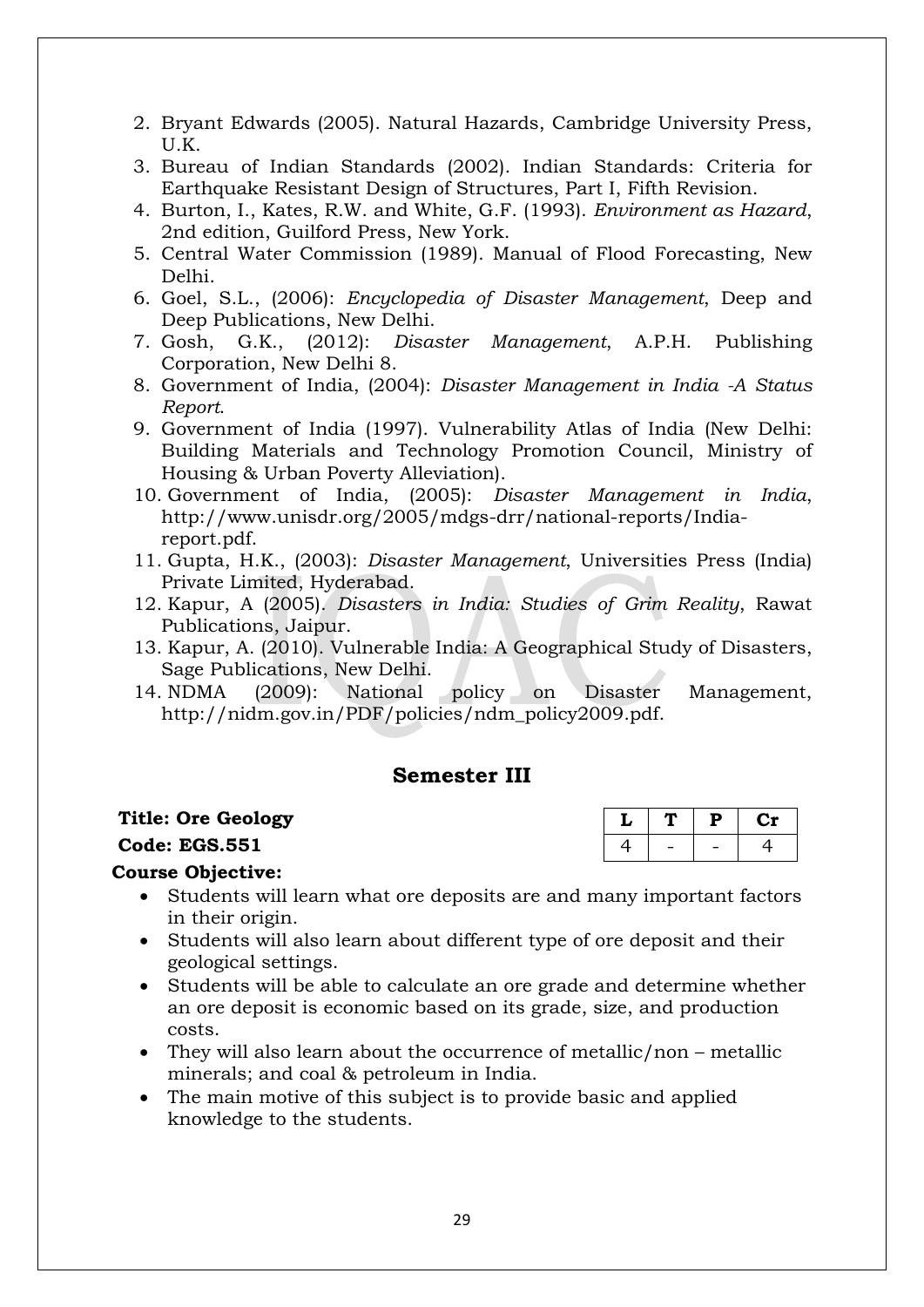### 30

Modern concept of ore genesis; mode of occurrence of ore bodies – morphology and relationship of host rock and migration, wall-rock alteration. Structural, physicochemical and stratigraphic controls of ore localization. Paragenesis, paragenetic sequence and zoning in metallic ore deposits. Spatial and temporal distribution of ore deposits – a global perspective. Earth's evolutionary history and evolutionary trends in ore deposits. Ore deposits in relation to plate tectonics.

Mineralogy, classification and genesis of petrological ore associations: Ortho-magmatic ores of ultramafic-mafic association, ores of felsic-silicic igneous rocks: ores related to submarine volcanism, biochemical, chemical and clastic sedimentation; placers and residual concentration deposits. Ores of metamorphic affiliations. Hydrothermal ore deposits. Principle of Fluid inclusions in ore: assumptions, limitations and applications. Geothermobarometry and isotope studies in ore geology.

Study of ore minerals related to the following metals such as such Fe, Mn, Cr, Cu, Pb, Zn, Al, Mg, Au, Sn and W with special reference to their mineralogy, genesis, uses in important industries and their distribution in India. Strategic, critical and essential minerals. Importance of minerals in national economy and mineral policy. Mineral concessional rules of India. Law of the Sea.

Fundamentals of coal petrology, peat, lignite, bituminous and anthracite coal. Microscopic constituents of coal. Indian coal deposits. Origin, migration and entrapment of natural hydrocarbons. Characters of source and reservoir rocks. Structural, stratigraphic and mixed traps. Techniques of exploration. Geographical and geological distributions of onshore and offshore petroliferous basins of India. Methods of petroleum exploration. Surface and subsurface exploration, gas hydrate and coal bed methane. Nuclear and Non-conventional source of energy.

## **Suggested Readings**

- 1. Introduction to Ore-forming processes by Robb, L., 2005, Blackwell Publ., Oxford.
- 2. Ore geology and industrial minerals by Evans, A.M., 1992, Blackwell Science.
- 3. Understanding mineral deposits by Misra, K.C. 1999, Kluwer Academic Publishers.

### **Unit I** 14 hours

### **Unit II** 14 hours

## **Unit III** 14 hours

### **Unit IV** 14 hours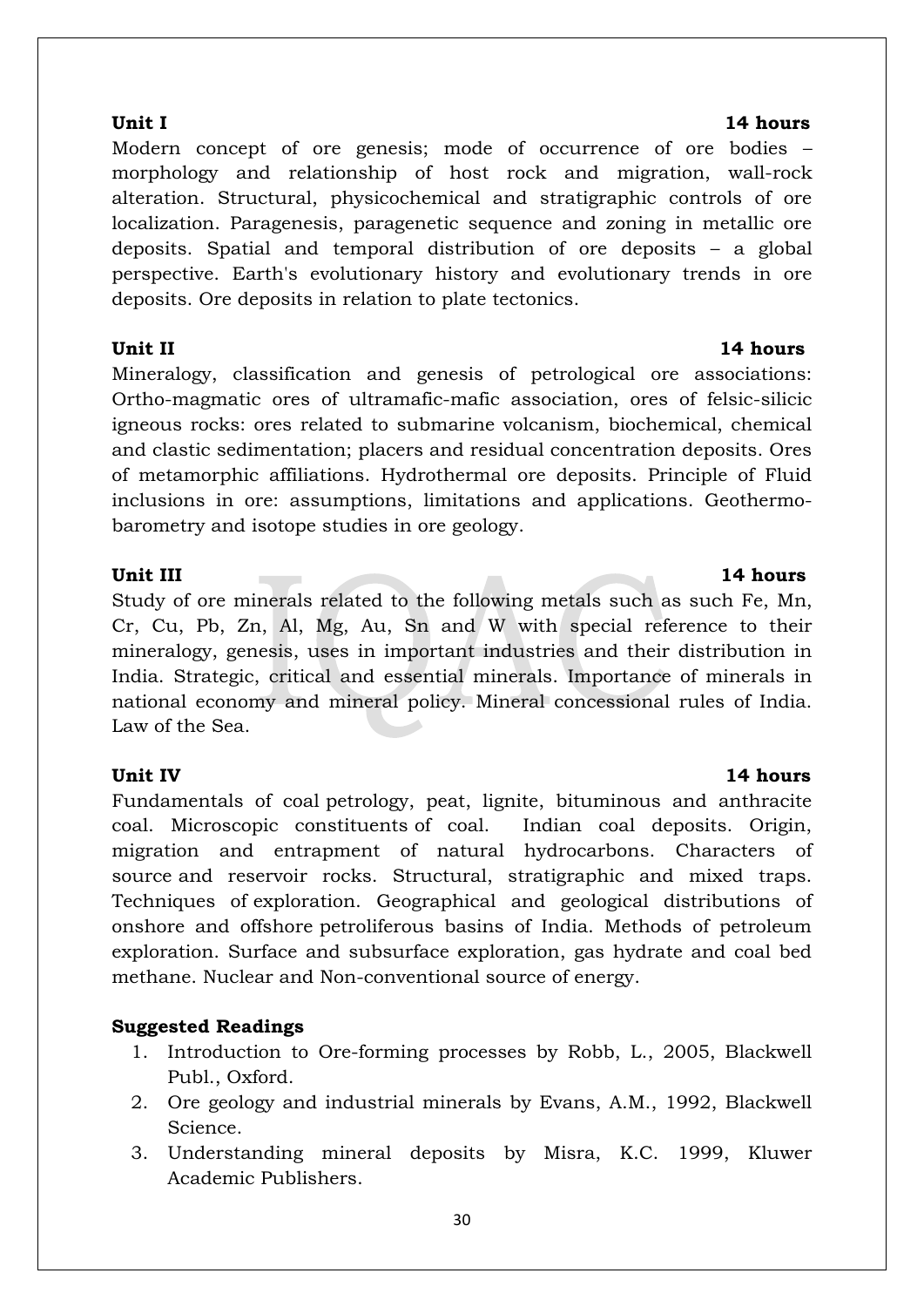- 4. Mineral economics by Sinha, R. K. and Sharma, N.L., 1970, Oxford & IBH.
- 5. Economic mineral deposits by Jensen, M.L. and Bateman, A.M., 1981, John Wiley & Sons.
- 6. Ore Petrology by Stanton, R. L., 1972, McGraw Hill.
- 7. The Geology of Ore Deposits by Guilbert, J. M. and Park, Jr. C. F., 1986, Freeman.
- 8. Geochemistry of Hydrothermal Ore Deposits by Barnes, H.L., 1979, John Wiley:
- 9. Economic Geology: Economic Mineral Deposits (Second Edition) by Umeshwar Prasad, 2014, CBS Publishers & Distributors Pvt. Ltd., New Delhi.

## **Title: Hydrogeology, Remote Sensing and GIS Code: EGS 552**

|   | D |  |
|---|---|--|
| - |   |  |

## **Title: Ore geology, and Remote Sensing and GIS (Practical)**

### **Code: EGS. 553**

**Course Objective:** This course will introduce physical, optical and chemical properties of various ore and industrial minerals to the students. It will also provide sound knowledge to identify different ore and industrial minerals. Student will learn application of remote sensing and GIS in geology.

- 1. Megascopic study of Indian metallic ores and industrial minerals in hand specimens.
- 2. Study of optical properties and identification of important ore minerals under ore-microscope.
- 3. Preparation of maps showing distribution of metallic minerals in India and also classical world mineral deposits.
- 4. Preparation of maps showing distribution industrial minerals in India and also classical world mineral deposits.
- 5. Estimation of grade, tonnage of ore deposits.
- 6. Interpretation of borehole logs.
- 7. Determination of photo scale.
- 8. Determination of height of objects, dip of bed, slope and thickness of beds by Parallax bar.
- 9. Study of landforms and interpretation of lithology and structure from aerial photographs and satellite images
- 10. Identification of landforms on toposheets, aerial photographs and satellite images

## **Suggested Readings**

1. Mineral deposit evaluation by A.E. Annels, 1992, Chapman and Hall, London.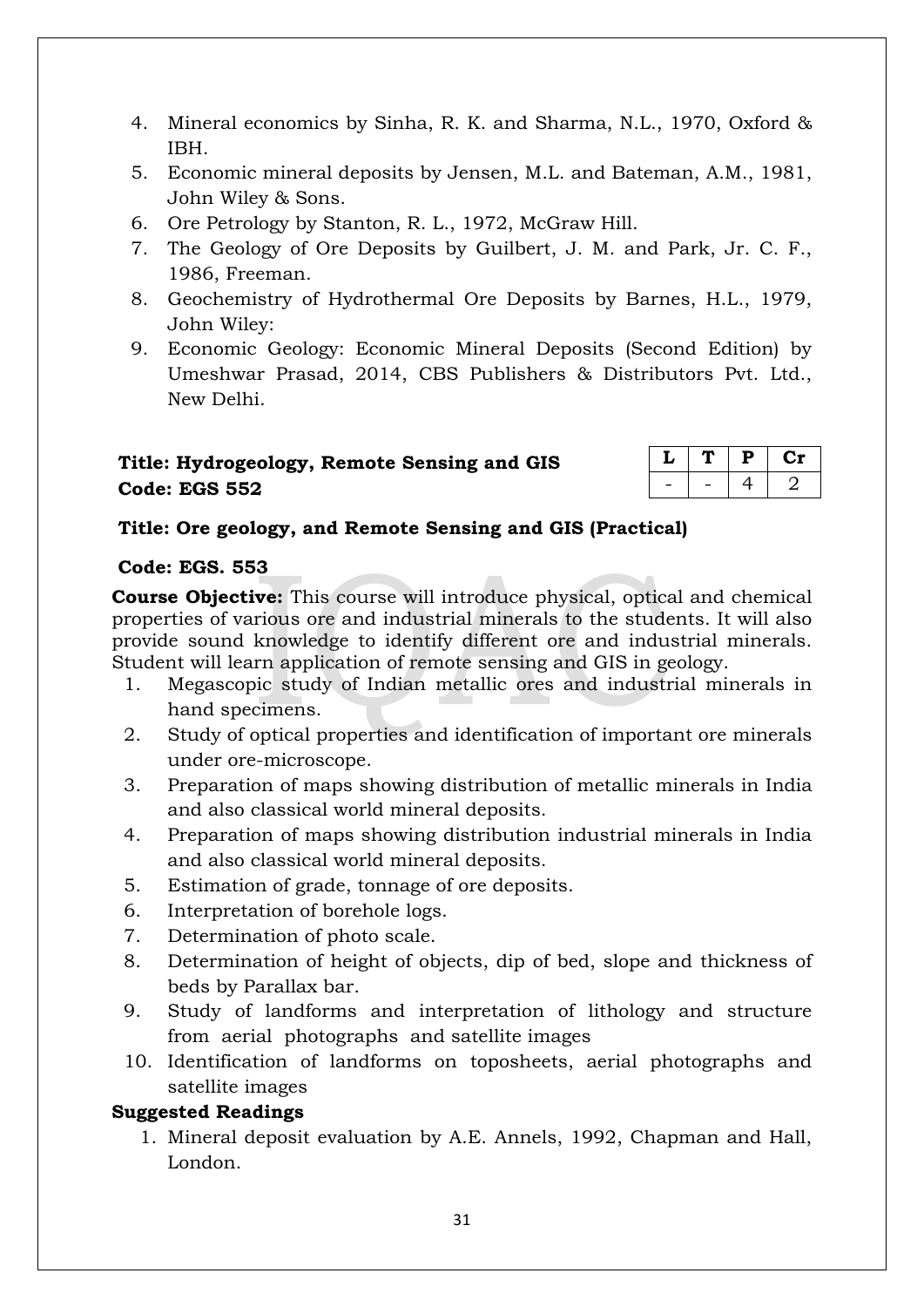- 2. Ore geology and industrial minerals by Evans, A.M. 1992, Blackwell Science.
- 3. Remote sensing and image interpretation by Lillisand, T. M. and Keifer, R. W., 2007, John Willey and Sons, USA.

## **Evaluation Criteria:** Total Marks – 100,

End semester exam (70%), Lab record (15%), Viva (15%)

## **Title: Quantitative Geosciences Code: EGS. 554**

|  | н | a. |
|--|---|----|
|  |   |    |

### **Course Objective:**

- To enhance the ability to solve quantitative problems of geosciences.
- To introduce various numerical and map based problems to the students.
- This course will be helpful for students to face various national level competitive exams.

This course will be conducted as tutorial classes. In this course student will solve quantitative problems of geosciences in time bound manner. Various numerical problems of geosciences will be discussed and solved in the classes. Problems will cover all the aspects of geosciences. Past question papers of national level exams will be discussed in the classes.

### **Evaluation Criteria**- Full mark 100

End semester exam (70%), Assignment based evaluation (15%), Surprise test  $(15%)$ 

## **Title: Research Methodology**

### Code: EGS.555

**Course Objective:** The course will make the students aware about types, approaches and methods of research in geology and orient the students to design and prepare geological research proposal, with emphasis on problem identification, methodology design and literature review. This course will introduce concepts and uses of various instruments and sample preparation.

### **Unit I** 15 hours

Concept and definition of Research: academic research, basic and fundamental research, applied research, theoretical, conventional and experimental research. Concepts and needs of research hypothesis. Research proposal and concepts; developing research proposal in the field of geosciences; research approach and identifying gap areas from literature review; problem formulation and statement of research objective.

| ., | D | u |
|----|---|---|
| 4  |   |   |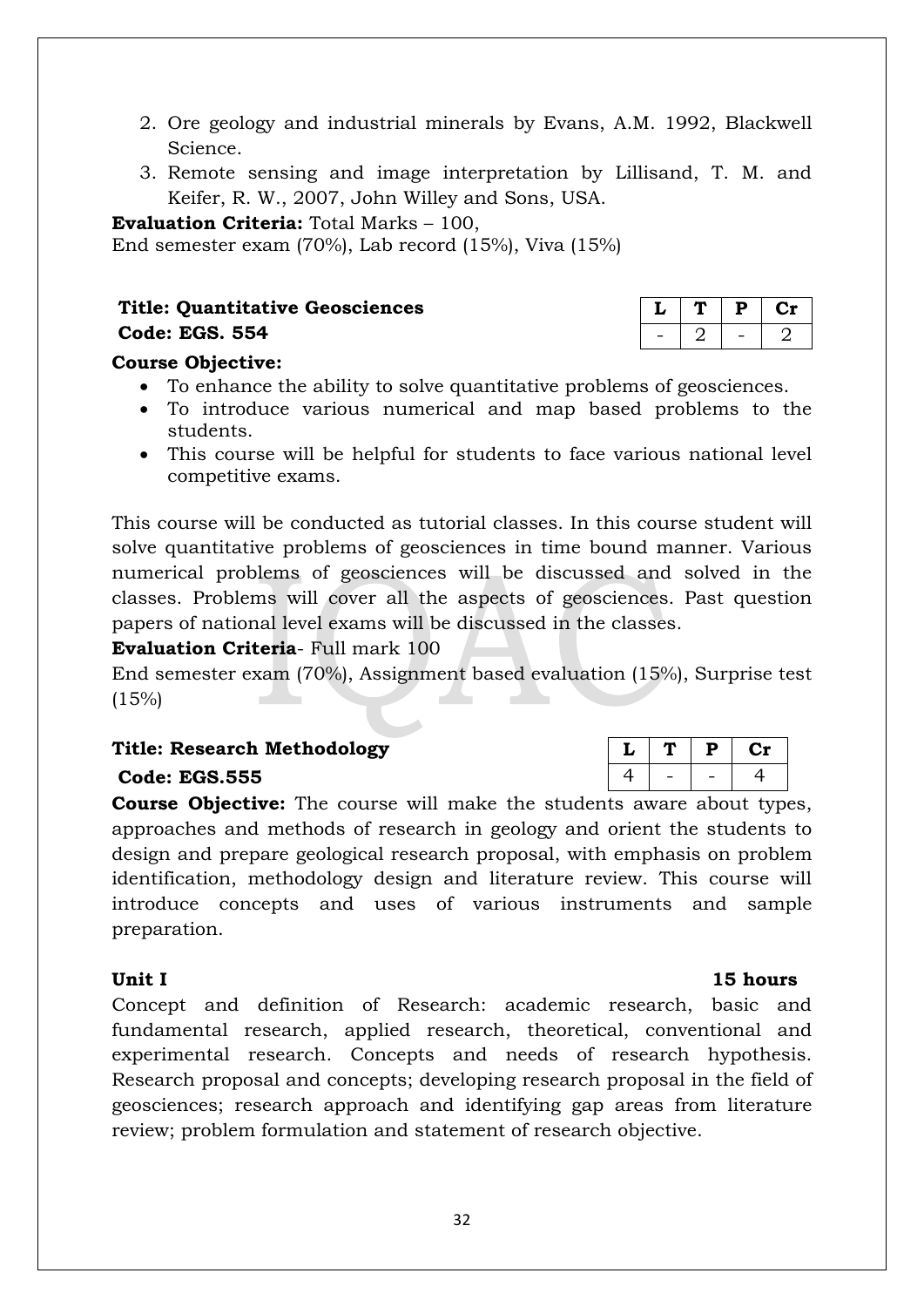Literature survey and review, use of digital library, online resource; necessity of review of literatures. Problem formulation and statement of research objective; Developing of bibliography. Concepts on plagiarism, ISSN and ISBN numbers, impact factors and citation index of research articles and assessing the quality of research articles.

## **Unit III** 15 hours

Pre-field preparations, Field mapping and documentation, Procedure of sampling, Introduction to field mapping and section measurement, Introduction to working principles, concepts, sample preparation, applications and limitations of X-ray Diffractions (XRD), Scanning Electron Microscope (SEM), ICP MS, X-ray fluorescence (XRF),Energy-dispersive Xray spectroscopy(EDS, EDX, or XEDS), Mass spectrometer, OSL and Fission Track Dating.

Types of data: primary and secondary data, Source and authenticity of secondary data, Introduction on the techniques of data representation, documentation and representation tools, basic presentation structures, writing a scientific paper, abstract and summary writing and organizing thesis, project reports; Integrative approach in geology.

## **Suggested Readings**

- 1. Qualitative Research Methods for Social Sciences by Bruce, L. B. 2001, Allyn and Bacon, Boston.
- 2. Research Design: Qualitative, Quantitative and Mixed Methods Approaches by John, W. C., 2011, Sage Publications, Thousand Oaks.
- 3. Principles of Writing Research Papers by Lester, James, D. and Lester Jr. J. D., 2007, Longman, New York.
- 4. Silicate rock analysis by P. J. Potts, 1997.
- 5. Recent developments in geochemical microanalysis: Chemical Geology by Reed, S. J. B., 1990, Volume. 83, PP. 1-9.
- 6. Handbook of Instrumental Techniques for Analytical Chemistry by Frank A. Settle, 1997, Prentice Hall, Upper Saddle River, NJ.

## **Title: Seminar**

## **Code: EGS. 543**

## **Course Objective:**

- To enhance the presentation skill and of the student.
- To introduce how the scientific research paper, any subject matter organized for presentation and how it will attract attention of audience.
- Student will learn how to take participation in the discussion and question /answer session.

|  | D. |  |
|--|----|--|
|  |    |  |

## **Unit IV 15 hours**

### **Unit II** 15 hours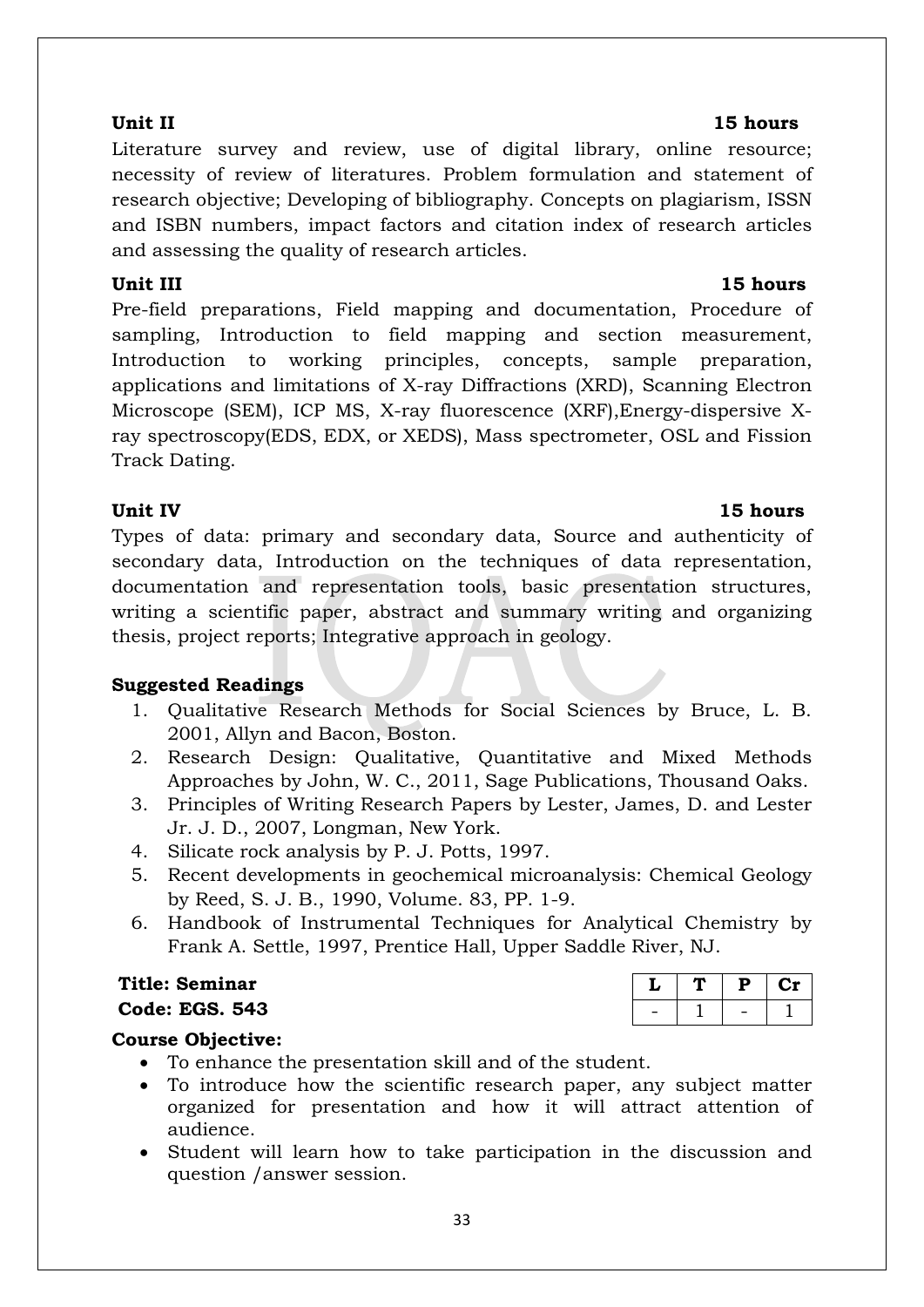Students will be assigned with a topic, research article, book chapter or any subject related topic to prepare a report and presentation. Scheduled seminars will be conducted in the department in the presence of experts. **Evaluation Criteria**- Full mark 100

It will be evaluated based on Literature strength, Organization of content, report evaluation**,** presentation, discussion and question answer.

## **Title: Project work 06 Credit [Total Marks: As Satisfactory] code: EGS 599**

Each candidate required to submit a dissertation/ project report based on his/her research work carried out towards the fulfillment of his/her M.Sc. dissertation.

It will have following components**:**

- a. Origin of the research problem and literature review
- b. Objective of the research work
- c. Methodology of the work, field observations (if any) and data recorded by the candidate,
- d. Details of laboratory investigation (if any) carried out by the candidate,
- e. Synthesis of results and interpretation
- f. Concluding remarks and future direction

The 60 % of the marks will be awarded by the teacher(s) who supervised the respective student. A board of examiners will conduct viva-voce, and would consist of the supervisor, faculty member(s) of the department, and other faculty members appointed by the competent authority. The committee will award the rest 40% of the marks including those of presentation and vivavoce. A candidate who does not submit the project report or fails to get pass marks in it will appear again in viva-voce examination of the same class M.Sc. II year in a subsequent year as per university rule.

### **Semester IV**

### **Title: Principle of Stratigraphy and Indian Stratigraphy <sup>L</sup> <sup>T</sup> <sup>P</sup> Cr Code: EGS. 571**

|  | ш | tΞ |
|--|---|----|
|  |   |    |

Course Objective:

- The student will get an idea of basic introduction to principle of stratigraphy.
- It introduces the concepts of Sequence Stratigraphy, system tracts, and sequence bounding surfaces and formation of source and reservoir rocks with the base level cycle.
- The study will also be followed by the Precambrian crustal evolution and stratigraphy of Indian.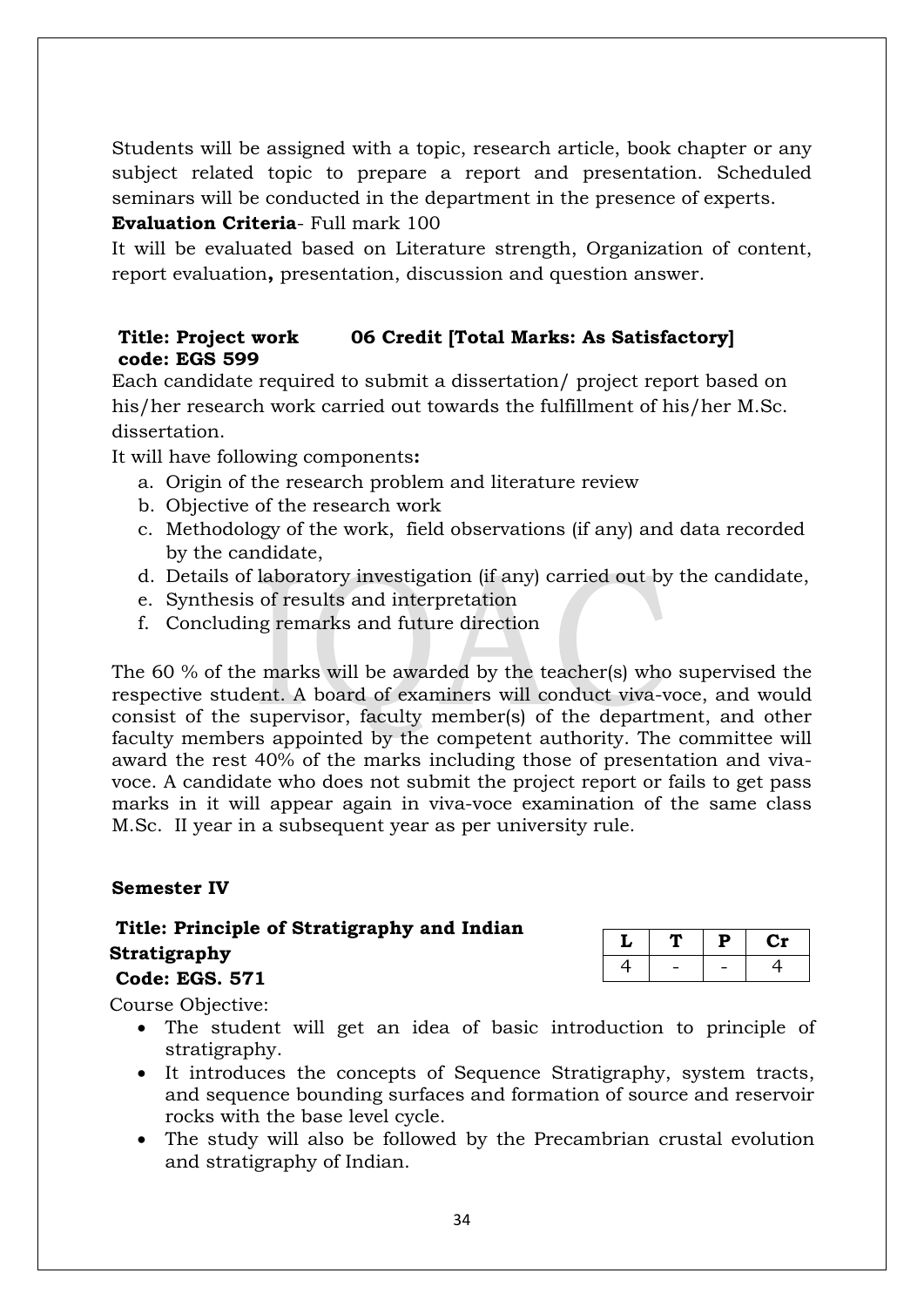#### 35

**Principle of Stratigraphy:** History and development of stratigraphy; stratigraphic procedures (surface and subsurface), concept of lithofacies and biofacies; stratigraphic correlation (litho, bio- and chronostratigraphic correlation). Study of standard stratigraphic code (lithostratigraphic, biostratigraphic and chronostratigraphic); Concepts of magneto stratigraphy, chemo stratigraphy, event stratigraphy, and sequence stratigraphy.

### **Unit II** 18 hours

**Archaeans-Precambrian stratigraphy of India:** Precambrian stratigraphic framework of India; Classification, structure and tectonics of the Dharwar craton; Ancient supracrustal (Sargur Type); Gold bearing schist belts of Eastern Karnataka (Kolar Type); Younger schist belts (Dharwar Type); Gneiss complex, granulites, charnockites; Structure, tectonics and stratigraphy of the OMG, OMTG, Iron Ore Group (Singbhum Craton); Stratigraphy of the Sukma, Bengpal, and Bailadila series from Central India; Ancient granites, viz. Singbhum, Chitradurga, etc.; Archaeans of the Extra Peninsular region; Archaean-Proterozoic boundary; Stratigraphy, geology, tectonics and evolution of the following Proterozoic basins/Purana formations in India - Delhi-Aravalli Supergroup, Singbhum Group, Sausar-Sakoli Groups, Vindhyans, Cuddapah, Pranhita-Godavari, Bhima, Kaladgi.

**Palaeozoic stratigraphy**: Igneous activities and palaeogeography during the Palaeozoic Era. Stratigraphy, facies, and fossil contents of the Palaeozoic rock formations of Peninsular and extra-peninsular India. Permian-Triassic boundary.

**Gondawana stratigraphy**: Concepts, classification, fauna, flora and age limits of Gondwana Supergroup and related palaeogeography, palaeoclimate, depositional characteristics and igneous activity.

**Mesozoic stratigraphy:** Classification, depositional characteristics, fauna and flora, age limits, correlation of Triassic, Jurassic and Cretaceous systems in principal basins of Peninsular and extra-peninsular India. Stratigraphy of the Deccan volcanic province; Cretaceous-Tertiary boundary.

## **Unit IV 12 hours**

**Cenozoic stratigraphy**: Classification, depositional characteristics, fauna and flora of the Palaeogene and Neogene systems in their type localities and their equivalents in India. Epoch boundaries of the Cenozoic in India. Quaternaries of Peninsular India; Neogene-Quaternary boundary. Stratigraphy and tectonics of the Siwalik. Quaternary relative sea level changes

## **Unit III** 18 hours

## **Unit I** 12 hours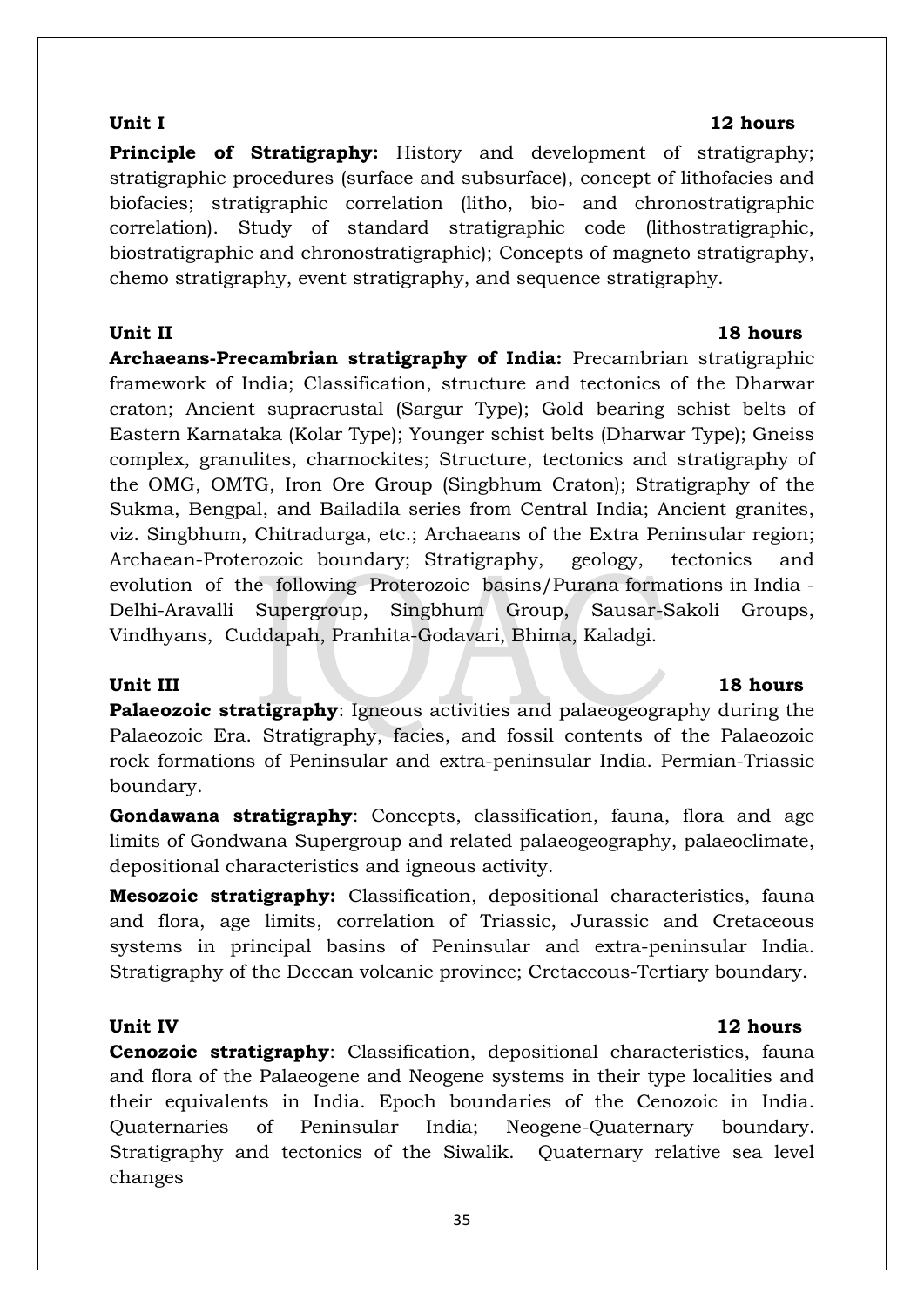### **Suggested Readings**

- 1. Principles of sedimentology & stratigraphy by Sam Boggs, Jr., 2011, Prentice Hall.
- 2. Fundamentals of historical geology and stratigraphy of India by Ravindra Kumar, 1998, New Age, ISBN-13: 978-0852267455.
- 3. Geology of India by Ramakrishnan, M. and Vaidyanathan R., 2008, Vol. 1 & 2, Geological Society of India, Bangalore, ISBN No: 978-81- 85867-98-4.
- 4. Precambrian Geology of India by Naqvi, S.M. and Rogers, J.J.W., 1987, Oxford University Press.
- 5. Geology of India and Burma by Krishnan, M.S., 1982, C.B.S. Publishers & Distributors, Delhi.
- 6. Sedimentology and stratigraphy by Gary Nichols, 2009, Wiley-Blackwell, ISBN: 978-1-4051-3592-4.
- 7. Introduction to stratigraphy and paleontology, in Indian ocean geology and biostratigraphy (eds J.R. Heirtzler, H.M. Bolli, T.A. Davies, J.B. Saunders and J.G. Sclater), by Bolli, H. M. and Saunders, J. B., 1977, American Geophysical Union, Washington, D. C.
- 8. Principles of Stratigraphy by Danbar, C.O. and Rodgers, J., 1957, John Wiley & Sons.
- 9. A Manual of the Geology of India & Burma (Volume I IV) by Pascoe, E.H., 1968, Govt. of India Press, Delhi
- 10. The Cenozoic Era? Tertiary and Quaternary by Pomerol, C., 1982, Ellis Harwood Ltd., Halsted Press.
- 11. Stratigraphy: Principles and Methods by Schoch, R.M., 1989, Van Nostrand Reinhold, New York.
- 12. Unlocking the Stratigraphic Record by Doyle, P. and Bennett. M.R., 1996, John Willey.

## **Title: Engineering and Geophysics**

|  | Р | Marks |
|--|---|-------|
|  |   | 100   |

### **Code: EGS. 572 Course Objective:**

- The students will learn the fundamentals necessary for an understanding of the workings of the solid Earth geophysics in the context of plate tectonics.
- Importance of civil engineering as a mining geologist or civil engineer.
- Will learn about rock foundations (building and mining planning) according to the need of different building structures.

Role of engineering geology in civil constructions. Various stages of engineering geological investigation for civil engineering projects. Soil

## **Unit I 15 hours**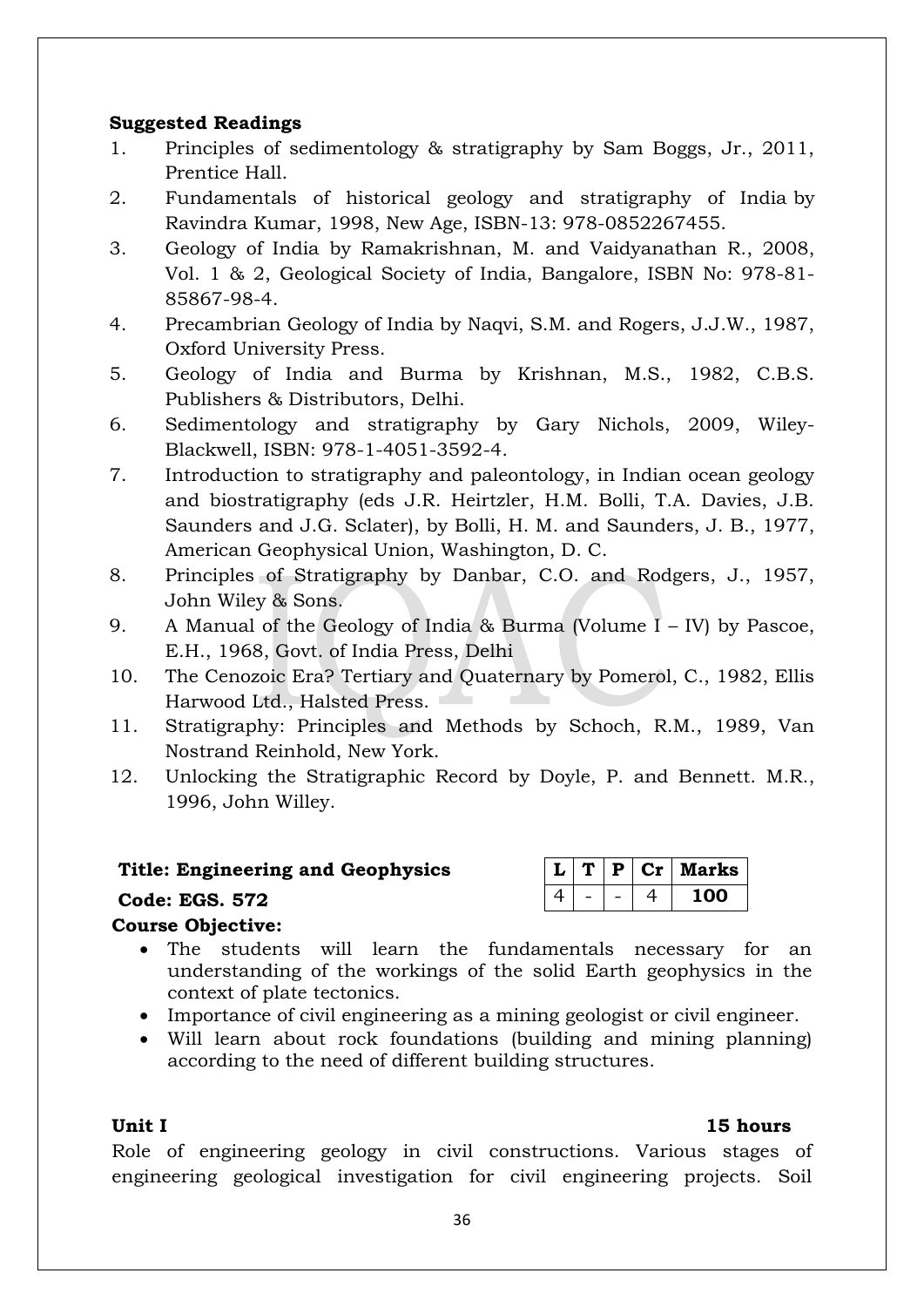mechanics – three phases of soil, consistency limits, particle size distribution, soil classification, consolidation and compaction, and shear strength of soil. Engineering properties of rocks; rock discontinuities. Physical characters of building stones. Metal and concrete aggregates.

Geological consideration for evaluation of dams, reservoir sites, highways, etc. Dam foundation rock problems. Geotechnical evaluation of tunnel alignments and transportation routes, method of tunneling; classification of ground for tunneling purposes; various types of support. Introduction to various types of mining methods and its planning.

## **Unit III** 15 hours

Introduction to geophysics; characteristics of planet and planetary motions, shape and size of earth; Relative motion of plates, Stability of triple junction, gravitational and magnetic field of the earth, principles of gravity methods and instrument used, corrections applied to gravity data; principles of magnetic methods; instruments of magnetic surveying, Field procedure in conducting magnetic surveys and data reductions.

## Seismic methods: principles and instruments used; seismic velocity and interpretation of seismic data; Seismic refraction and reflection methods. Geometry of refraction and reflection paths in a layered earth. Seismic noise; Reflection and refraction field methods. Electrical methods: basic principles and various types of electrode configuration; Electrical resistivity method, self-potential and resistively surveying; field procedures and interpretation of field data. Applications of electrical and electromagnetic methods in solving geological problems.

## **Suggested Readings**

- 1. Fundamentals of Engineering Geology by Bell, F.G., 1992, Aditya Books Pvt. Ltd. Indian Edn.
- 2. Principles of Engineering Geology by Krynine, D.H. and Judd, W.R., 1998, CBS Edition. Delhi.
- 3. Environmental Geology by Bermett, M.R. and Doyle, P., 1999, John Wiley & Sons, N. York.
- 4. Fundamental of Geophysics by Lowrie, W., 1997, Cambridge Univ. Press. London.
- 5. The Solid Earth: An Introduction to Global Geophysics by CMR Fowler, 2005, Cambridge University Press.
- 6. Applied Geophysics by Telford, W.M., Geldart, L.P. and Sheriff, R.E., 1990, Cambridge University Press.

## **Unit II** 15 hours

## **Unit IV 15 hours**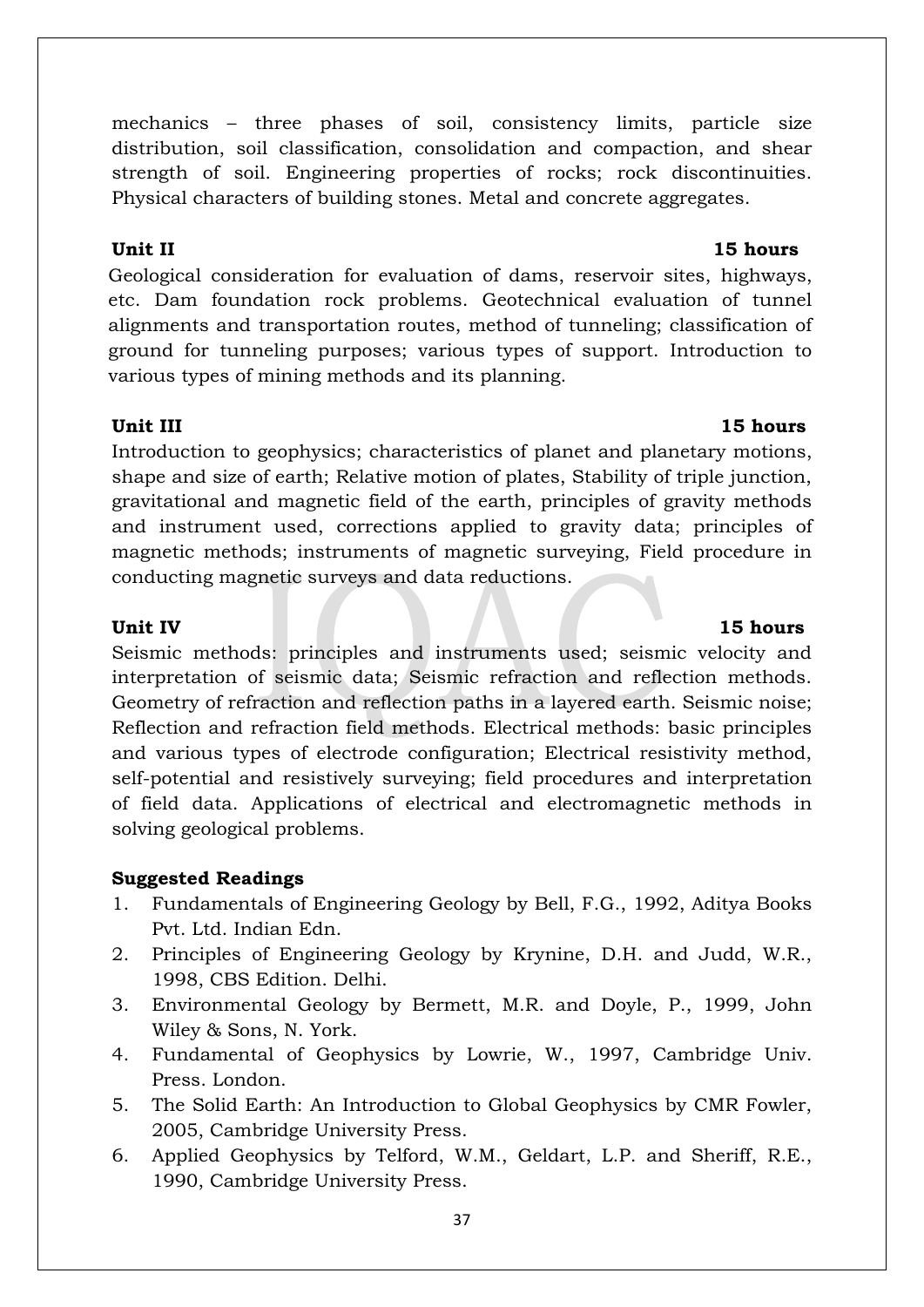### **Further readings**

- 7. Fundamentals of Rocks Mechanics by Jaeger J., Cook N. G. and Zimmerman R., 2007, Wiley-Blackwell
- 8. Engineering Geology for Civil Engineers by Reddy, D.V., 1995, IBH Publishing Co. Pvt. Ltd.
- 9. Introduction to Seismology, by Peter Shearer, 1999, Cambridge University Press, Cambridge.
- 10. Looking Into the Earth: An Introduction to Geological Geophysics by Alan E. Mussett, M. Aftab Khan, 2000, Cambridge University Press.

### **Title: Engineering geology and Geophysics**   $(Practical)$

|  | D | U P<br>. . |
|--|---|------------|
|  |   |            |

# **Code: EGS. 573**

## **Objective:**

- This introduces students the practical knowledge to geophysical field equipment's and exemplifies how a geophysical problem is posed, experiments designed, data acquired and processed to obtain information about the deep Earth.
- *1)* Earthquake epicentral location from travel time data *(graphical).*
- 2) Fault plane solution of an earthquake from teleseismic records.
- 3) Seismic wave propagation *(graphical)* problems.
- 4) Interpretation of seismic and resistivity data for exploration and structural purpose.
- 5) Study of gravity data maps and their interpretation.
- 6) Study of properties of common rocks with reference to their utility in engineering projects.
- 7) Study of maps and models of important engineering structures as dam sites and tunnels.
- 8) Interpretation of geological maps for landslide problems.
- 9) Various problems of soil and rock mechanical properties.
- 10) Calculation of various geo-engineering aspects.

## **Suggested Readings**

- 1) Introduction to Seismology by Peter Shearer, 1999, Cambridge University Press.
- 2) Inverse Problem Theory and Model Parameter Estimation by Albert Tarantola, 2005, SIAM.
- 3) The Solid Earth: An Introduction to Global Geophysics by CMR Fowler, 2005, Cambridge University Press.
- 4) Fundamentals of Engineering Geology by Bell, F.G., 1992, Aditya Books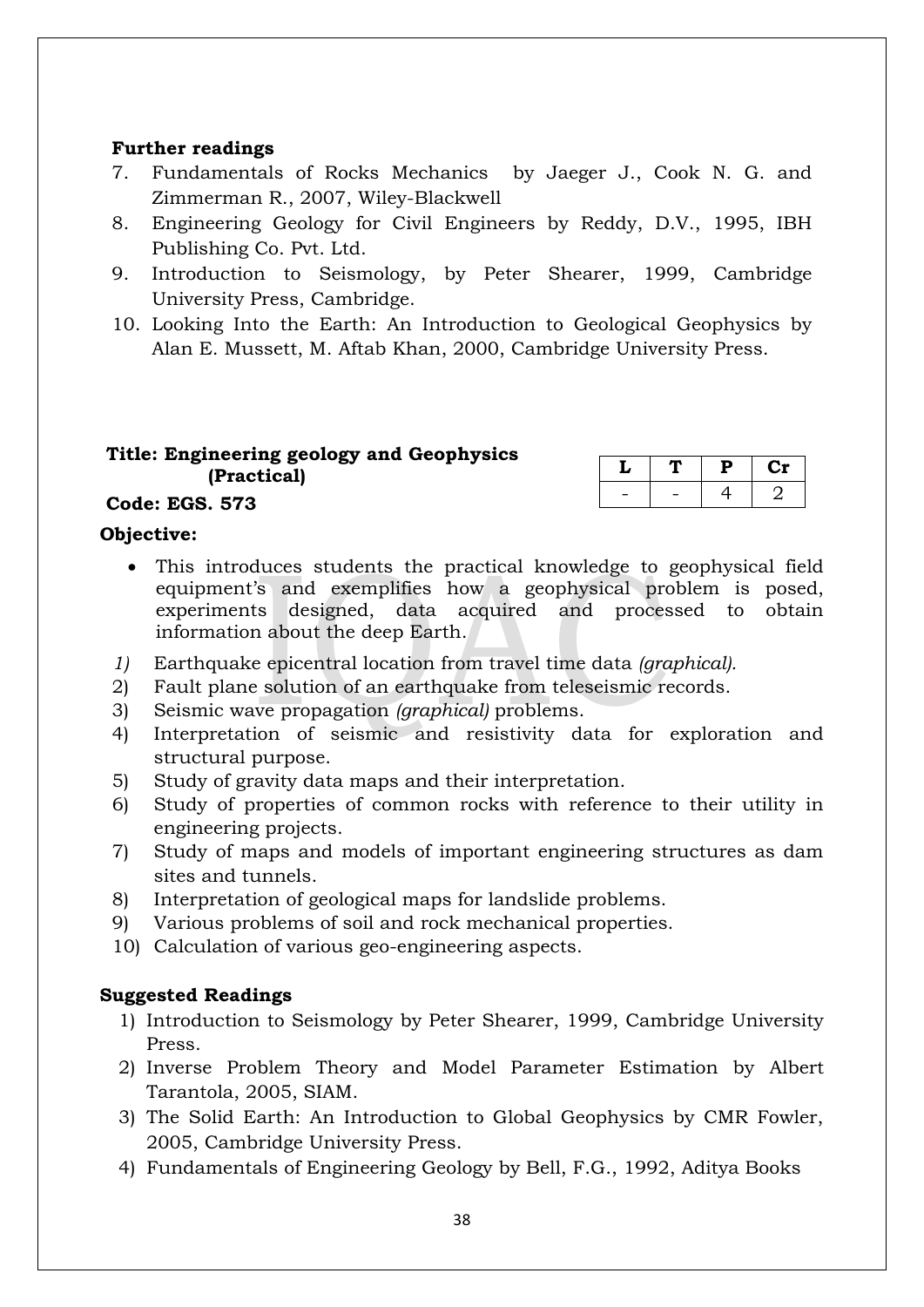Pvt. Ltd. Indian Edn.

5) Principles of Engineering Geology by Krynine, D.H. & Judd, W.R., 1998, CBS Edition, Delhi.

### **Title: Geological Mapping and Field Training - II Code: EGS 574**

| u | ٠ | U |
|---|---|---|
|   |   |   |

#### **Course Objective:** The subject will include at least one week field trip. It is a great way to apply your knowledge to the real world and learn essential observational and practical skills.

- Our field trips are designed to help the students to gain experience of identifying rocks and interpreting the physical processes that may have been involved in their formation.
- Students on Geology courses will have to spend at least 7-10 days in field for mapping the geology of an areas (depend on the prospective mining or continental elevated region), will learn different rock type, different deformational structures, such as fold, fault, lithology and depositional features etc.

## **Unit I**

*Geological mapping procedures:* Geological mapping of igneous terrains, geological mapping of sedimentary terrains, geological mapping of metamorphic terrains and recording of structural information, preparation of Geological Cross-section.

Techniques for sample collection: Sampling and oriented sampling, its significance; sampling for isotopic, geochronological and geochemical studies and its significance.

## **Unit II**

Field work up to 10 days will be conducted in the beginning of 4<sup>th</sup> semester. This field work will be focused on the sedimentological and paleontological aspect. Evaluation of this will be based on the field activities, daily field report, final report submission and presentation, content, style of presentations and the satisfaction on discussion/ question answers with the evaluators and audiences.

## **Suggested Readings**

- 1. Geological field techniques by Angela L. C. 2010, Blackwell Publishing Ltd.
- 2. Basic Geological Mapping (Geological Field Guide) by Lisle, R. J., Brabham, P. and Barnes, J. W., 2011, Wiley-Blackwell.
- 3. Guide to Field Geology by Mathur, S.M., 2001, PHI Learning Private Limited-New Delhi.
- *4.* Field geology (Illustrated) by Maley, T.S., 1994, Mineral Land Publications.
- *5.* Field geology by Lahee, F. H., 1961, McGraw-Hill.